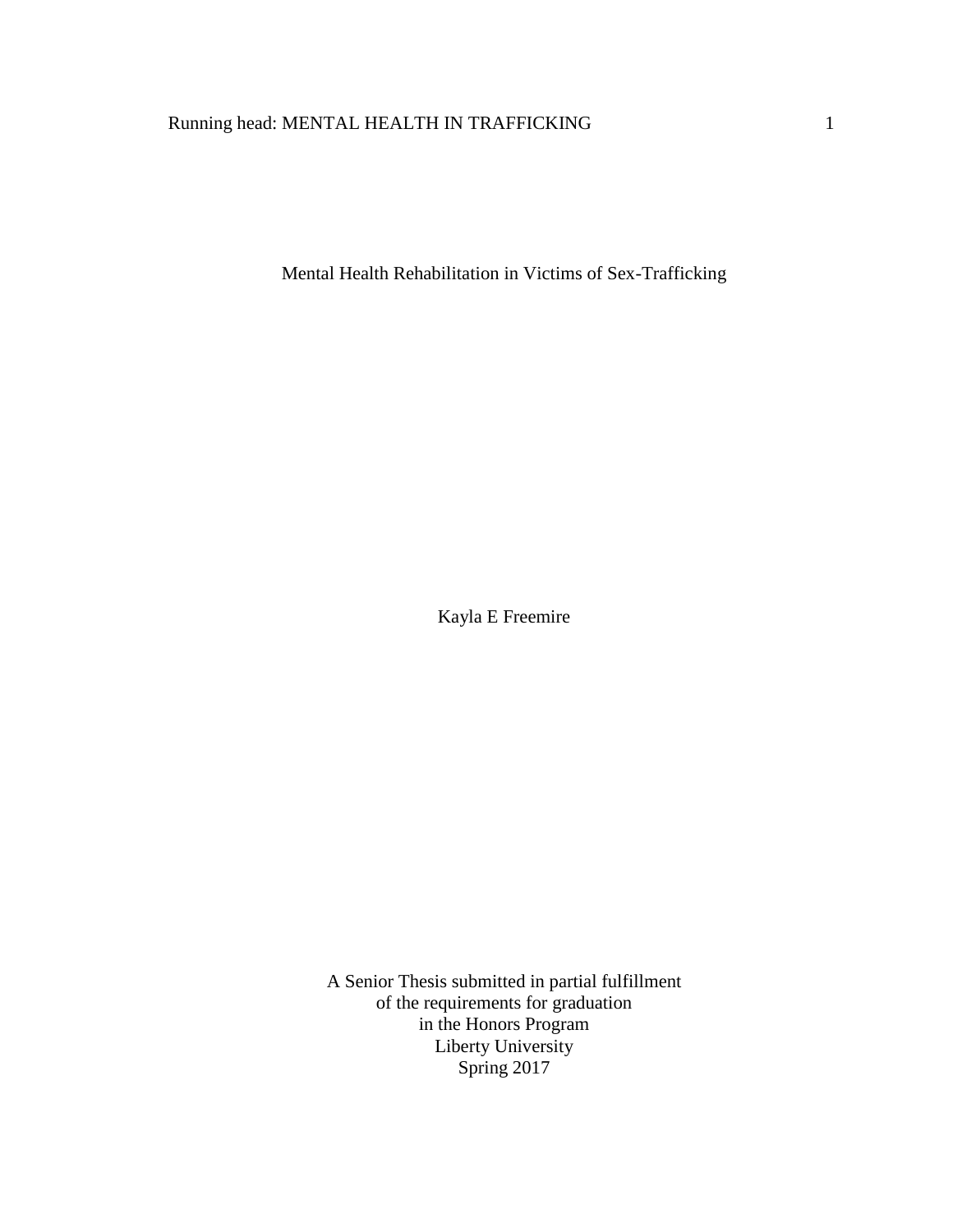Acceptance of Senior Honors Thesis

This Senior Honors Thesis is accepted in partial fulfillment of the requirements for graduation from the Honors Program of Liberty University.

> Tamra Rasberry, Ph.D., MSN, RN Thesis Chair

\_\_\_\_\_\_\_\_\_\_\_\_\_\_\_\_\_\_\_\_\_\_\_\_\_\_\_\_\_\_

Katherine Rivera, MSN, BSN, RN Committee Member

\_\_\_\_\_\_\_\_\_\_\_\_\_\_\_\_\_\_\_\_\_\_\_\_\_\_\_\_\_\_

Rob Van Engen, Ph.D. Committee Member

\_\_\_\_\_\_\_\_\_\_\_\_\_\_\_\_\_\_\_\_\_\_\_\_\_\_\_\_\_\_

David E. Schweitzer, Ph.D. Assistant Honors Director

\_\_\_\_\_\_\_\_\_\_\_\_\_\_\_\_\_\_\_\_\_\_\_\_\_\_\_\_\_\_

\_\_\_\_\_\_\_\_\_\_\_\_\_\_\_\_\_\_\_\_\_\_\_\_\_\_\_\_\_\_ Date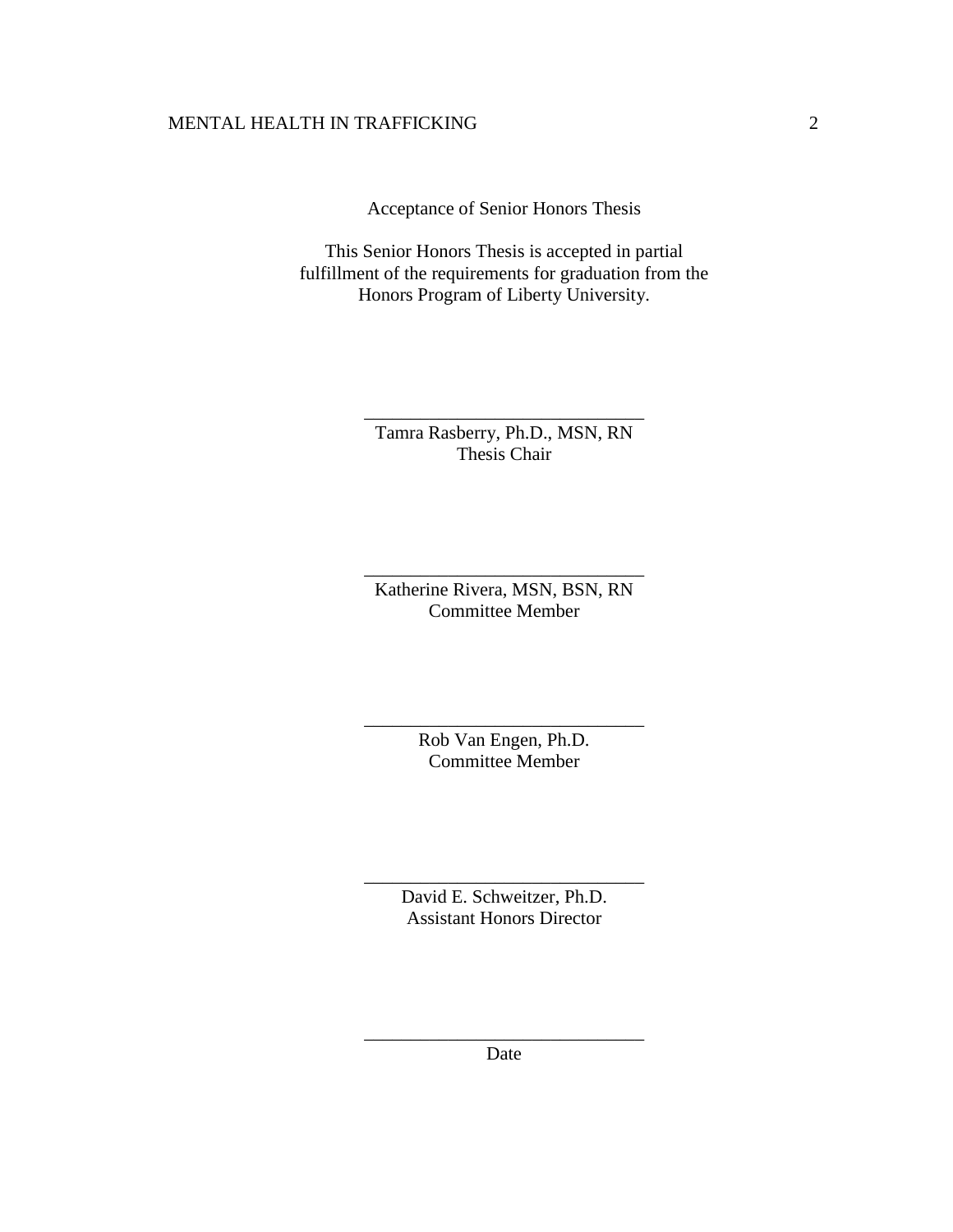# Abstract

Human trafficking is a global epidemic that leaves victims with short- and long-term physiological, psychological, and sociological issues. The mental health needs of trafficked persons have become a topic of research in both medical and psychiatric circles. In order to comprehensively understand the mental health consequences of trafficking, the process must be defined and related to the mental health effects on its victims. The specific mental health disorders diagnosed within this population will be discussed. Treatments used currently for this population will be reviewed, along with future treatments presently being researched and evaluated regarding their potential for use in the trafficked population. Rehabilitation needs are also discussed, including the direction that programs should take in providing care to trafficked persons.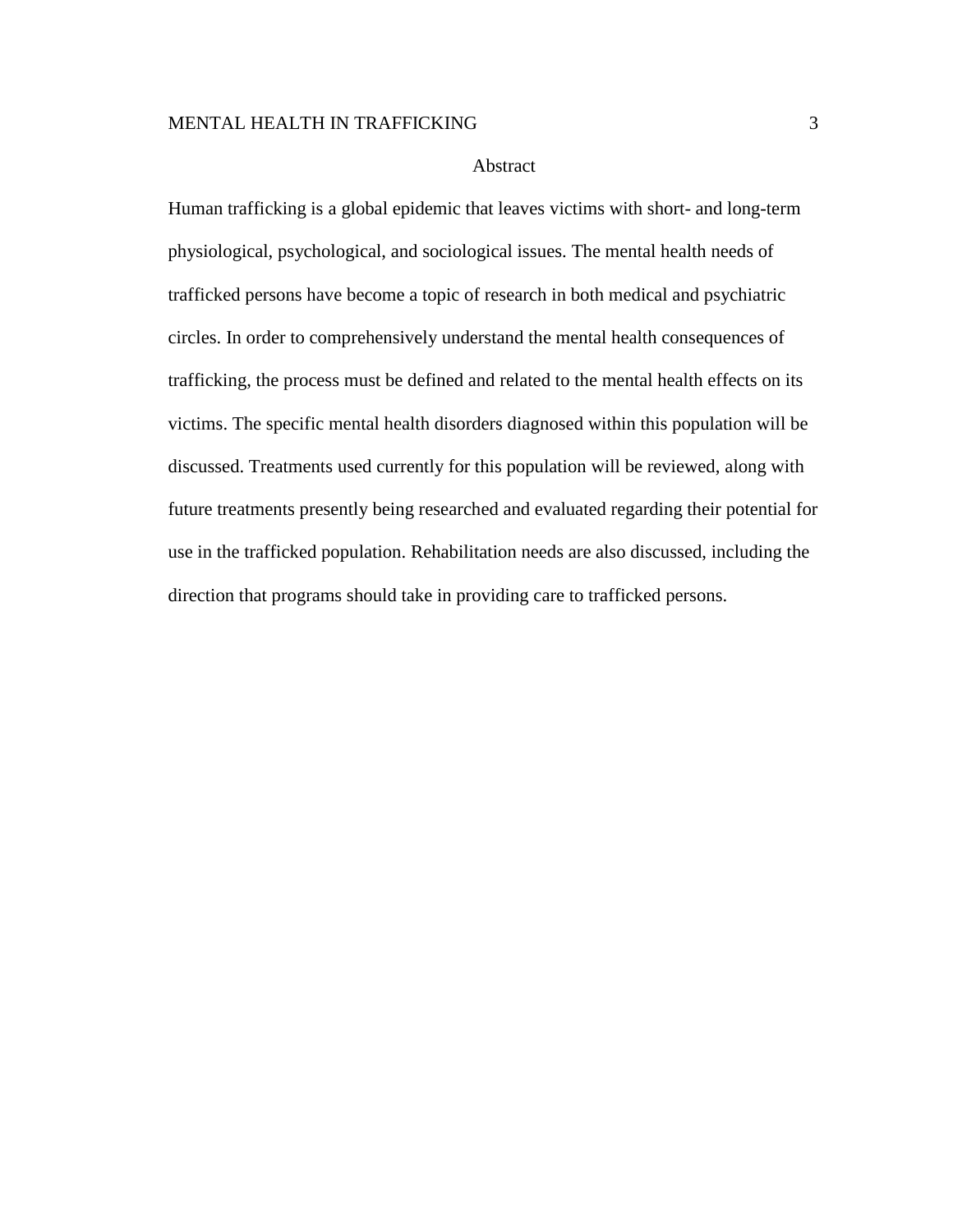Mental Health Rehabilitation in Victims of Sex Trafficking

#### **Introduction**

The well-being of individuals and the promotion of health has long been the focus of healthcare around the globe. Recently, emphasis on mental health has been seen in schools, workplaces, healthcare systems, as well as community programs. This recent spike in mental health emphasis includes promoting good mental health as well as coping with and treating previously identified mental health conditions. The effects of mental health extend throughout all aspects of life. Mental health research, treatment, and care programs are constantly being improved in order to provide safe and effective care for individuals coping with and managing life with a mental illness.

One area of mental health research concerns the rehabilitation and reintegration of human trafficking and sex trafficking victims. It is estimated that 21 million people are currently captive in human trafficking ("Human Trafficking by the Numbers," 2016). Of those 21 million people, 4.5 million are used in sex trafficking. Fifty-five percent of these sexually exploited victims are women and girls, and 56% of those sexually exploited are recruited and exploited within the borders of their own country. In the United States, the issue of trafficking has taken center stage regarding both domestic and foreign policies. Trafficking has the potential of causing physical, sexual, and emotional trauma to its victims. In order to encourage healing within these individuals, rehabilitation provides the victim with the opportunity to regain confidence in themselves and their ability to make decisions concerning their lives. In order to partially understand the complex psychological stress accompanying sex trafficking, one must research the nature of sex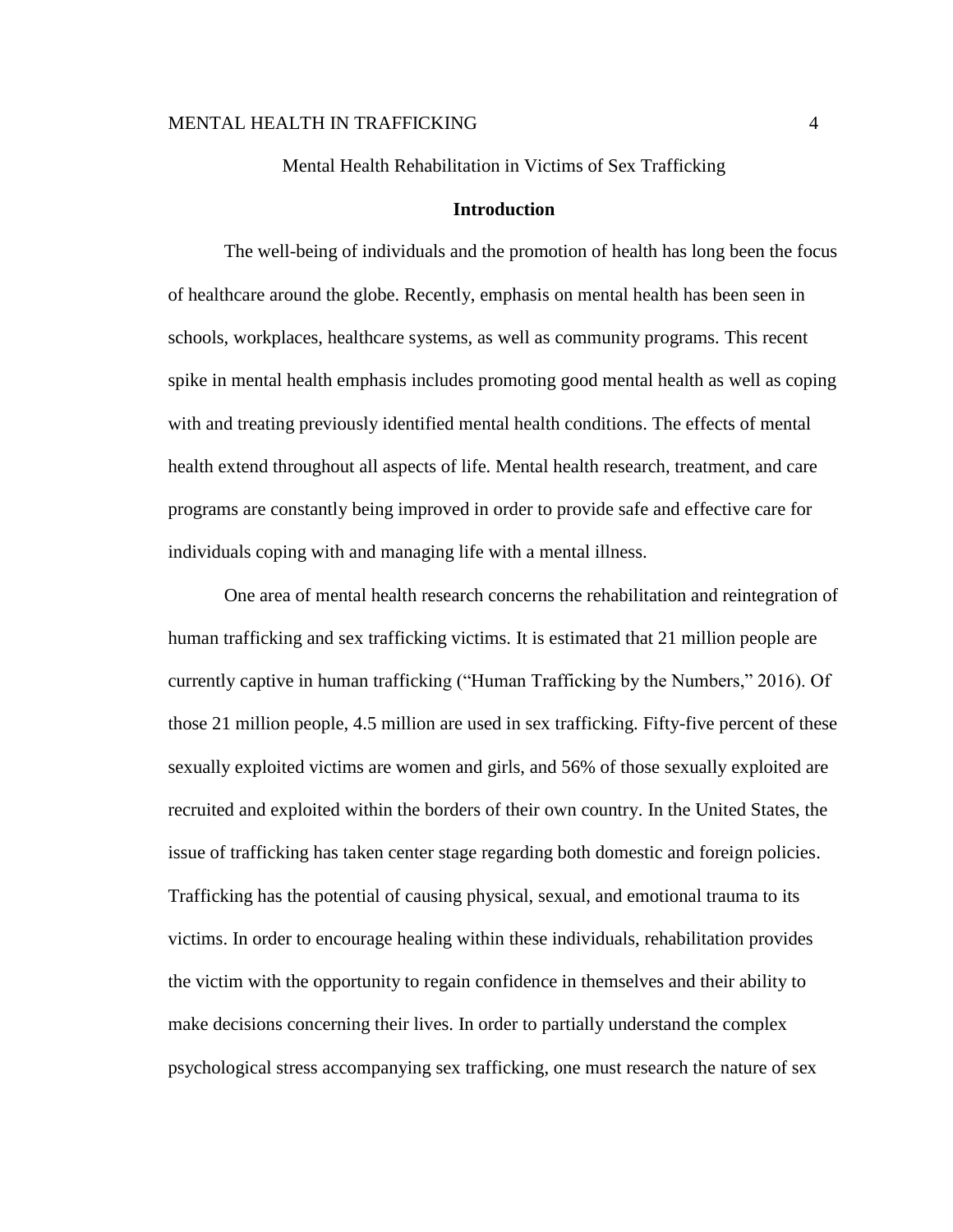# MENTAL HEALTH IN TRAFFICKING **FOLLOWING** 5

trafficking as well as the medical definitions of different mental illnesses that may be associated with such trauma. Each individual case of trafficking is unique, and as such, care for each survivor must also be individualized to the unique experience of each woman. According to Dr. Sian Oram (as cited in Venosa, 2015), a women's mental health specialist, research concerning mental health in trafficking is largely reliant on information synthesized from those who have direct contact with services that support these types of victims. This analysis will attempt to synthesize information gathered from medical, psychological, sociological, and scientific sources to provide an overview of the mental health effects of trafficking and the complex healthcare needs of its victims.

# **Understanding Human Trafficking**

In 2008, the action-thriller *Taken*, starring Liam Neeson, provided a glimpse into the process of human trafficking. While this film was successful in briefly raising awareness of the reality of human trafficking, it still does not provide its viewers with the understanding of how truly horrific this experience is for its victims. The protagonist of the story, ex-CIA agent Bryan Miller (played by Liam Neeson) saves his daughter from the human trafficking industry. With such a profoundly satisfying ending to a horrible experience, it is almost natural to forget about the reality of the other women left in the same situation (Dixon, 2011). In the reality of human trafficking, many women are lost in the darkness of the system while others escape only through death. Portraying such an extravagant ending to this story does not allow for accurate interpretation of the human trafficking industry. Other movies and media images may portray human trafficking by showing pimps and other flashy individuals hanging around with women who appear to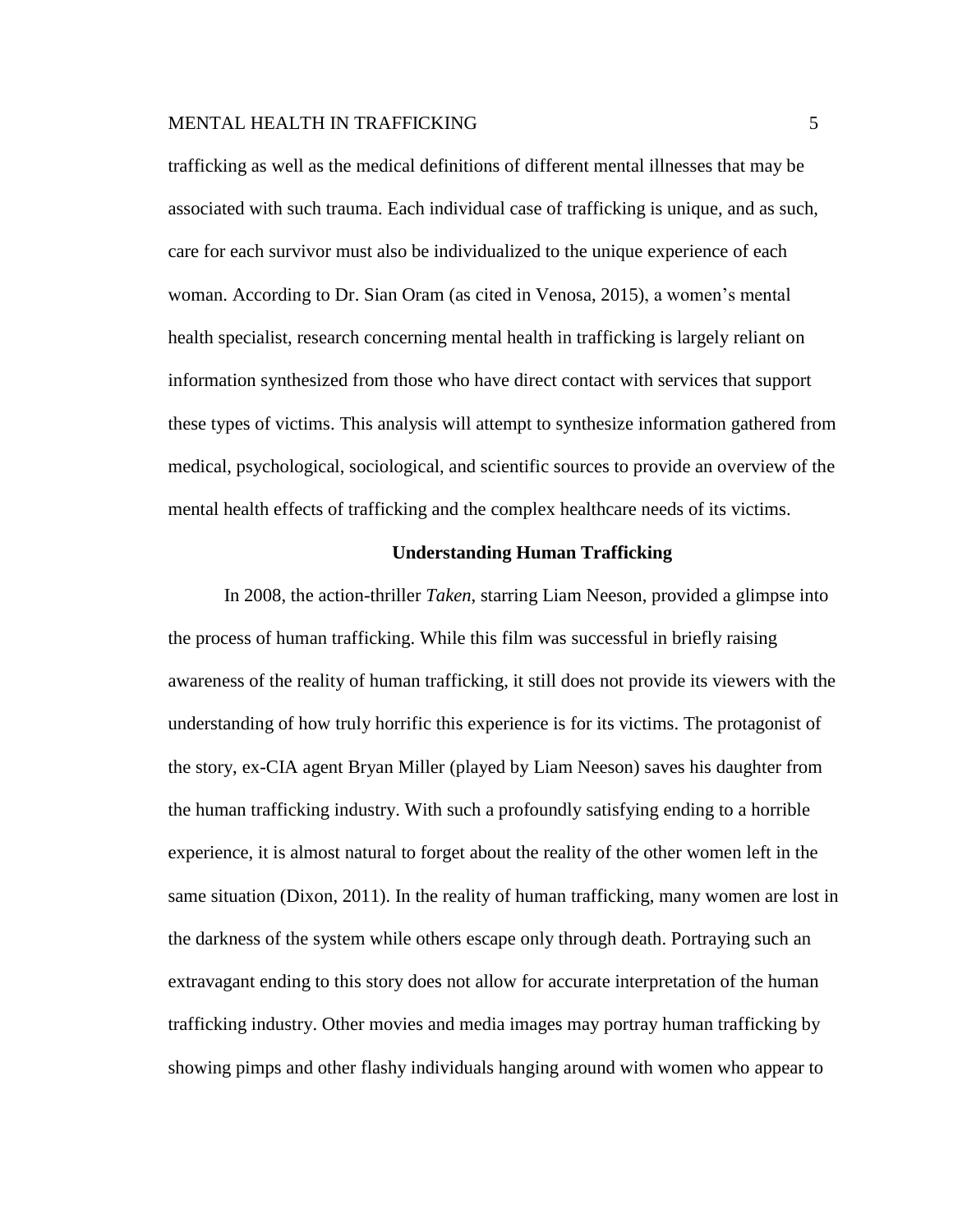be voluntarily involved in the business of prostitution (Walker-Rodriguez & Hill, 2011). These types of representations also falsely portray trafficking, and the notion that victims are forced into trafficking tends to be lost (Dixon, 2011).

Human trafficking has been referred to by a large number of studies, articles, authors, and spokespeople as modern-day slavery (Abas et al., 2013; Clawson, Dutch, Salomon, & Grace, 2009; Gajic-Veljanoski & Stewart, 2007; Hardy, Comptom, & McPhatter, 2013). By definition, trafficking can be understood as "the recruitment and movement of people by force, coercion, or deception, for the purpose of exploitation" (Abas et al., 2013, p. 1). The trafficking industry is incredibly complex, composed of underground systems, organized groups, and legal boundaries, making the identification of such rings difficult and the rescue of the trafficked persons challenging. The complexity of processes involved in human trafficking are not fully researched, or understood due to the incredible advancements in technology that have made underground distribution of trafficked persons more difficult to detect (Cokar, Ulman,  $\&$ Bakirci, 2016). However, because the trafficking industry cannot be completely reported and immigration and trafficking are often lumped together, these numbers may not accurately portray reality. This crime is one that ultimately strips victims of rights, freedoms, honor, and their sense of humanity. The process of trafficking can be generally divided up into phases: recruitment, transport, and exploitation (Meshkovska, Siegel, Stutterheim, & Bos, 2015).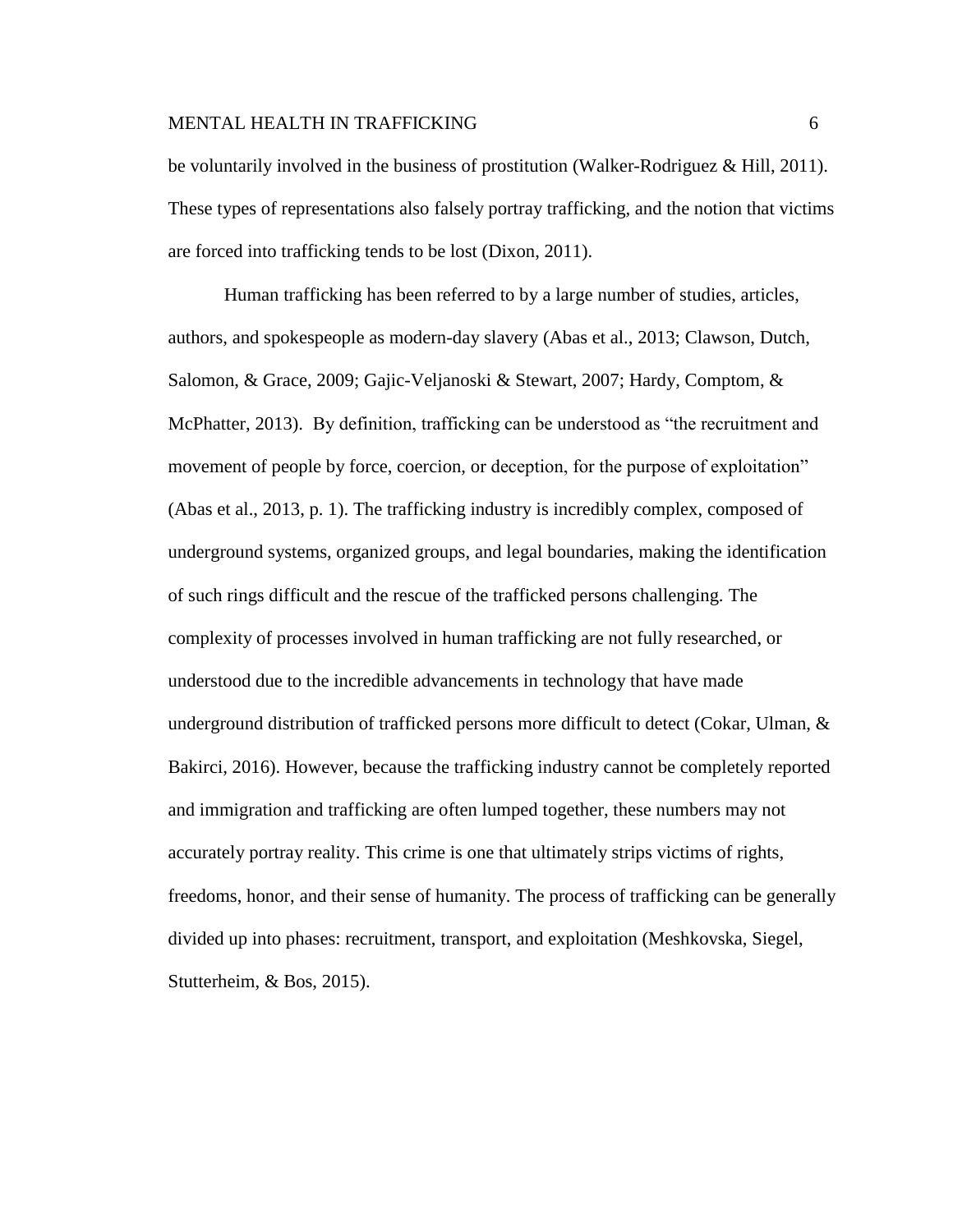# MENTAL HEALTH IN TRAFFICKING  $\qquad \qquad \qquad 7$

## **Phases of Trafficking**

**Recruitment.** The first phase of the trafficking process is recruitment, which can be understood as the set of methods, actions, and means that are used to attract an individual to the trafficking network (Stanojoska & Blagojce, 2014). Trafficking rings are highly organized transnational groups that use different recruitment strategies depending on the country in which recruitment is occurring (Meshkovska et al., 2015). Recruitment strategies also depend upon the target. The primary targets of recruitment are women, though men and children are trafficked as well. Targeted women are generally not well educated, young, easily controlled emotionally and mentally, and unemployed (Gajic-Veljanoski  $\&$  Stewart, 2007). Other groups of women that are often recruited into trafficking include undocumented immigrants, runaways, and refugees. However, these commonalities are not comprehensive factors for who is targeted by these organizations. For example, some women may be well-educated yet dissatisfied with their material wealth or a woman may strongly desire the wealthy lifestyles portrayed in media. Women of all nationalities and ethnicities may be targeted and become victims of this industry. Women who are financially desperate are often found in these human trafficking rings (Jones, Engstrom, Hilliard, & Sungakawan, 2011).

Recruiters are individuals responsible for luring or attracting prospective victims to the entry point of the trafficking ring. Because each individual is different, recruitment methods are meticulously connected to the target population. Pimps are one example of a recruiter. The pimps provide a relational aspect to trafficking as women are lured into a relationship with the pimp, conveying a false image of trust, love, and commitment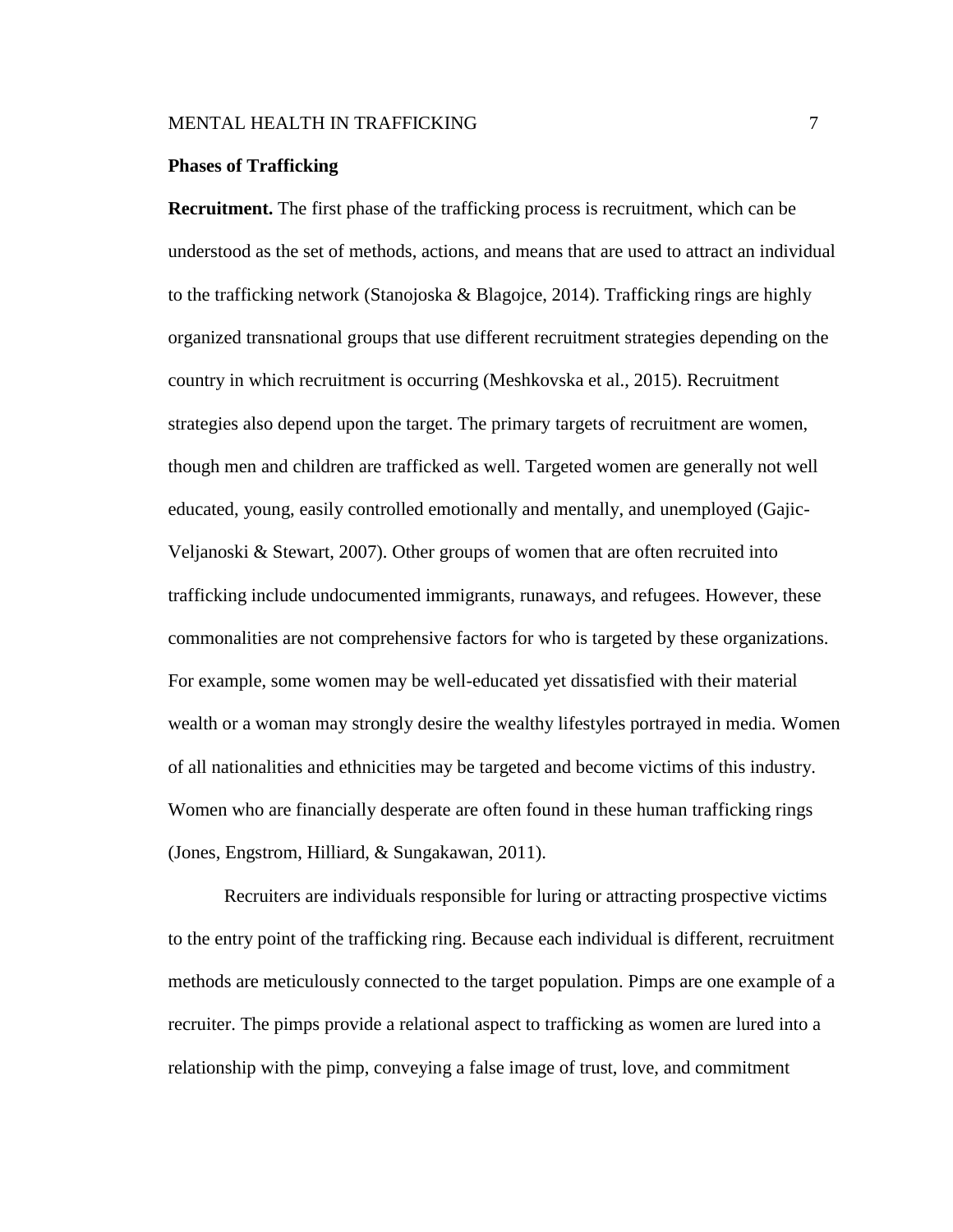# MENTAL HEALTH IN TRAFFICKING FOR THE SERVICE SERVICE SERVICE SERVICE SERVICE SERVICE SERVICE SERVICE SERVICE S

(Meshkovska et al., 2015). The potential victim may eventually be married to the pimp and be entered into the industry following marriage for sexual exploitation. Women who fall prey to these tactics are generally easily emotionally manipulated, and are searching for affection and love. The process of recruitment also depends on the presence of economic difficulties, political conflicts between countries, and natural catastrophes (Stanojoska & Blagojce, 2014). Economically vulnerable women who are looking for extra work during economic crises or natural catastrophes may apply for, and be offered jobs in various countries that ultimately lead to their captivity as a modern-day slave. This method of deception is a major aspect of the recruitment process and provides trafficking rings with a large number of individuals (Walker-Rodriguez & Hill, 2011). Total or partial deception may be used by recruiters in order to most effectively bring a susceptible individual into the industry. Kidnapping may be another method of recruiting for trafficking rings, but seductive and deceptive methods are most frequently used due to their success (Kennedy, Klein, Bristowe, Cooper, & Yuille, 2007; Patrick, 2014).

Men are not the only recruiters used in trafficking rings. Women who have entered this industry and have become profitable, wealthy, and autonomous within the industry may provide start-up loans to women who are seeking to enter the same industry (Meshkovska et al., 2015). Madams, or former sex workers, may create their own establishments and lure women into working by means of deceit and threats. Women may also play the role of pimp in the recruitment process. Escape options are limited with sex trafficking rings, but one possible method of escape involves recruiting other women in exchange for passage home or to avoid taking customers (Jones et al., 2011). The role of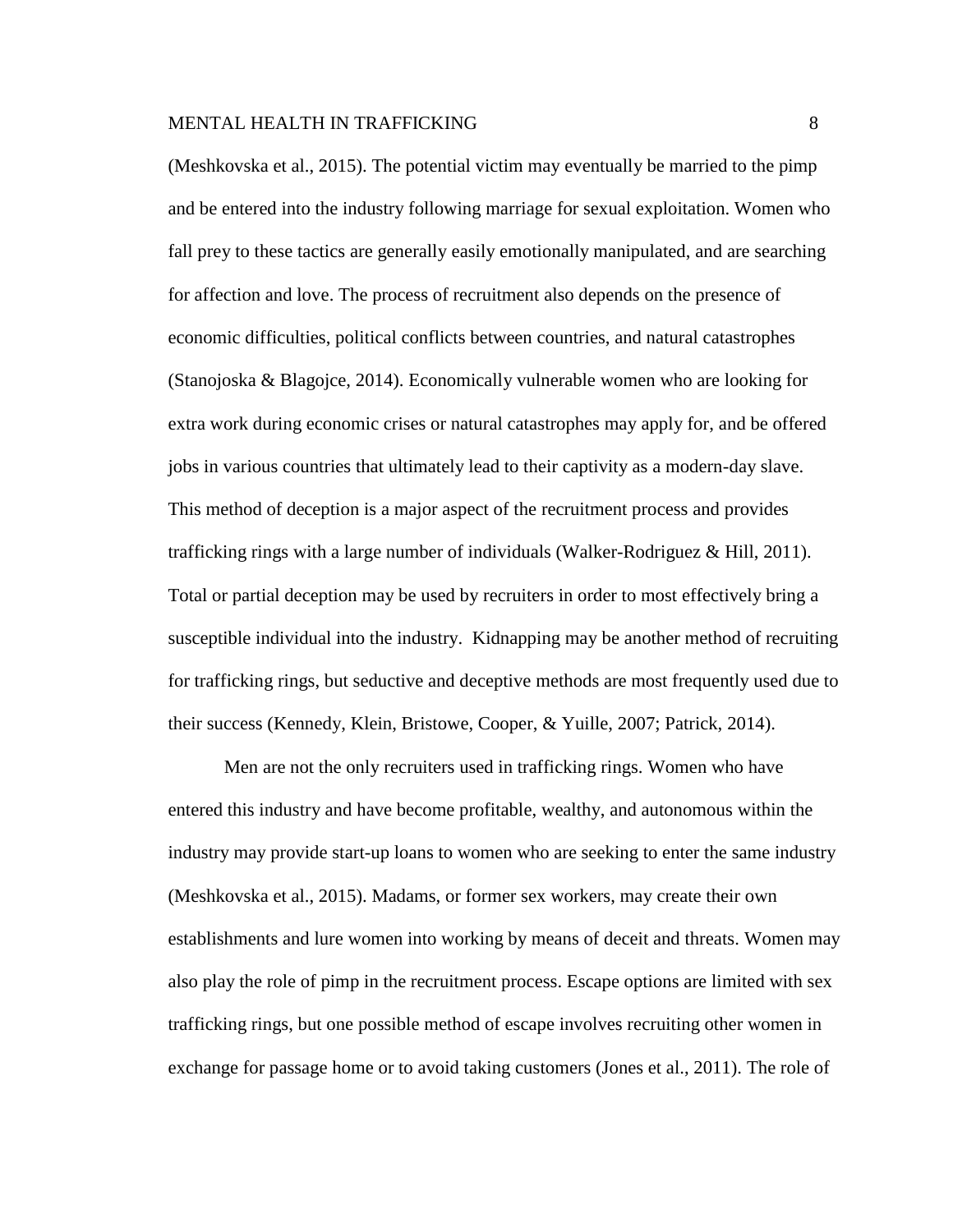the recruiter is essential to the trafficking process. Pimps and madams are typically excellent socializers and are effective at exploiting vulnerabilities within their victims. Promises of marriage, employment, opportunities for education, and the hope of a better life are all empty offerings given to potential victims (Elezi, 2011).

The popular phrase "you catch more flies with honey than with vinegar" is extremely applicable to the entire recruitment process. As discussed above, victims are generally lured into the recruitment process through promises of love, money, fame, and acceptance. The psychological coercion involved in recruitment plays a prominent role in the initial impact trafficking has on one's mental health (Anyaegbunam, Udechukwu, & Nwani, 2015). An individual's sense of decency and any previously held standards of morality are essentially destroyed following the revelation of deception and the introduction into sex slavery (Kennedy et al., 2007). Victims experience a distorted sense of reality in which the women expect to be exploited. In such an environment, an individual's sense of self may be distorted due to the psychological and physical abuse that causes these victims to neglect their moral standards (Anyaegbunam et al., 2015). Betrayal of vulnerability also affects the mental health of recruited trafficked persons, potentially inducing feelings of shame and guilt for the situations in which the victims find themselves. Coercion, deception, and psychological manipulation involved in recruitment essentially have the same effect on victims as direct, physical threats (Hopper & Hidalgo, 2006).

**Transport.** Following the recruitment of the targeted subject, the transport phase begins. Transport involves movement of trafficked persons within a single country or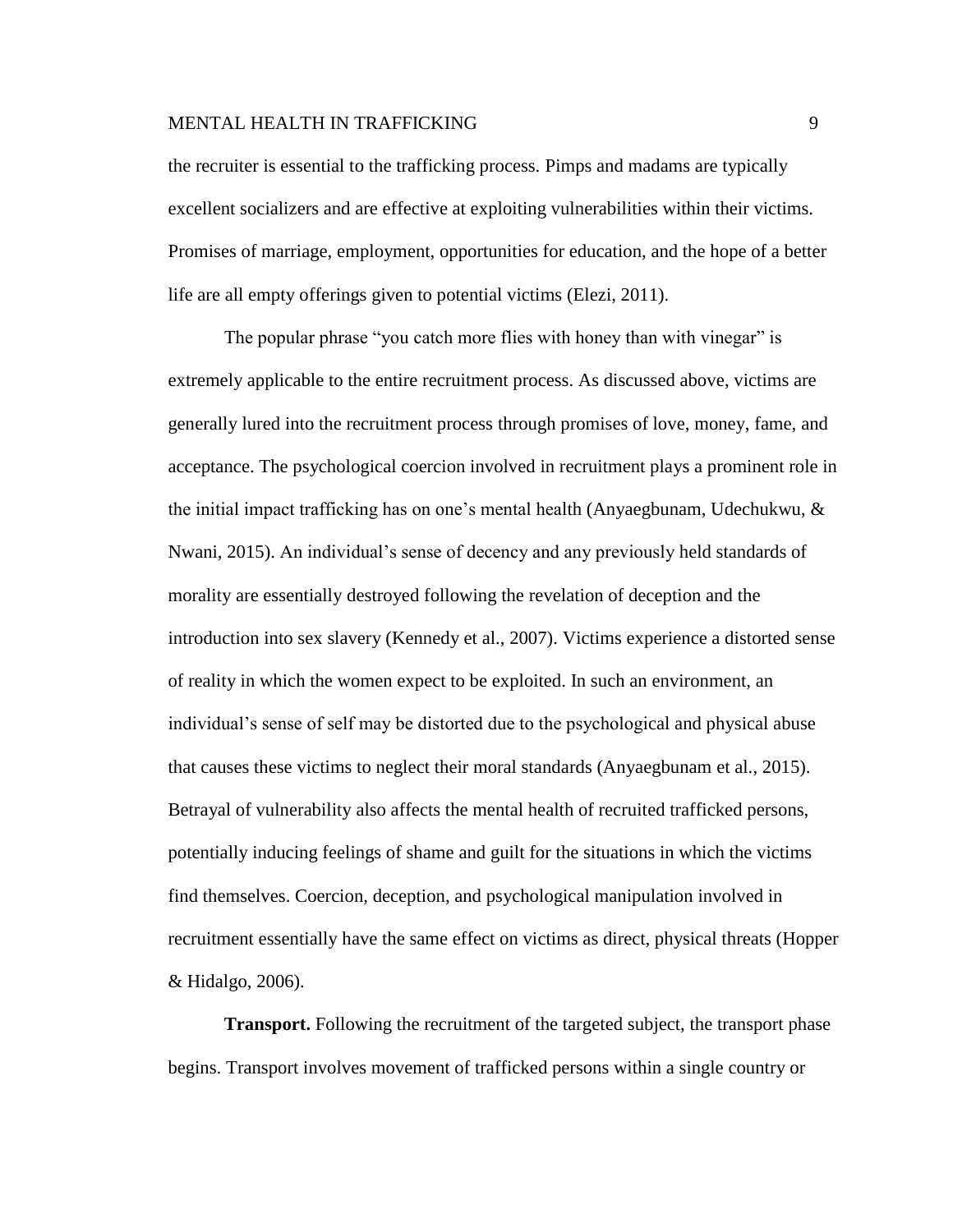across borders. Once in the transport phase, many women's identification materials and belongings are removed from them, in order to prevent escape. New identities and forms of documentation may be given to the women to prevent possible identification in the new country, particularly if reports of missing people have been purported (Jones et al., 2011). Escorts are often present to ensure women are compliant, ensure control over the situation, and prevent complications during transport. Perhaps in this type of transportation situation, causing a noticeable disturbance would help the victims and assist in their achievement of freedom. However, it should be noted that often before transport these individuals may be threatened and beaten to instill fear and promote compliance during transport. Such measures include, but are certainly not limited to, physical restraint, rape, removal of vision, and physical beatings (Batsyukova, 2012).

Transportation involves the process of initiation into the trafficking and sex work culture (Hopper & Hidalgo, 2006). Traveling to different countries places victims in environments where the language is foreign and they rely fully on the trafficker for meeting basic physiologic needs. Disorientation is also experienced during transportation, which develops a sense of helplessness and dependence on the escorts and traffickers. Family contacts are lost, ties to the outside world are severed, and victims are now isolated in their new reality.

There is much discussion among governments and anti-trafficking programs that revolves around the difference between smuggling and transport when regarding the trafficking of persons. It is rather difficult to distinguish between an act of smuggling and an act of trafficking. In fact, smuggling can easily turn into trafficking (Meshkovska et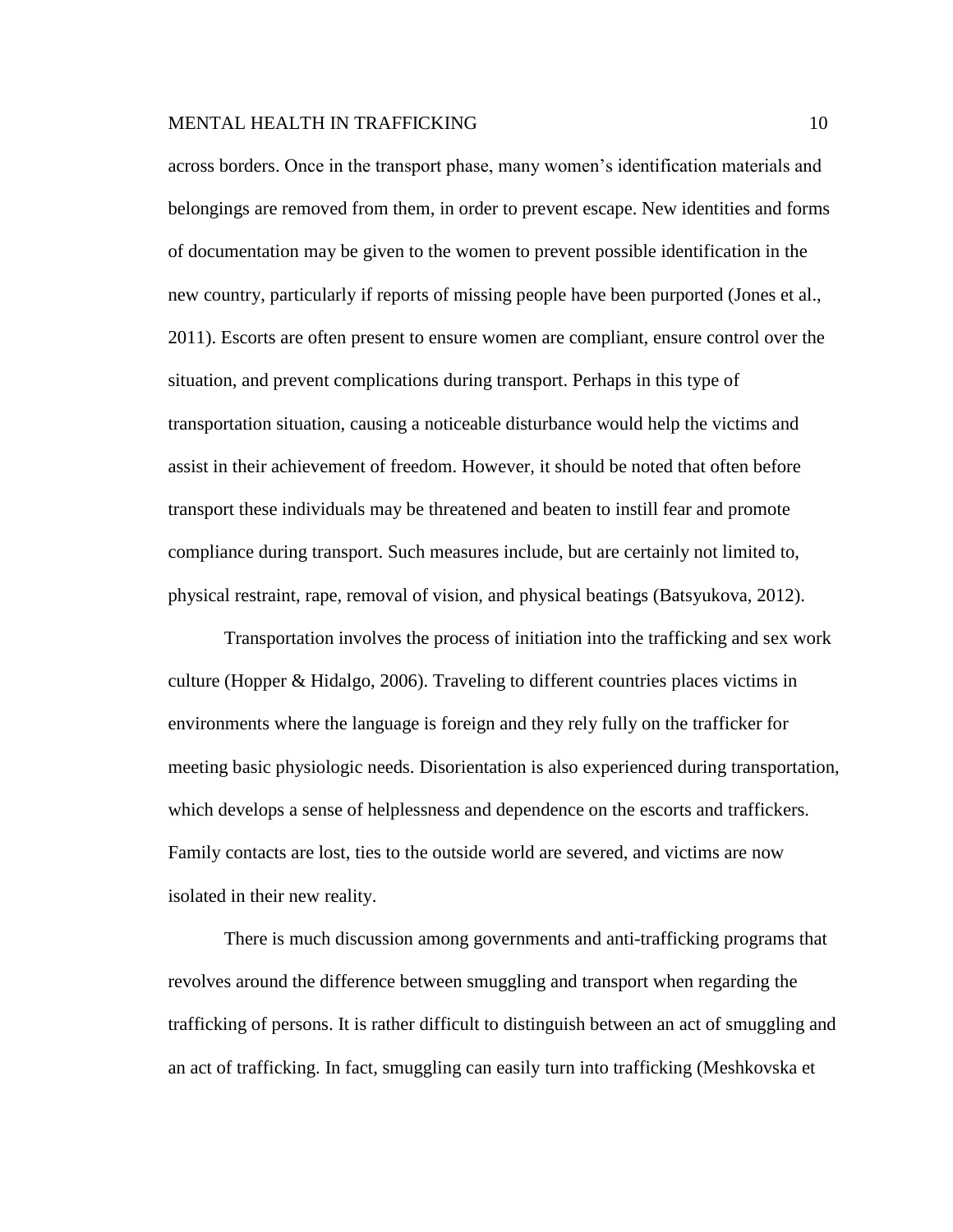al., 2015). Once exploitation of the smuggled individual occurs, the entire situation is then considered trafficking (Jones et al., 2011). According to the United Nations (UN), smuggling can be defined as "the procurement, in order to obtain, directly or indirectly, a financial or other material benefit, of the illegal entry of a person into a state party of which the person is not a national or permanent resident" (*United Nations Convention*, 2004, p. 42). The UN also defines trafficking:

the recruitment, transportation, transfer, harboring or receipt of persons, by means of *threat* or use of *force* or other forms of *coercion*, of abduction, of fraud, of deception, of the abuse of power or of a position of vulnerability. . . to achieve the consent of having *control over another person for the purposes of exploitation* [emphasis added]*.* (2004, p. 54)

From these definitions, conclusions regarding the differences between smuggling and trafficking can be observed. Smuggling can be considered a crime of public nature while trafficking is viewed more definitively as a crime against person - an undermining of basic human rights (Batsyukova, 2012). Human trafficking also involves a greater degree of relationship and causation regarding recruitment and action. Smuggling focuses on payment and the interaction between the smuggled and smuggler is limited. Attraction, accessibility, and vulnerability play a larger role in trafficking. Exercise of control over the transportation situation also differs between smuggling and trafficking. Trafficked persons have little to no control over the situation and endure threats, beatings, and abuse during transport; smuggled persons have control at every point of the transportation process.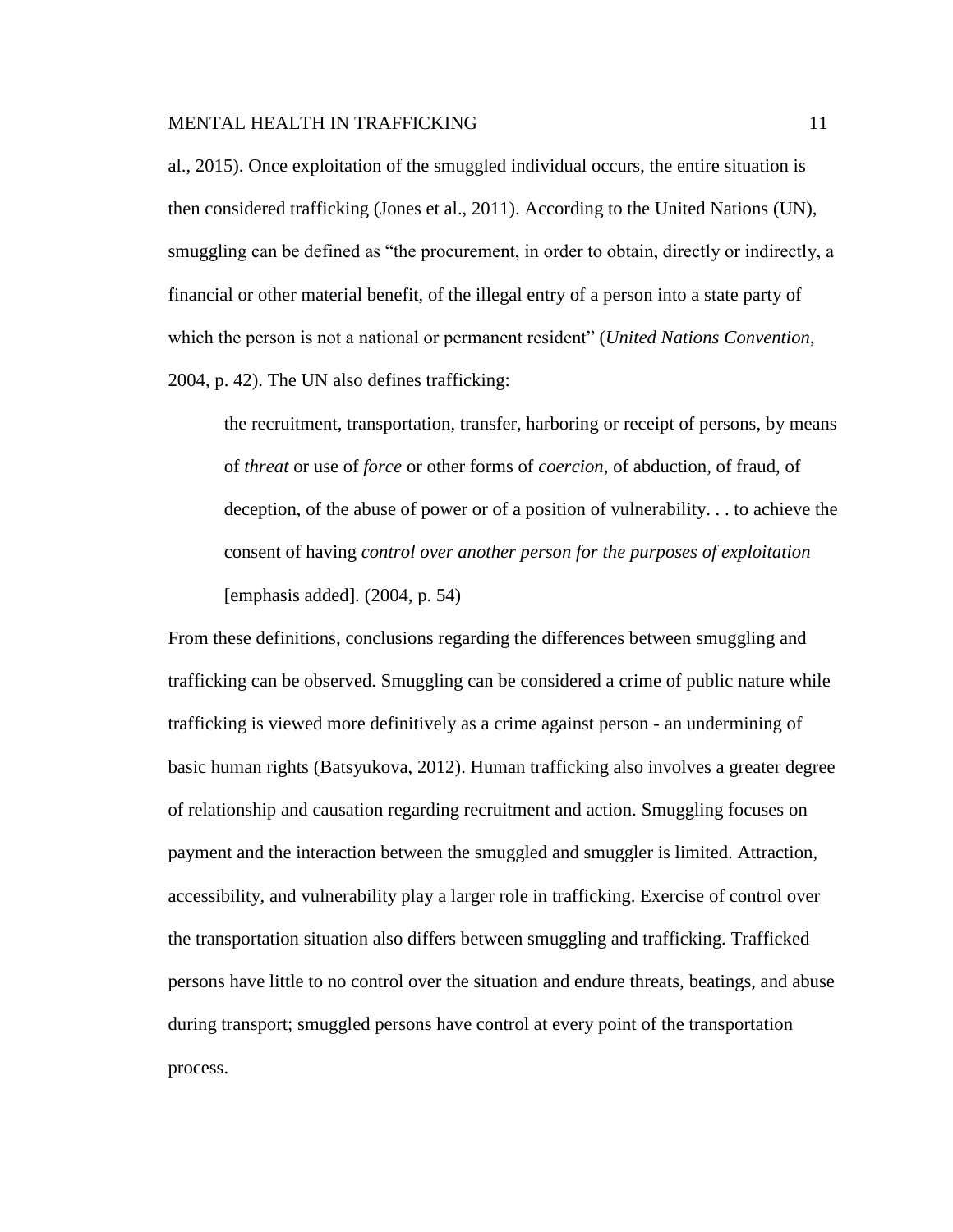Transportation may occur only once during the trafficking experience, or multiple times as women may be bought and sold several times and transferred to different places of work. Smuggling, when the individuals are typically willingly being transported, tends to occur once and the relationship between parties concludes at the desired destination. Exploitation is also potentially experienced at every stage of trafficking transportation. During transportation, captives may be isolated either in increments or throughout the entire process. Isolation breeds helplessness in these individuals and affects their psychological vulnerability during the trafficking experience (Sidun et al., 2014). Isolation may also be experienced after trafficking as social exclusion and discrimination may hinder formation of healthy relationships and a healthy psychological well-being.

**Exploitation.** Exploitation of the trafficked individuals is not necessarily the final phase of trafficking, but rather an all-encompassing aspect of the trafficking experience. To exploit, according to Merriam-Webster Dictionary, means to "make use of meanly or unfairly for one's own advantage" ("Exploit," n.d.).The UN Protocol defines exploitation within trafficking as "prostitution of others or other forms of sexual exploitation, forced labor or services, slavery or practices similar to slavery" (as cited in Efrat, 2014, p. 35- 36). Exploitation can involve sexual labor, forced labor, special services, slavery, and many other acts that take advantage of an individual. Often, women are forced to engage in sexual exploitation and videotapes of these acts may be spread throughout the world via the internet in the pornography industry. This industry is international in production and distribution and causes damaging physical and psychological effects on women. If women refuse to participate, they may be brutally punished, forcing compliance in the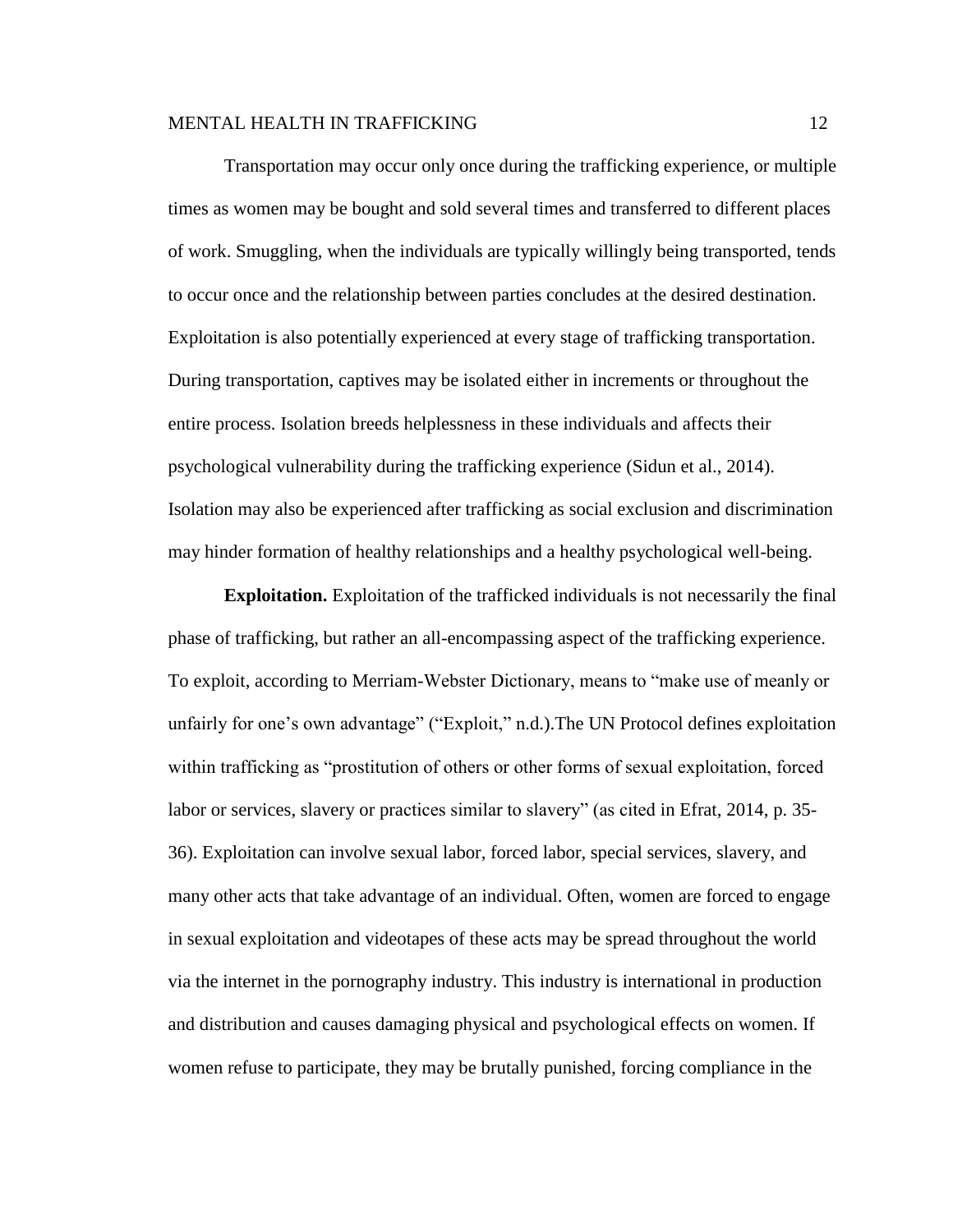future or leading to death and an escape from the trafficking industry (Stanojoska  $\&$ Blagojce, 2014). Not only are trafficked persons exploited physically, but they are emotionally exploited as well. Exploitation within trafficking can be classified as severe trauma – the victim is in "a hostile environment in which [he/she] is isolated, tortured, and humiliated" (Ataria, 2015, p. 224). Traffickers may show alternating brutality and kindness that leaves the trafficked individual with attachment style dysfunction. By alternating these behaviors, victims generally become more ambivalently attached to their abuser and may eventually display loving feelings toward the abuser (Sidun et al., 2014). Such ambivalent attachment may be mistaken for a willingness to stay with the trafficker; however, understanding that this ambivalent attachment style may be developed during trafficking is essential in identifying victims and providing care to them following trafficking (Sidun et al., 2014). Subsequently, this ambivalence will make the reintegration process more challenging.

Ambivalence of trafficked persons towards their trafficker could be diagnosed as Stockholm syndrome. Stockholm syndrome is a survival technique that allows these trafficked persons to survive while in their challenging, unique, and threatening environment (Hardy et al., 2013). Stockholm syndrome first originated in 1973 in Stockholm, Sweden, when four bank employees were taken hostage by a robber. The employees were locked in a vault and kept there for approximately 131 hours, during which the captives seemed to have developed an emotional bond with the captor. Following release, the captives displayed positive emotions to the hostage-taker and even showed distrust of the police officers who had rescued them (Lambert, 2016). Just as the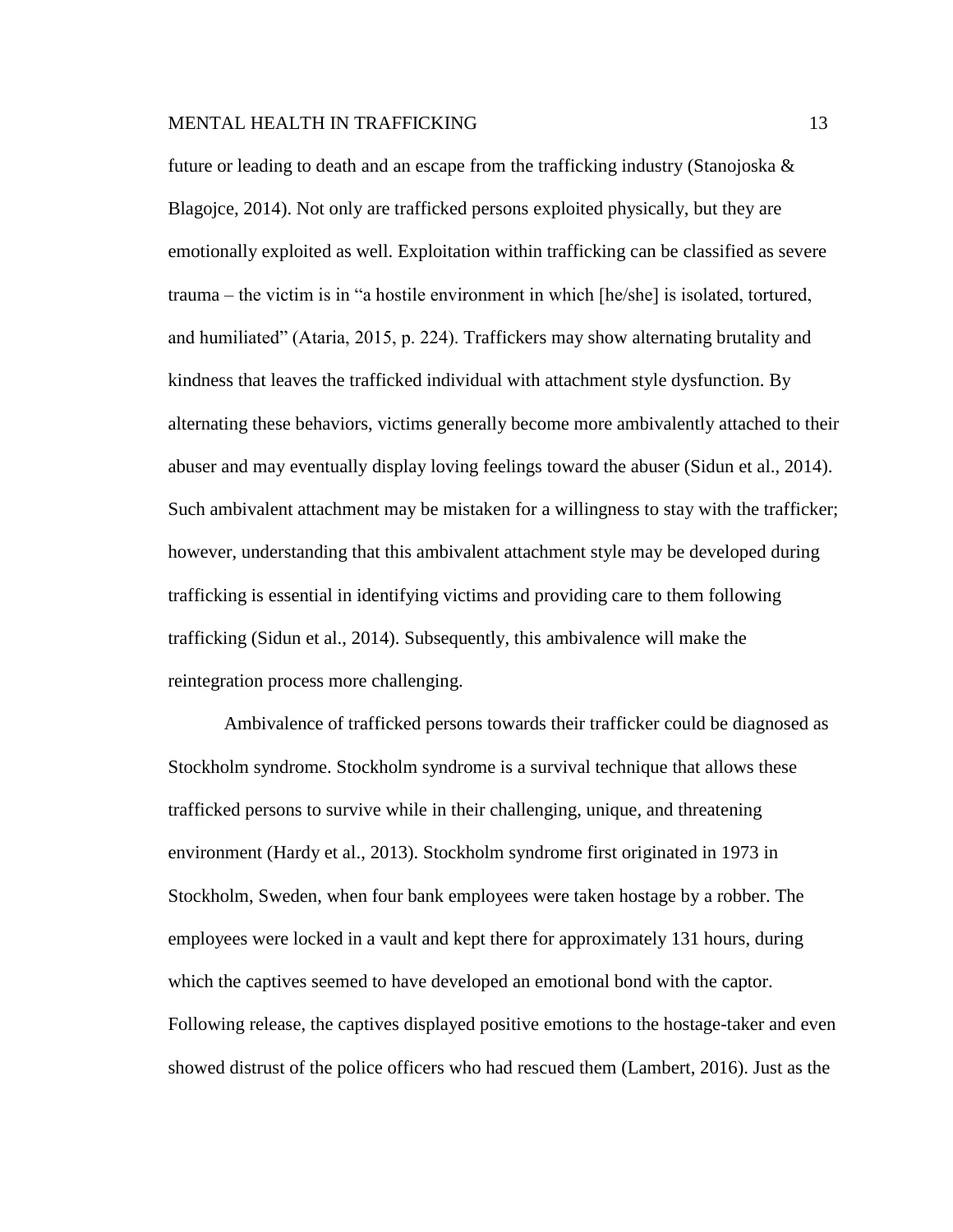hostage-taker in Sweden, the trafficker slowly begins to gain the trust of his or her victim and use the victim's desire for love, acceptance, and protection in order to coerce them into slavery (Hardy et al., 2013). As discussed above, the alternation between punishment and praise leads to the development of Stockholm syndrome (Hardy et al., 2013; Sidun et al., 2014). There are typically three components involved in Stockholm syndrome: negative feelings of the hostage toward law enforcement or other authorities, positive feelings toward the hostage taker or trafficker, and positive feelings of the hostage taker or trafficker toward the hostages (Fuselier, 1999). The threat of survival involved with physical and sexual abuse extends beyond what is experienced in trafficking. This threat potentially continues if the victim escapes, and this threat is a determining factor in the victim's decision to willingly stay in their harmful environment. Trafficked persons are ultimately dependent on the trafficker, and this dependence comprises the core of Stockholm syndrome (Julich, 2013). The threats experienced during trafficking causes victims to have different perceptions of kindness as well. Self-esteem is incredibly altered and many victims may begin to perceive the trafficker and abuser's actions towards them as love or kindness. Ultimately, any small act that the victim views as "could have been worse" will be interpreted as kindness (Hardy et al., 2013; Julich, 2013). Stockholm syndrome is a potential answer to the question regarding why victims may neglect to seek help in their captivity, especially during transport or other opportunities. "The victim cannot avoid any of the horrifying phenomena – she belongs to the captors in the most fundamental way possible since she is at once tortured and kept alive by the same figure" (Ataria, 2015, p. 224).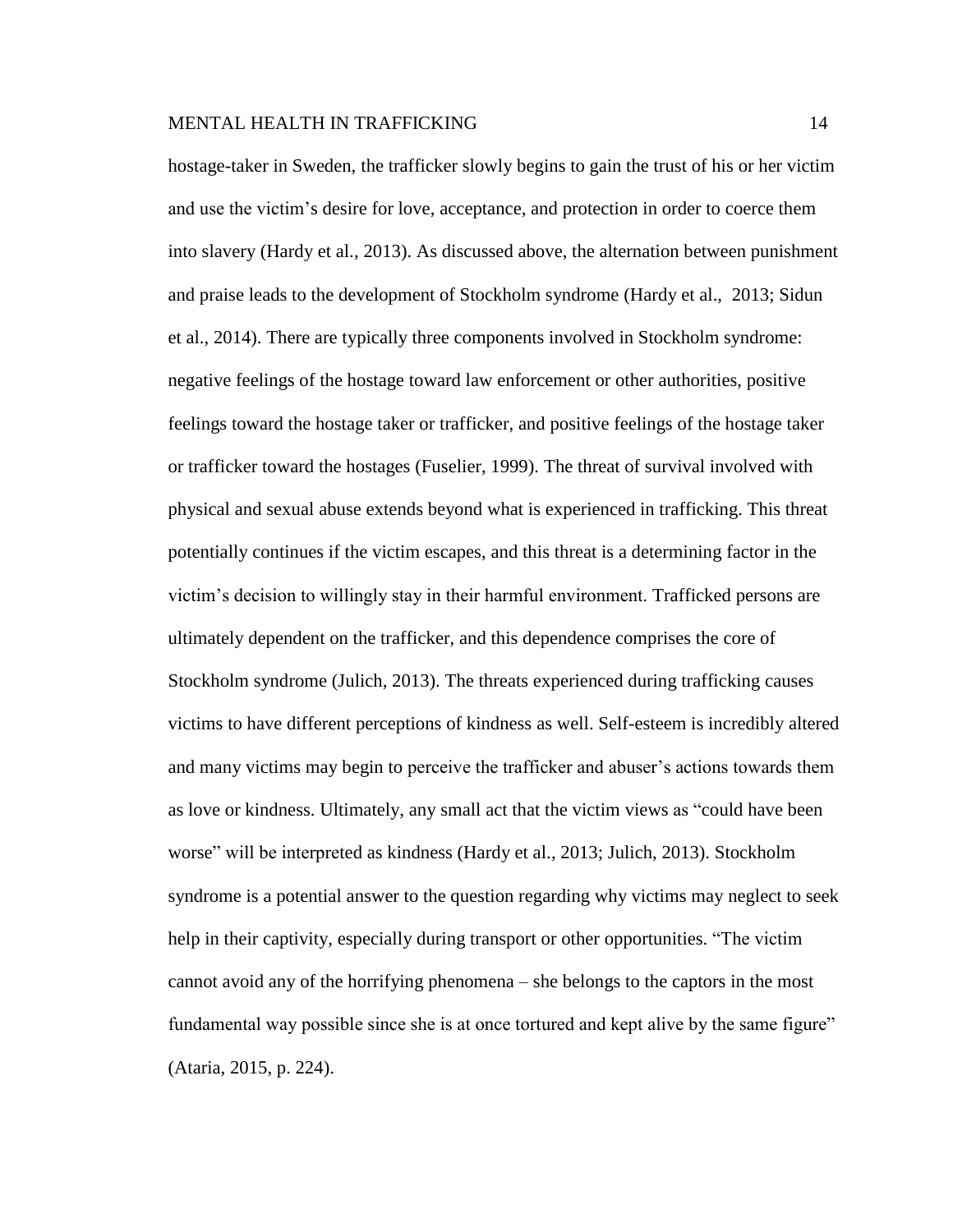Exploitation also includes the removal of identification papers from the women recruited into the industry. Lack of identification prevents women from seeking help from authorities or customers because their identity cannot be proven, and thus their enslavement denied as reality. Exploitation of emotional vulnerability is also a prominent factor in the recruitment, transport, and mental instability of women during and after the trafficking process. Due to lack of documentation and proof of citizenship, many women are unable to return home in the event that they are freed from trafficking. Because of this, job opportunities are extremely limited and sex work is the only source of income (Jones et al., 2011).

Exploitation encompasses the process of indoctrination of the trafficking culture in the victim. The authority traffickers hold over their victims is extremely strong due to coercion, deception, and manipulation. Because of this strong authority figure, trafficked persons are forced to act against their previously held moral codes (Hopper & Hidalgo, 2006). Relationships that may potentially form between women in the same situation are also exploited, preventing the opportunity for resistance to authority to rise (Hopper  $\&$ Hidalgo, 2006; Jones et al., 2011) Competitions may be formed between women for the affection of the trafficker, and violence against certain women may force the group of women to comply with the traffickers wishes (Hopper & Hidalgo, 2006). At this stage of trauma, the women may see themselves as merely sex objects, distorting the image of themselves as well as the potential for identity in the future (Wickham, 2009).

**Recovery/Reintegration.** Recovery and reintegration can tentatively be considered the fourth phase in the trafficking process, given that women are rescued and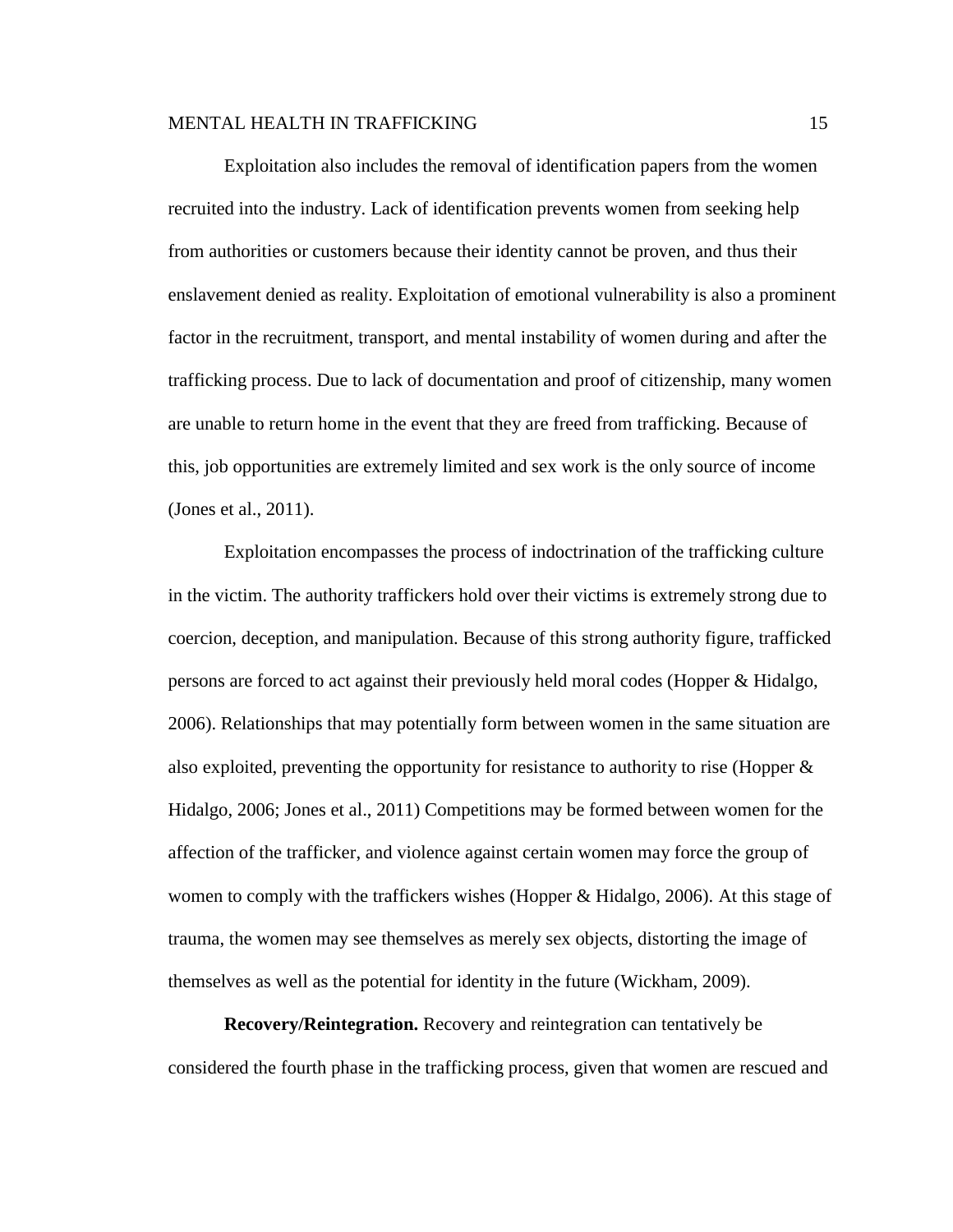have the opportunity to be reintegrated into their society. In order for women to be freed from this slavery, they must first be identified as victims. Identification involves accurate descriptions of potential victims as well as timely interventions in order to assist these individuals whether in their home country or across borders (Meshkovska et al., 2015). Often, women in these situations may recognize their circumstances early on in the trafficking process and attempt to seek help. However, as mentioned previously, threats and violence are used to maintain compliance and resistance to seeking help. Regardless, when a woman is freed from sexual slavery, she must be reintegrated into society as the tentative final step in the trafficking process. Reintegration involves settling the individual in a safe and secure environment with a proper standard of living and opportunities for social and emotional support and development (Lyneham, 2014; Meshkovska et al., 2015). This reintegration process should be conducted in the individual's country of origin if she is able to be returned. Reintegration must take into account the physical and mental needs of the individual in order to most effectively equip the individual to move towards stability.

The reintegration process is aimed at preventing the stigmatization of the trafficking experience (Lyneham, 2014). Women experience isolation while in trafficking and may likely continue to experience isolation and discrimination as they are reentered into society (Wickham, 2009). Therefore, measures instituted during this process focus on providing job training, legal assistance, healthcare assistance for both mental and psychological needs, and promotion of well-being within individuals, in order to better provide women with identity and a social support systems.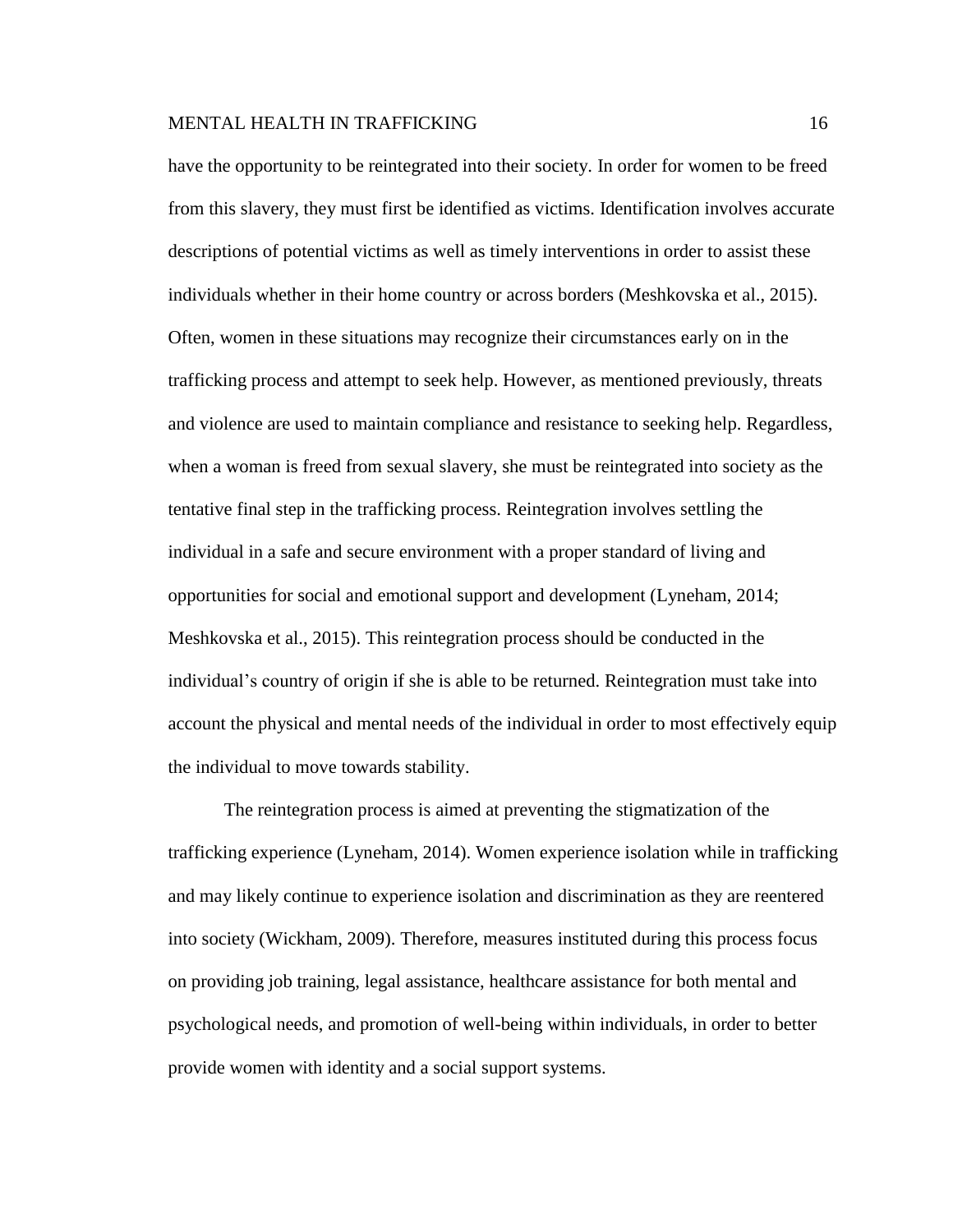Reintegration could essentially be considered a life-long process, as the mental and social challenges following trafficking may endure indefinitely. Reintegration assistance may be delayed due to a victim prolonging seeking this kind of assistance. Many factors impact this prolongation of help including family pressure to decline help, misunderstanding of programs being offered, distrust in the healthcare system, potential stigmatization, and neglecting the label of victim (Lyneham, 2014; Meshkovska et al., 2015). The discord within family stems from the potential stigmatization of the trafficked person once they return home as well as the high expectations of both the victim and their family (Meshkovska et al., 2015). Families may ultimately be a contributing factor or be directly connected to the traffickers (*Collaborate to Help,* 2007). If families are connected to the underlying reason for the victim's trafficking experience, victims will potentially be opposed to returning home and family will most likely be very against the victim seeking help, especially since there may be legal implications for the family members. Financial strain is also a prominent factor in victims seeking help. Psychological therapies, medical care, migration fees, and other legal services may cost the family a great deal of money, and the victim may be persuaded against seeking out these services (*Collaborate to Help*, 2007). Family members and victims may have high expectations, and failure of either party to meet these expectations leads to disappointment and provision may not be provided efficiently (Meshkovska et al., 2015). The ambivalent attachment style that may be developed during captivity will make reintegration into society more challenging as individuals may appear to be complacent in their predicament (Sidun et al., 2014). Stockholm syndrome, as discussed previously,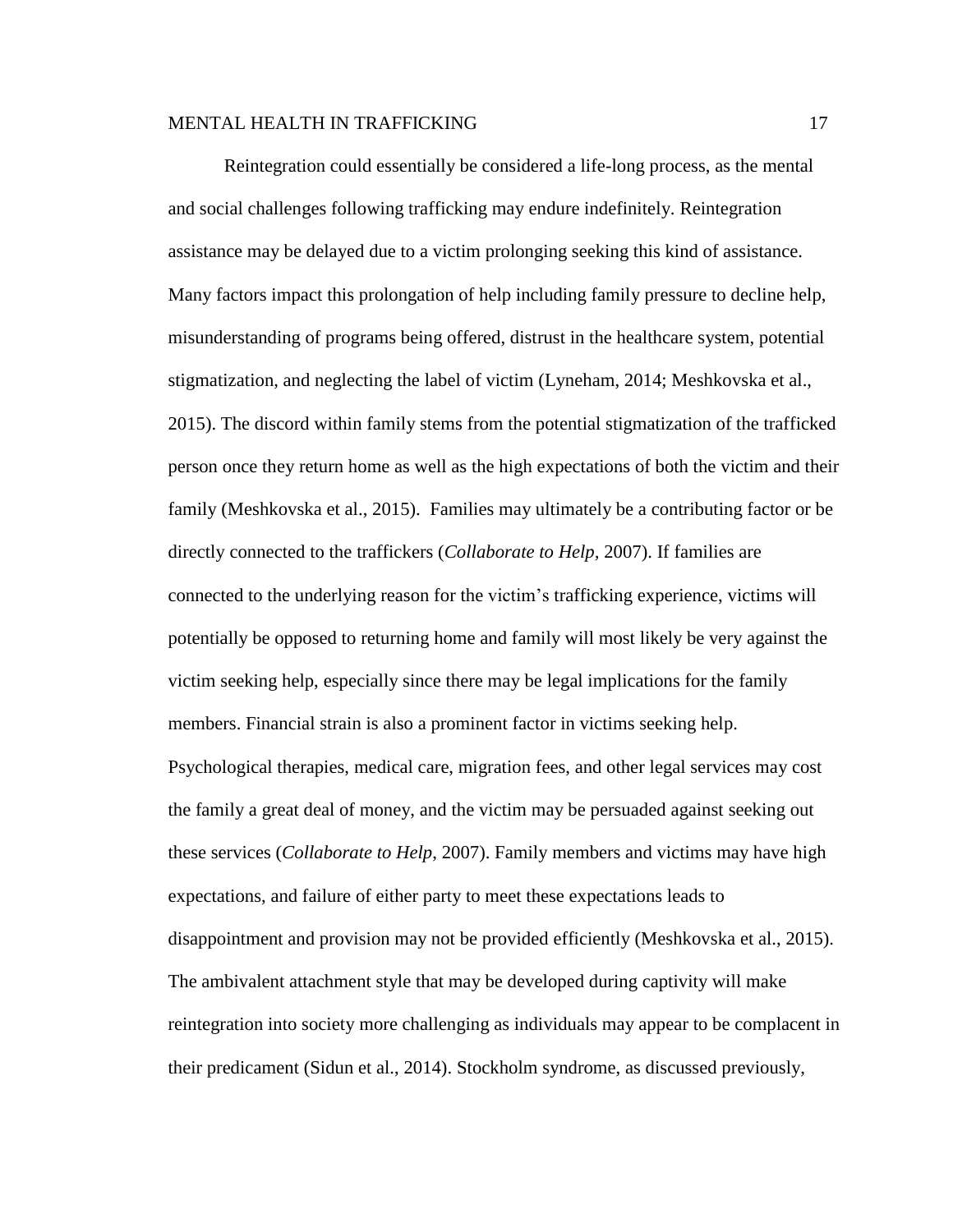presents a unique challenge to the reintegration process, as the victims display positive feelings regarding their captor (Hardy et al., 2013; Julich, 2013).

Reintegration may also be complicated since the process must take into account the individual victim as well as the environment and culture in which reintegration will occur (Office of Women in Development, 2007). Reintegration must involve the ability to examine the trafficked person's current situation and piece it together with their former life in order for the individual to cope with their new experience (Wickham, 2009). Despite the challenges with reintegration and the reality that many women do not reach this phase, reintegration and recovery is a vital component in mental health rehabilitation of trafficking victims.

# **The Global Problem**

Human trafficking has been determined to be a transnational crime. Since human trafficking is considered transnational in nature, it poses a threat to each country and its people (Meshkovska et al., 2015). Traffickers do not respect the rights of humans or the borders or laws of countries ("Human Trafficking," 2015). Disregard for basic human rights within the practice of trafficking ultimately corrupts countries, undermines national and international security, and creates outlets for the growth of organized crime. Because of the large scope of practice in trafficking, prevention and promoting the recovery of those enslaved requires the efforts of many, including collaboration between governmental and nongovernmental agencies ("Department of State," 2016). Collaboration also involves prosecuting those involved often extraterritorially and in the interest of providing justice to victims (Cokar et al., 2016). Before the year 2000, there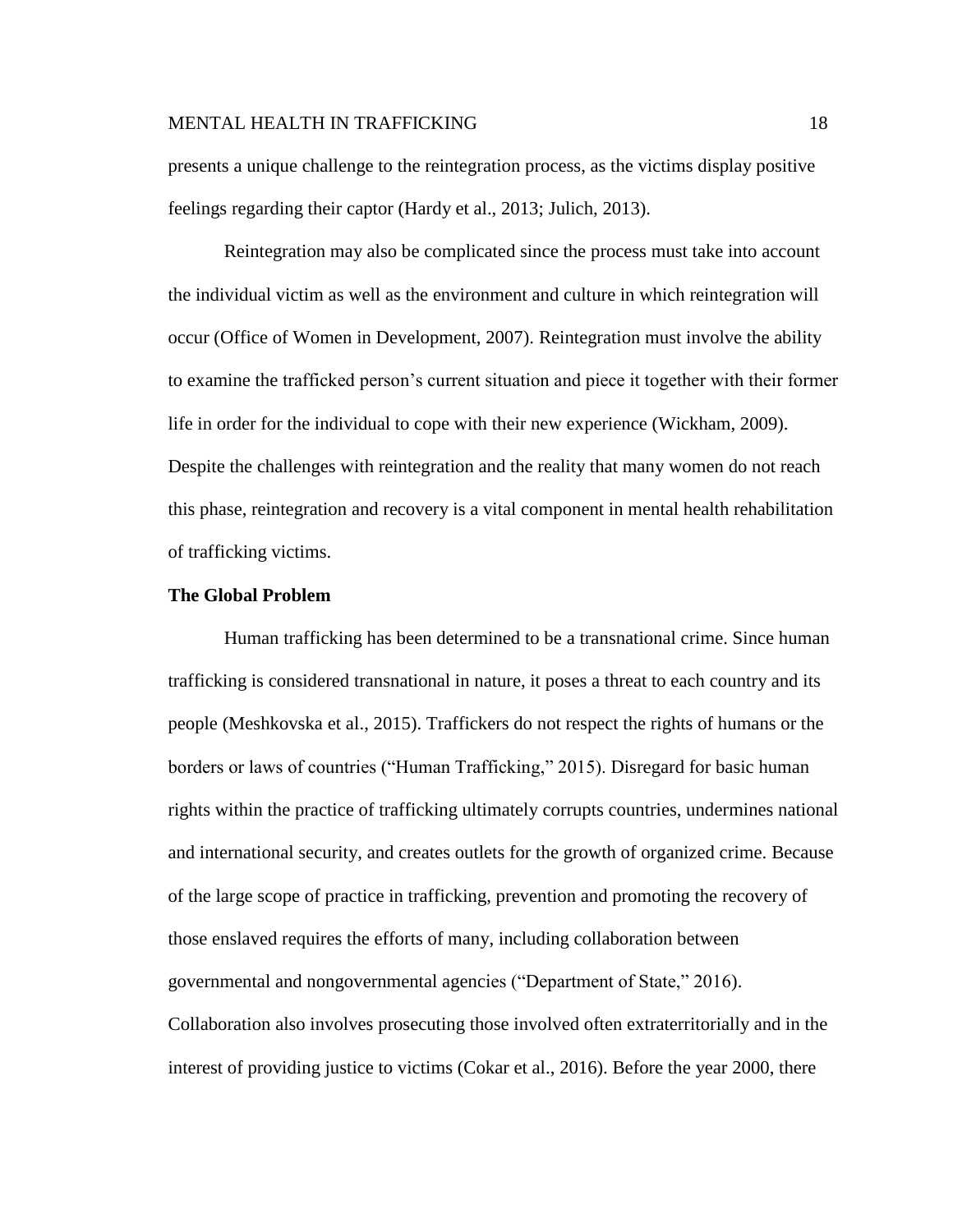were very few legal consequences for those involved in trafficking people and this lack of illegality left victims with challenges resuming life following freedom (Sabella, 2011). For example, when legal action fails and traffickers fail to be prosecuted, women experience an increase in mental health problems (Prins-Aardema, 2015).

The global problems with human trafficking can be approached several ways, such as migration, labor, prostitution, crime, human rights, and violence against women (Gajic-Veljanoski & Stewart, 2007). Based on the definitions provided by the UN Protocol, different initiatives target these specific aspects of human trafficking (Efrat, 2014). A unique aspect of the global problem with human trafficking is the involvement of government employees and representatives participating in the trafficking process either directly or indirectly. A woman who has been rescued from trafficking rings and seek to prosecute those who used and abused may be lost within the legal system, especially when those she accuses are prominent in politics. A rather popular, if fictional, example of corrupt government involvement in trafficking is portrayed in the series television show, *Scandal*. During the first few episodes, the main character is attempting to maintain the good public image of those in office who have been accused of using the services of a madam during their political career ("Scandal," 2012). A real life example would include the US State Department being allegedly caught in the midst of a human trafficking operation in 2013. Reportedly, a State Department official was associated with selling visas for sexual and monetary favors in what was considered to be a human trafficking operation; the official involved was dismissed quietly and further information is not clear regarding the event (Heyes, 2013). Corruption's involvement with human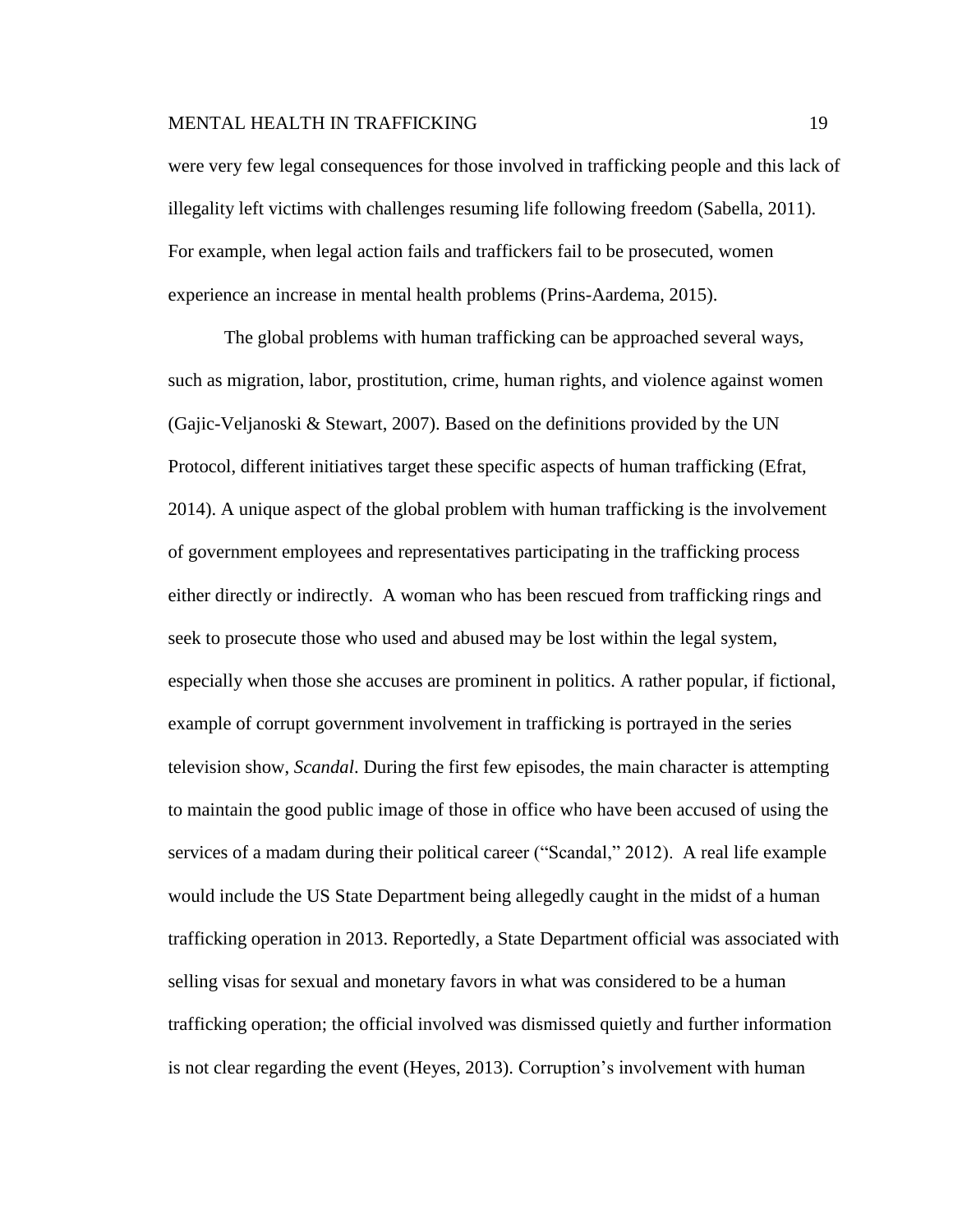trafficking is largely unknown and mostly speculated, but the opportunities for corruption in the trafficking process are numerous. For example, the United Nations Office on Drugs and Crime (UNODC) notes that ignoring and tolerating trafficking in persons is considered to be corruption. The UNODC also points out potential areas for corruption within the criminal justice chain, including government officials, border controls, prosecutors, and local officials (*UNODC*, 2011). Though the extent corruption plays in the role of human trafficking may not be fully known, multiple publications recognize corruption as a prominent factor in trafficking and one that must be addressed by services and programs in order to be effective in providing care for trafficking victims (Clawson et al., 2009; Office of Women, 2007; Wickham, 2009).

Interventions should be in place at every stage of the trafficking process, to promote effective and efficient recovery of women recruited into trafficking. Countries that experience a relatively consistent problem with trafficked individuals within their borders may need to implement more secure border controls and security screenings during travelling whether by air, sea, or land (Office of Women in Development, 2007). The border security of countries depends on their legislations and perception of trafficking's impact in their communities. The Trafficking Victims Protection Act (TVPA) sets guidelines that countries must follow in order to maintain compliance with preventive measures against trafficking. Within the TVPA are tiers that recognize countries that are meeting TVPA standards, making efforts to meet the standards, or who do not meet the minimum standards ("Department of State," 2016). Tier 1 countries meet the TVPA standards. Within tier 2, countries are making efforts to meet the minimum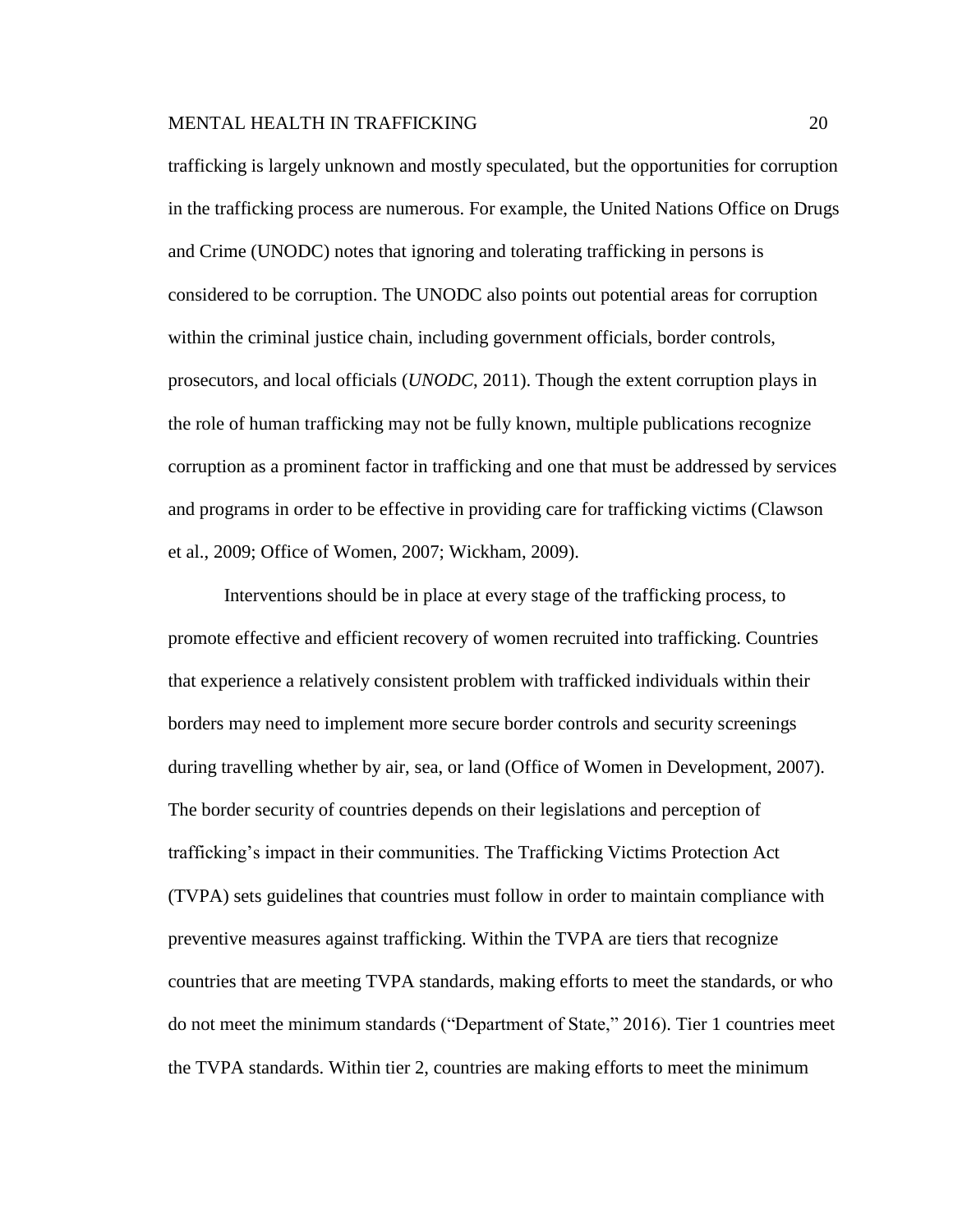standards and may have a significantly increasing number of trafficking victims, failure to show evidence that efforts against trafficking are increasing, or the efforts discussed to meet minimal competency were discussed over one year prior. Tier 3 countries typically have the most consistent problems with trafficking and have failed to make significant efforts to combat trafficking in persons. Countries classified as tier 3 include Haiti, Iran, North Korea, Russia, Sudan, Syria, and Venezuela ("Tier Placement," 2016).

The human trafficking industry purportedly earns about \$9.5 million each year and is considered to be the third largest source of profit for organized crime rings after the businesses of drugs and guns (Gajic-Veljanoski & Stewart, 2007). In 2008, the human trafficking industry was estimated to bring in \$31 billion in profits (Cokar et al., 2016). With the recent spike in interest in human trafficking, there have been several global and national task forces aimed at trafficking and protecting those who have been involved. For example, in 2002, Brussels held a conference focused on preventing trafficking, showing the political priority of human trafficking prevention. Reports by multiple state departments have also been published regarding the efforts put forth in combating human trafficking in respective regions. Besides state-level efforts at combatting human trafficking, the TVPA of 2000 aims at preventing trafficking and prosecuting those who are caught trafficking (Busch-Armendariz, 2012). The TVPA also provides support to trafficking victims with programs and services to help the victims reintegrate and rehabilitate (Busch-Armendariz, 2012).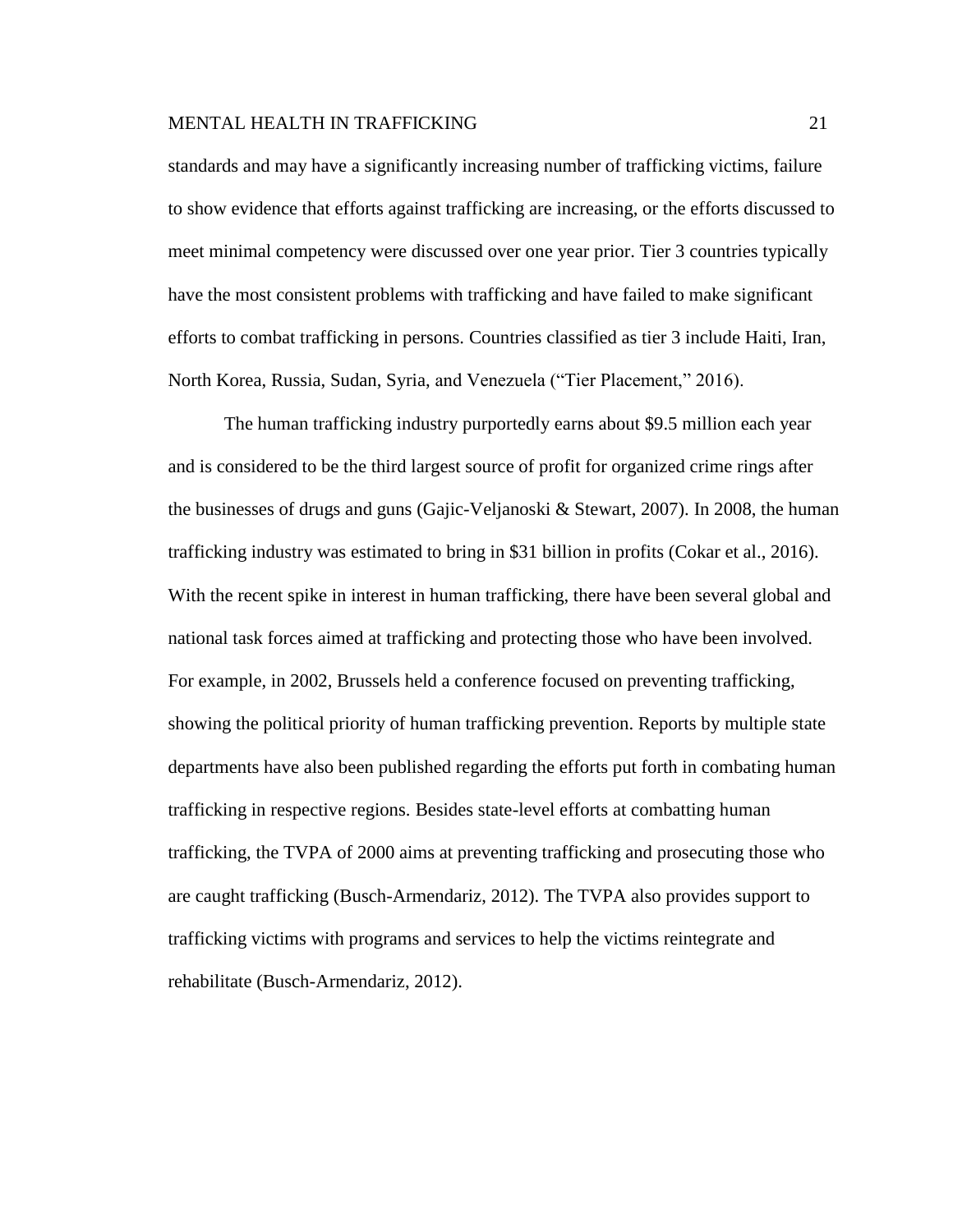#### **Mental Health and Trafficking**

While in the industry, women experience emotional, physical, and psychological abuse. Trauma is recognized as the leading cause of a number of mental health concerns, and trafficking is no exception. Many determinant factors are involved in the development of mental illness and the complexities of these disorders are still not fully understood. Mental health disorders are likely to be influenced by a number of predisposing, precipitating, and maintaining factors (Abas et al., 2013). The trafficking experience is unique to each individual, and as such there will be different mental health outcomes and different needs among these individuals. Among the participants of a posttrafficking mental health consultation, fifty-four percent of the individuals met the criteria for a diagnosable DSM-IV mental health disorder. However, these categories of statistics are also more than likely under-representing the mental health needs of this population as studies are limited to a small number of participants and many studies are largely qualitative rather than quantitative (Cary, Oram, Howard, Trevillion, & Byford, 2016).

Predisposing factors for mental health disorders play a role in the likelihood of an individual to develop a mental illness following a traumatic experience. Childhood abuse is highly indicative of a more complex mental illness following trafficking (Abas, et al., 2013). Social support both prior to and following the trafficking experience plays a role in the successful implementation of coping mechanisms and strategies in individuals. Previous experience of sexual abuse prior to trafficking increases the individual's vulnerability to mental health complications later in life (Hossain, Zimmerman, Abas, Light, & Watts, 2010). Differences in coping skills, biological vulnerabilities, and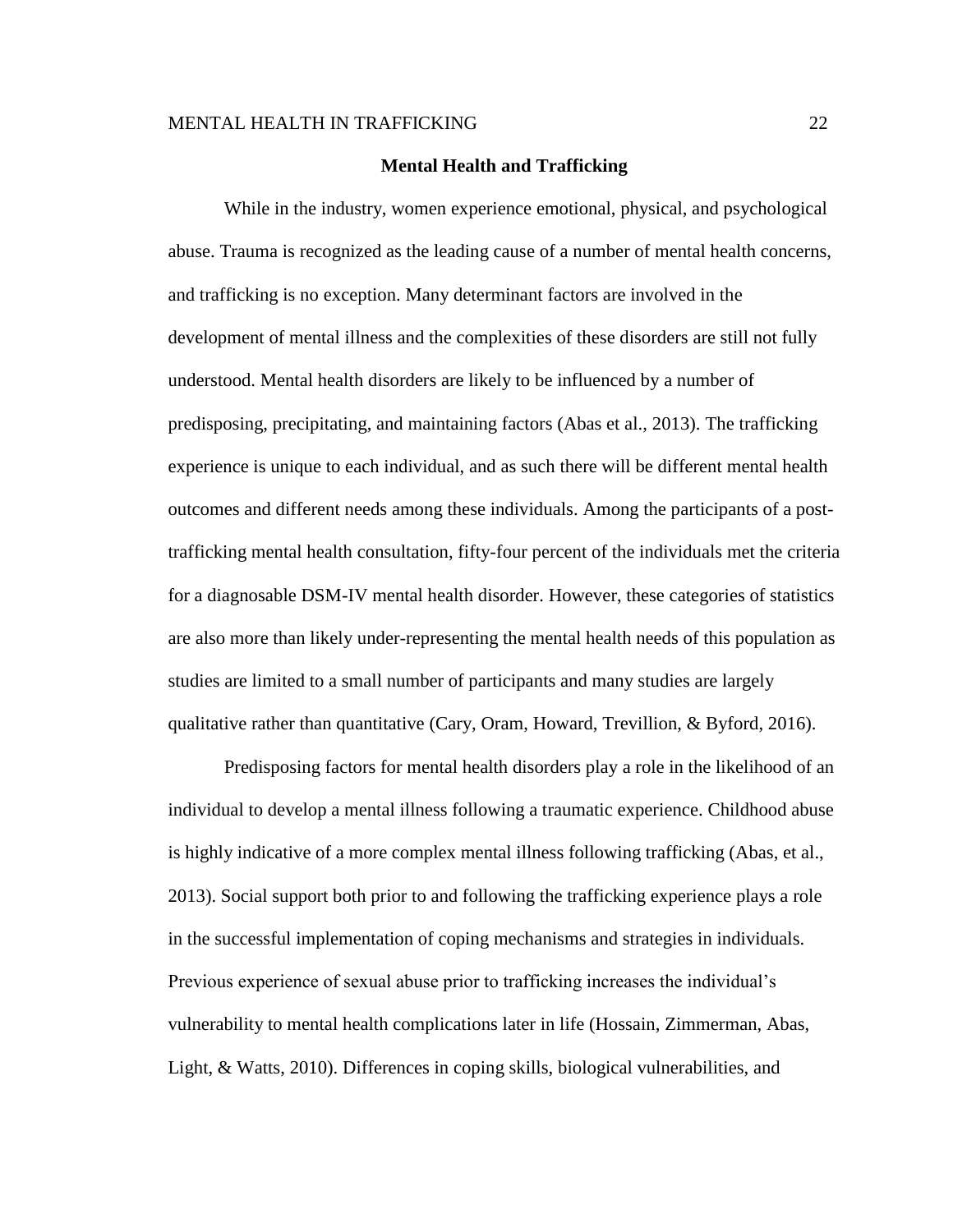previous life experiences play a role in the likelihood of mental disorders following such traumatic experiences. Women, in general, are conclusively at a higher risk for mental disorders following trafficking as well (Oram et al., 2016).

Some women may not have the capabilities to endure the high levels of abuse and stress during the trafficking experience, and the stripping of human rights associated with trafficking may become almost too much to handle (Hossain et al., 2010). Safety and security are unpredictable in these environments which greatly affects one's mental stability. Other factors involved in the trafficking experience relate to lack of sleep, lack of control over clientele and the use of protection, limited freedom of movement, limited medical access, duration and intensity of working hours, and lack of choice regarding sexual services (Hossain et al., 2010; Meshkovska et al., 2015). Threats of harm and even death also play a large role in mental strain and involve intense feelings of fear and hopelessness (Williamson, Dutch, & Clawson, 2010). Not only are there severe mental consequences due to the abuse experienced, physical illness and problems occur and also affect one's mental health (Di Benedetto et al., 2014). Concurrently, the strain of mental health disorders may exacerbate physical symptoms, and vice versa. Common physical complaints of trafficking victims include fatigue, headaches, back pain, dizziness, memory problems, chest and stomach pain, and loss of appetite (Abas et al., 2013; Oram et al., 2016; Stanley et al., 2016). Due to the nature of exploitation, sexually transmitted disease may be a complicating factor. Survivors of sex trafficking are also more likely to use and abuse substances such as alcohol and illegal drugs, further complicating their physical and mental condition (Meshkovska et al., 2015). A survey conducted on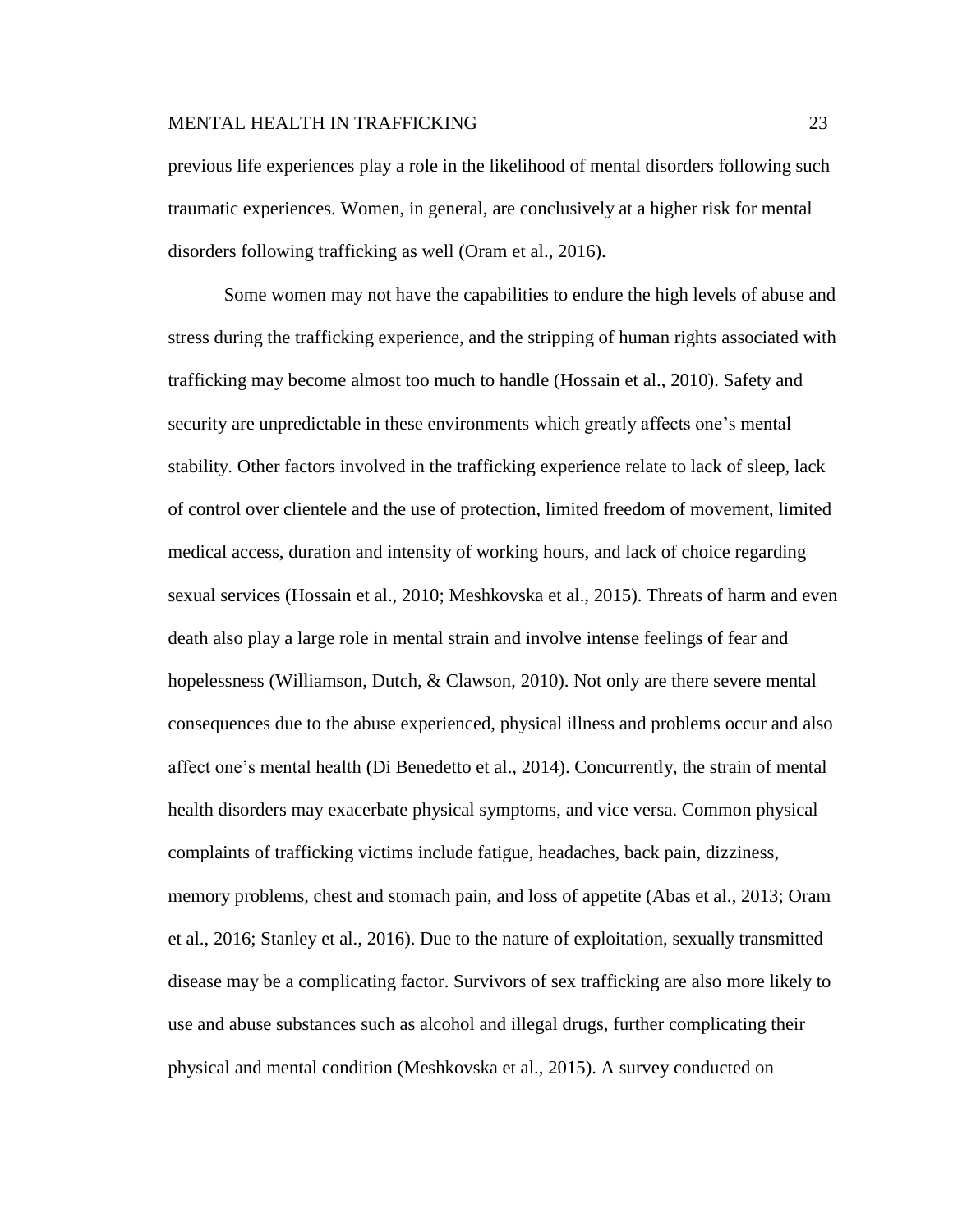survivors of human trafficking has shown that the psychological coercion and manipulation experienced during trafficking was more harmful than the physical abuse (Anyaegbunam et al., 2015).

Trafficking is a very complex experience and the approach to mental health following this experience is understandably complex as well. As such, the trauma experienced by these individuals could be characterized as complex trauma. Complex trauma is described as trauma that occurs repeatedly, persistently, and over a certain period of time (Ataria, 2015; Pressley & Spinazzola, 2015; Sidun et al., 2014). While complex trauma is not a diagnosable disorder in itself, it must be considered when diagnosing potential mental illness within these clients. Understanding complex trauma is vital in understanding the complexities and variety of mental health needs of trafficked people (Sidun et al., 2014). Complex trauma leads to dysfunction in individuals' emotional regulation, self-perception, perception of others, and identifying meaning in life and relationships (Wall & Quadara, 2014). As a result of the complex experience trafficking forces upon its victims, many survivors develop mental health disorders, the most common being post-traumatic stress disorder (PTSD), depression, and anxiety disorders (Abas et al., 2013; Hossain et al., 2010).

#### **PTSD**

While the extent of damage trafficking has on individuals' mental health is complex, PTSD is recognized as a predominant disorder in this population (Williamson et al., 2010). In studies concerning prevalence of PTSD, more than half of the sampled women displayed the symptoms qualifying for diagnosis of the disorder (Abas et al.,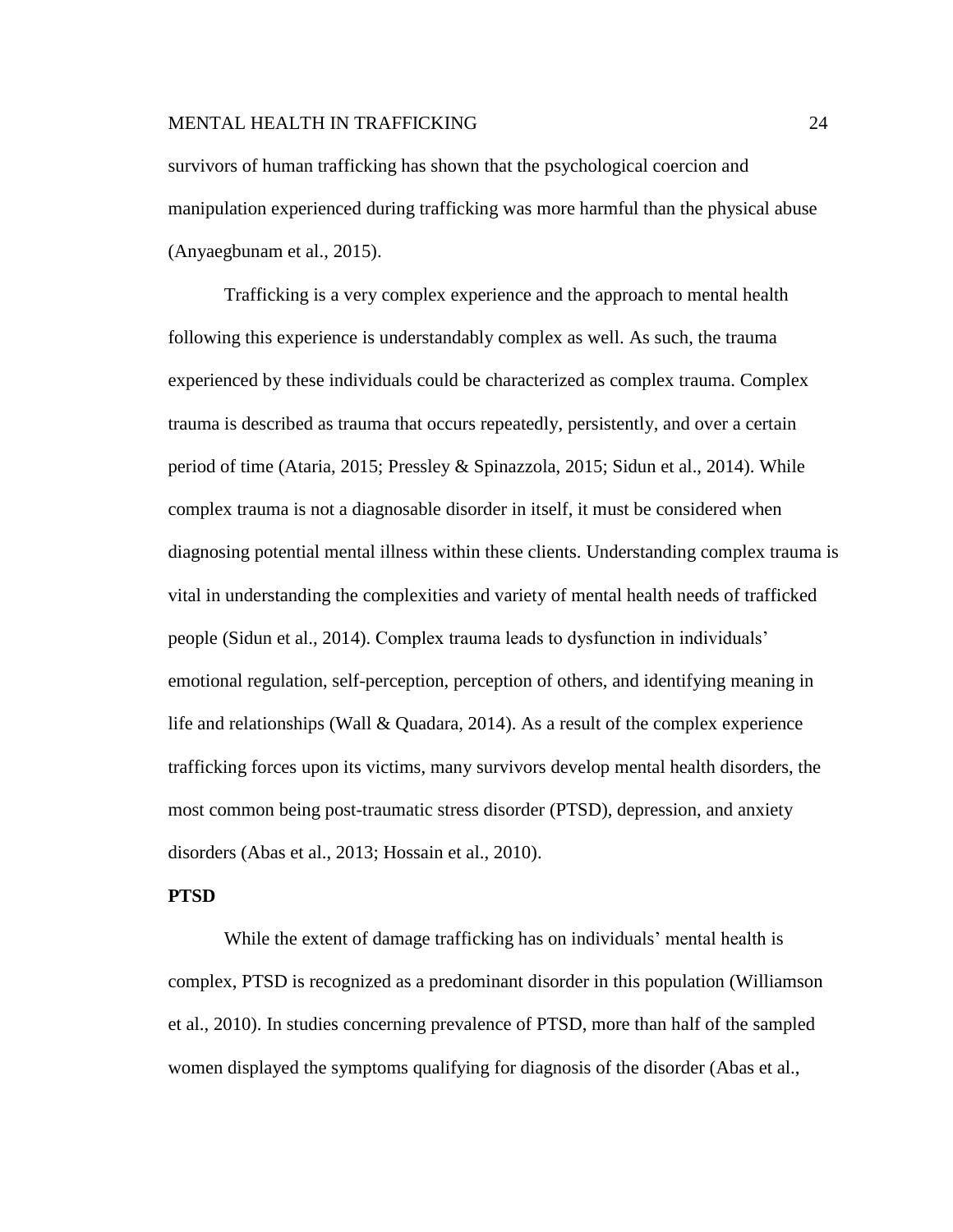2013; Hossain et al., 2010; Sidun et al., 2014). A meta-analysis of studies concerning the prevalence of mental health disorders found that PTSD was diagnosable in 19.5% to 77.0% of individuals that were surveyed (Oram, Stoöckl, Busza, Howard, and Zimmerman, 2012). PTSD also has a comorbidity rate of 91% when due to prolonged trauma (Price & van Stolk-Cooke, 2015). The previously discussed predisposing factors that contribute to develop of mental health disorders are vital in recognizing PTSD; however, exposure to trauma is the distinguishing feature in the development of PTSD (Sidun et al., 2014). Studies have also shown that women are more vulnerable to PTSD than men and that the course of illness is longer in women than that experienced by men (Williamson et al., 2010). This increase in prevalence is potentially due to the sensitization of stress hormones in response to trauma in combination with different interpretations of the event (Seedat, Stein, & Carey, 2005). The abuse experienced during recruitment, transportation, and exploitation involves threats and fear that are more than capable of contributing to PTSD in trafficked persons (Anyaegbunam et al., 2015).

Symptoms of PTSD include recurrent thoughts and memories of the event, feelings as though the event is reoccurring, nightmares, feelings of detachment or withdrawal, apathy, increased vigilance, difficulty concentrating, and amnesia regarding the traumatic event (Hossain et al., 2010; Williamson et al., 2010). The right side of the brain is typically responsible for storing traumatic memories but is unable to create a complete story regarding this trauma. For this reason, individuals experience flashbacks and may feel that traumatic experiences are happening in real-time (Beach & Sanchez, 2013). Self-blame is also prominent and may cause difficulty in therapy, disrupting the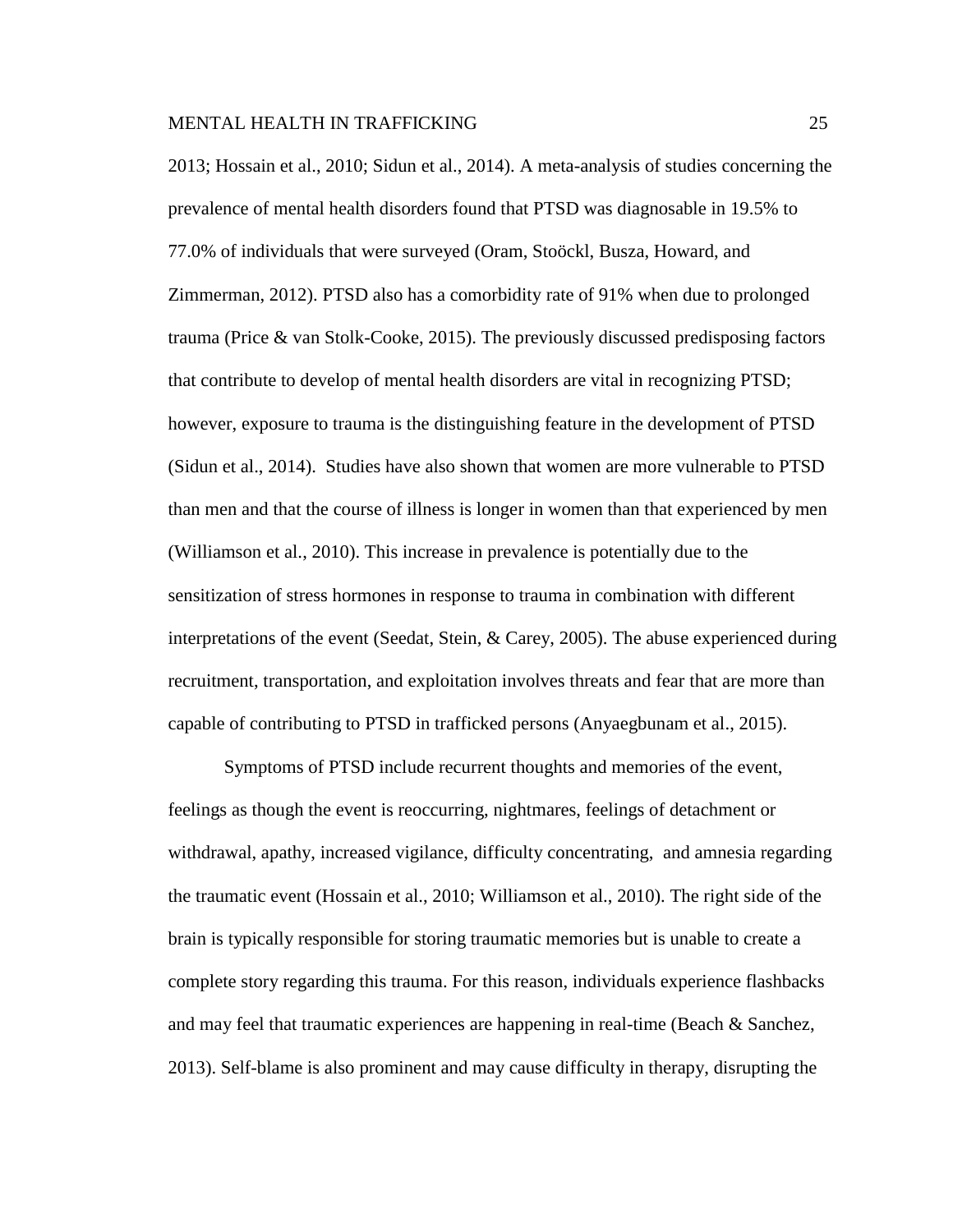individual's ability to establish trusting behaviors and participating in cognitive behavioral therapies (Sidun et al., 2014). The symptoms of PTSD may develop during the trafficking experience or years following recovery (Kelmendi et al., 2016).

Research regarding the connection between PTSD and the traumas associated with war is abundant; however, research supporting PTSD's connection with human trafficking is limited. Studies have provided analysis of clients in post-trafficking programs that have been diagnosed with PTSD, but further research regarding the relationship of PTSD and trafficking is lacking (Beach & Sanchez, 2013; Seedat et al., 2005; Wall & Quadara, 2014). The basic understanding of human trafficking sheds a dim light on the true horrors and traumatic experiences involved in trafficking. Victims of trafficking, even when rescued, are largely unable to leave the trafficking situation, forcing these victims to experience trauma continually as well as witness others experiencing trauma. The moral boundaries crossed in trafficking leads to a personal war within the victims mind concerning their identity (Beach & Sanchez, 2013). Post-trauma factors also contribute largely to the development of PTSD in trafficking victims. The psychological strain of reintegration and adapting and coping with a new life places an impressive challenge on the victim. The trauma during trafficking is still considered the strongest predictor of PTSD development, but the future research concerning post-trauma influences will provide new directions for management of mental illness as well as guidelines for care of trafficked persons (Abas et al., 2013).

PTSD due to trafficking is complex, and treatment either with medications or psychological therapies will need to be tailored to the individual case. Cognitive-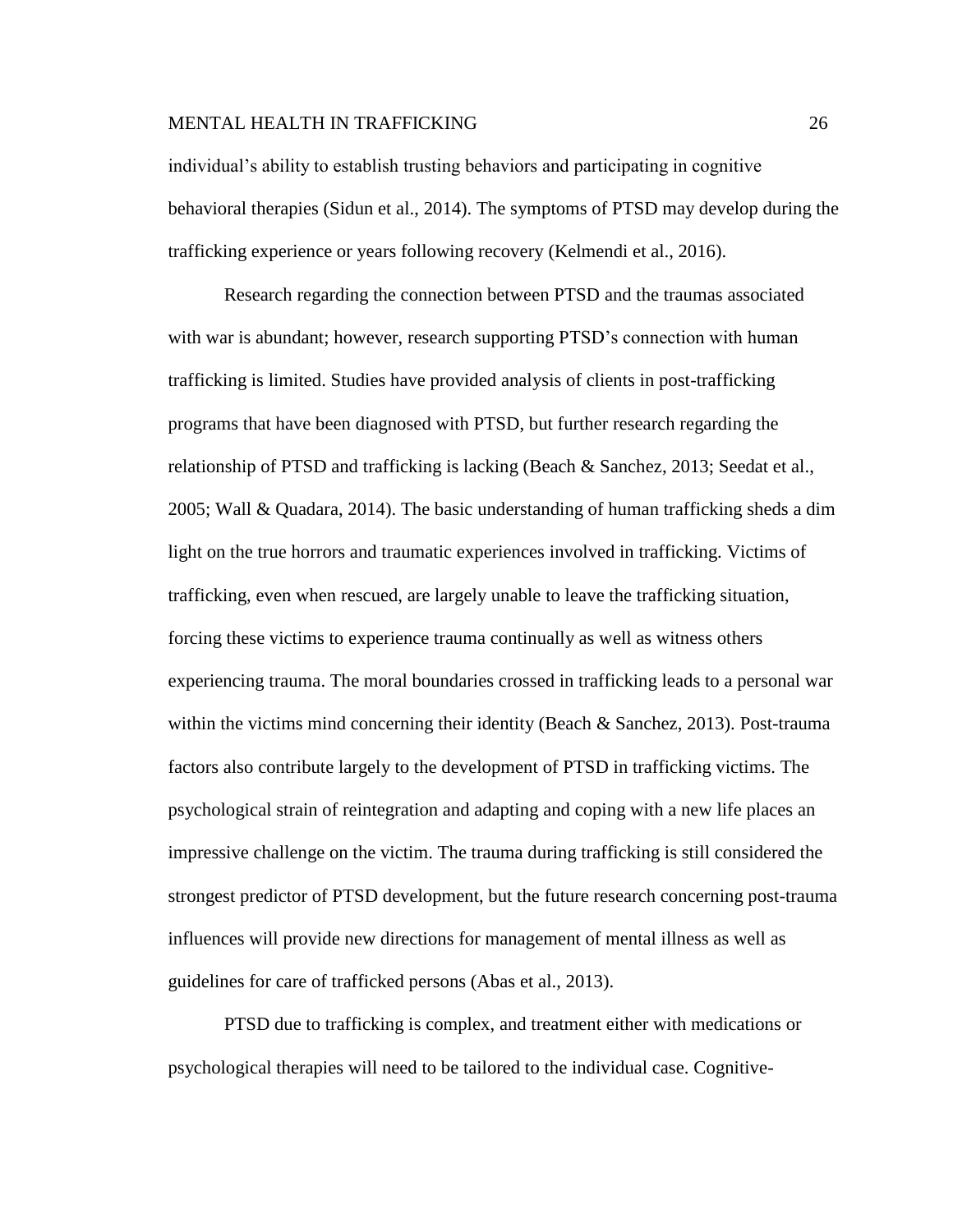behavioral therapy and psychotherapy have been shown to be the most effective in treating symptoms and enabling clients to cope with PTSD (Cukor, Olden, Lee, & Difede, 2010). Pharmacologic management of PTSD involves paroxetine and sertraline, selective serotonin reuptake inhibitors, which usually produce a positive response rate of 60% with 30% of patients achieving symptom remission (Kelmendi et al., 2016). The most recent research regarding effective treatments for PTSD has examined the potential of utilizing norepinephrine, an adrenergic agonist, as treatment for the hyperadrenergic aspects of PTSD (Kelmendi et al., 2016). PTSD research has also emphasized managing multiple mental health disorders concurrently in order to be more cost-effective and more effective in producing rehabilitation in the post-trafficking phase (Korte et al., 2017).

#### **Depression**

The trauma of trafficking as well as the loss of identity, freedom, and basic human rights leads to the development of depression in survivors of trafficking. In a literature review concerning studies about the prevalence of mental illness in trafficked persons, depression was identifiable in 54.9-100% of women surveyed (Oram et al., 2012). Depression and PTSD have a comorbidity rate between 48% and 55% in trauma patients (Price & van Stolk-Cooke, 2015). Depression due to trafficking stems from the hopelessness of the trafficking situation, loss of identity, and loss of control over one's life. The high degree of interpersonal trauma also plays a role in the development of depression. Interpersonal trauma within trafficking involves emotional manipulation, sexual abuse, brainwashing and coercion, and imprisonment (Haldane & Nickerson, 2016). The large degree of psychological, emotional, and physical abuse of trafficking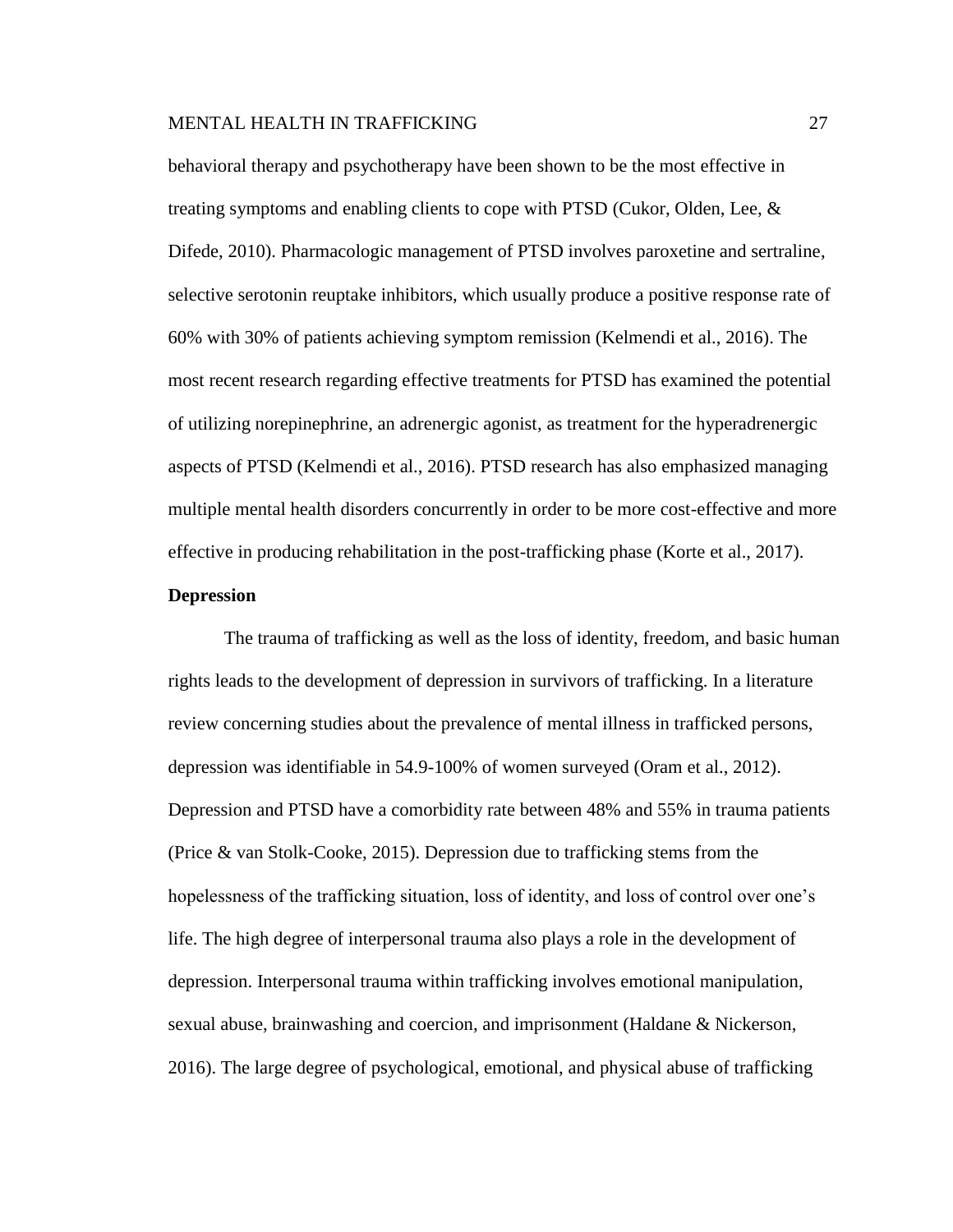results in a longer duration of depression (Negele, Kaufhold, Kallenbach, & Leuzinger-Bohleber, 2015). Not only does the duration of trafficking contribute to intensity of mental illness, but the help received following trafficking also plays a role in the severity of one's depression. Unmet needs such as poor housing, inadequate food or clothing, transportation, limited access to education, life skills, or substance abuse treatment following trafficking are able to independently predict likelihood of mental illnesses, especially depression (Clawson et al., 2009). A high level of ongoing stressors following trafficking negatively influences the development and treatment of depression (Abas et al., 2013).

A key component in depression is Beck's cognitive triad, which theorizes that those with depression have negative views of themselves, others, and their environment or future (Allen, 2003). Negative views of oneself do not necessarily develop due to depression, but rather is an underlying factor in the development of depression (Northoff, 2013). The toll trafficking has on one's self-esteem and view of oneself is monumental. Within this theory, schemas are considered to be enduring, organized structures of thought that guide how one interprets information (Pössel & Thomas, 2011). Women within trafficking are generally perceived as objects of sexual desire, and women may begin to deem themselves as merely objects. Emotional manipulation and coercion experienced during trafficking leads to dysfunctional beliefs which contribute to the development of depression (Allen, 2003). If the individual had a tendency for negative thoughts regarding themselves, others, or their environment prior to their trafficking experience, these schemas may be activated and emphasized during trafficking (Di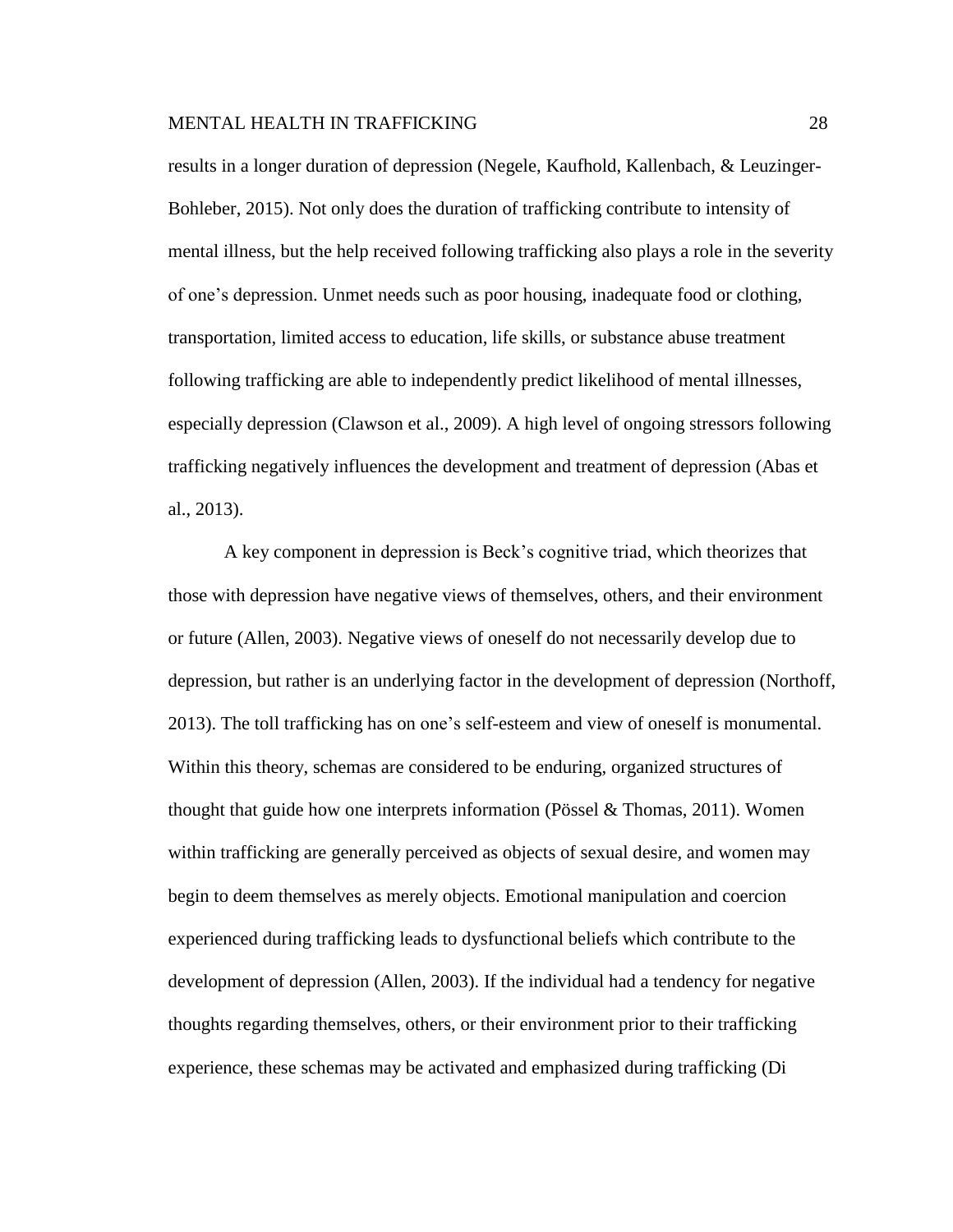Benedetto et al., 2014; Pössel & Thomas, 2011). The entire trafficking process will either reinforce or invent these negative thoughts in those who are trapped within the trafficking industry. Negative views of self and others may ultimately prevent the victim from seeking help or treatment and may contribute to the mentality that current punishment is warranted. Reinforcement of these negative thoughts throughout the trafficking experience is foundational to the development of depression in trafficking survivors.

Trauma experienced during childhood has been shown to increase the intensity of trauma experienced by trafficked persons. Women who experience sexual trauma in childhood and trafficking show higher levels of diagnosable symptoms of depression (Kucharska, 2016; Northoff, 2013). Studies have shown that childhood trauma and abuse lead to more chronic depression during adulthood, especially when impacted by further trauma (Kucharska, 2016; Negele et al., 2015). Within the first month of recovery following trafficking, 43% of victims meet the DSM-V criteria for depression (Kucharska, 2016). Symptoms of depression are also exacerbated by the concurrent diagnoses of PTSD, and vice versa (Bedard-Gilligan et al., 2015). Previous experiences of trafficking also place women at higher risk for developing mental disorders. Those who have previously been trafficked are also more vulnerable targets for re-trafficking and future abuse. Re-trafficking has been difficult to define, as the parameters cannot be clearly described. The International Office of Migration (IOM) (2011) has defined retrafficking as the situation when an individual trafficked is returned to their home country and is trafficked there again. However, this definition does not encompass those individuals who are rescued but never returned to their home country, and are trafficked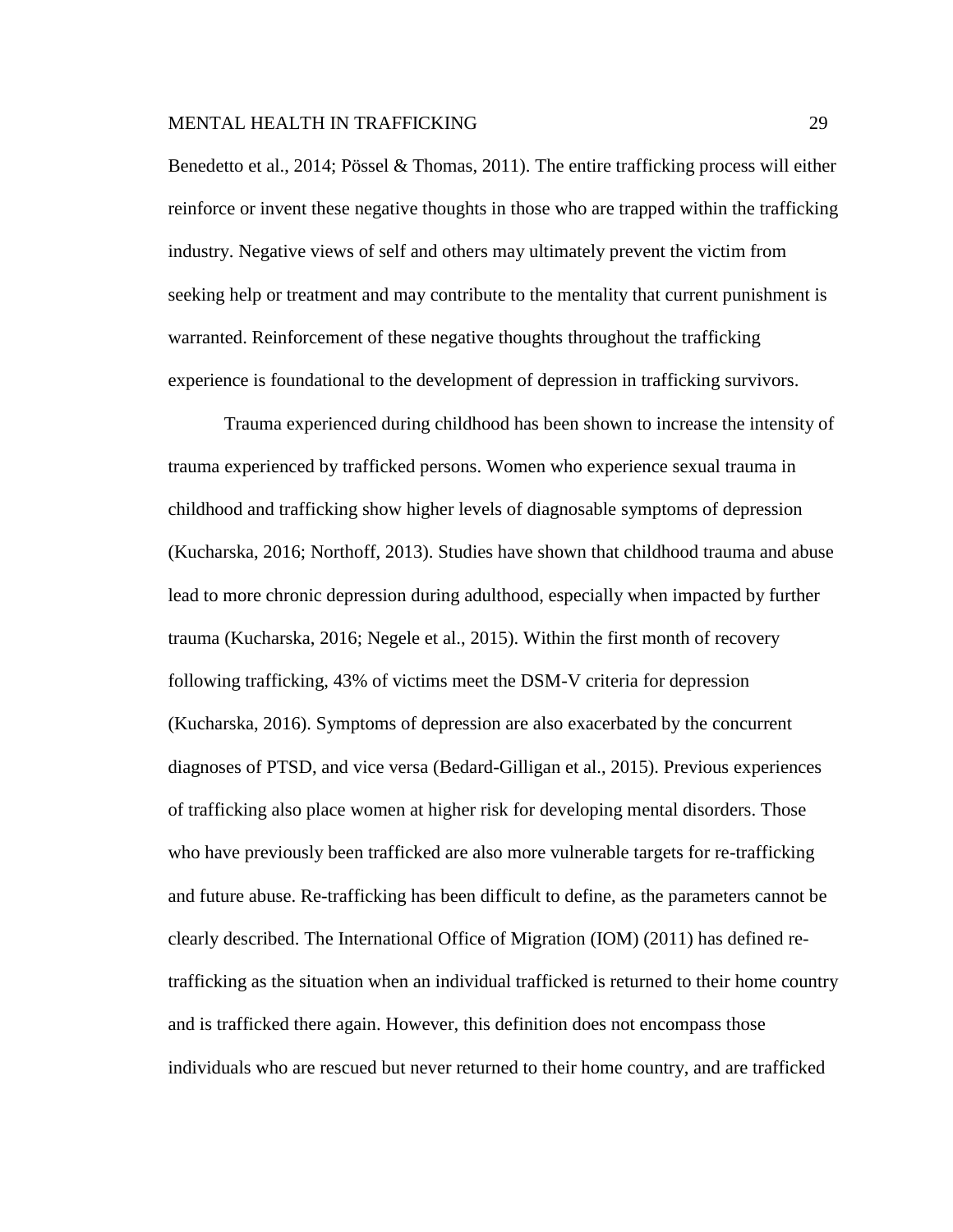again in their current country of residence. The definition of truly leaving or being rescued from trafficking is also obscure, and ultimately affects the definition of retrafficking (*The causes and consequences*, 2011). The IOM study found only eighty reports of re-trafficking within their database that spanned 1999-2009; of these eighty cases, seventy were re-trafficked for the purpose of sexual exploitation (*The causes and consequences*, 2011). Re-trafficking could also encompass the victim returning to similar socioeconomic conditions that either contributed to trafficking or that were experienced in trafficking (Espersen & Vasquez, 2009). Deportation from a country following trafficking increases the vulnerability of the individual to traffickers, and re-trafficking may then occur (*The causes and consequences*, 2011). The prevalence and impact of retrafficking is difficult to determine due to the complexity of trafficking processes. However, providing trafficked persons with adequate resources for reintegration and rehabilitation will help in preventing re-trafficking within this population (Van de Glind, 2008).

Recently, studies have made associations between treatment of PTSD and depression, as well as with anxiety disorders (Bishop, Rosenstein, Bakelaar, & Seedat, 2014; Korte et al., 2017). Improvement of PTSD symptoms has been correlated with an improvement or better management of depressive symptoms (Korte et al., 2017). Skillacquisition interventions along with cognitive-behavioral psychotherapy should be implemented to improve individual self-esteem and subsequently improve depressive symptoms (Kucharska, 2016). Since depression and PTSD are so intertwined within trafficking victims, therapy should also emphasize overall social and occupational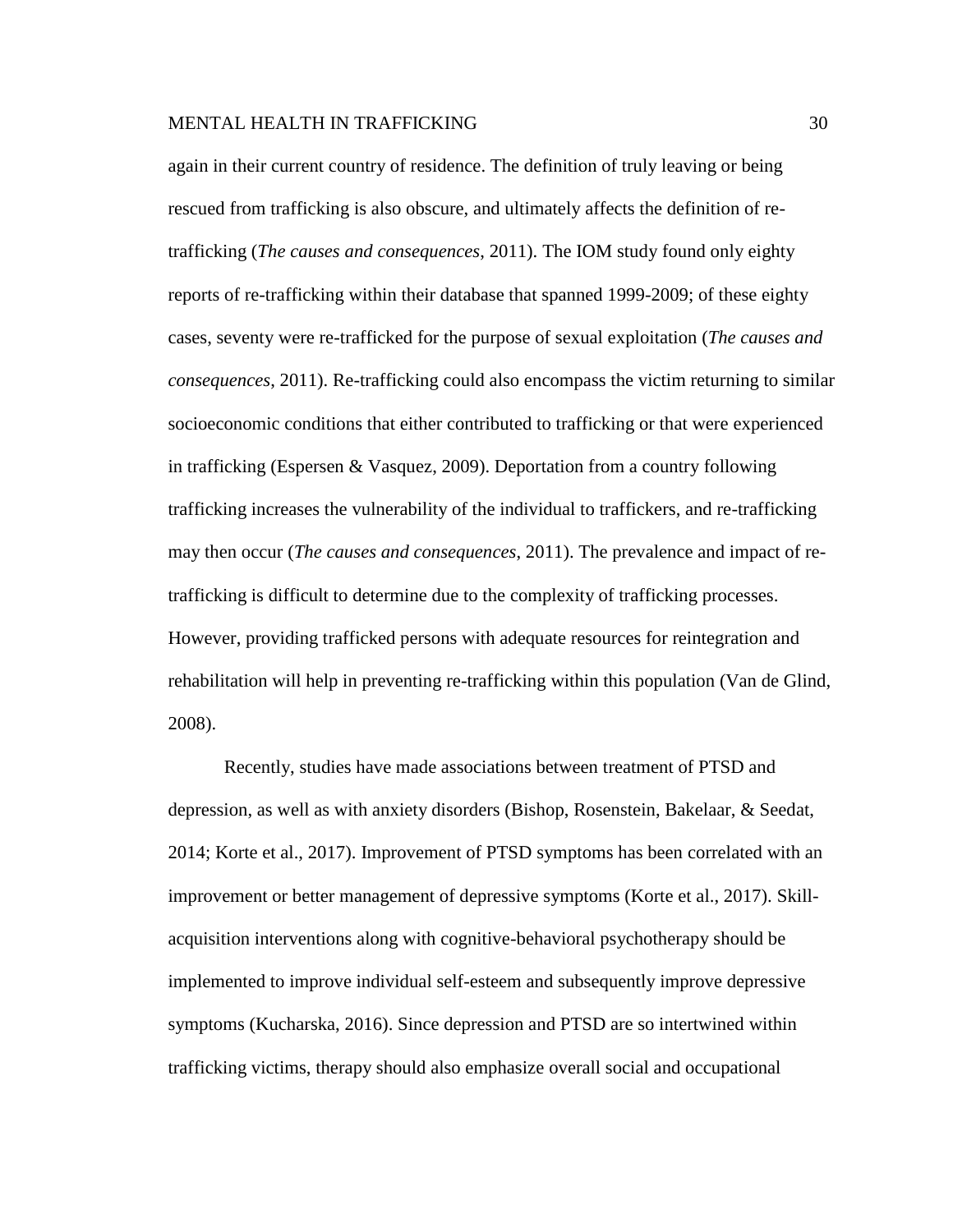functioning, since these roles in trafficked persons are severely impaired (Bedard-Gilligan et al., 2015). Previously, cognitive-behavioral therapy has focused on a specific disorder; in order to improve the effectiveness of this therapy for depression, any comorbidities must be taken into account and therapy should be tailored to address all mental illness concurrently (Garcia-Escalera, Chorot, Valiente, Reales, & Sandín, 2016).

# **Anxiety Disorders**

Anxiety disorders may stem from PTSD and depression in victims of human trafficking. A concurrent diagnosis of anxiety is more likely to occur in survivors with PTSD and depression (Bedard-Gilligan et al., 2015). Anxiety is also considered to be twice as prevalent in women as men (Bandelow, Lichte, Rudolf, Wiltink, & Beutel, 2015). Anxiety disorders encompass a rather wide range of symptoms that affect individuals daily. These symptoms can include panic attacks similar to those experienced in PTSD, generalized anxiety, as well as major depression (Williamson et al., 2010). Oram et al. (2012) conducted a literature review and found that anxiety disorders and anxiety-like symptoms are prominent in 81.8-87.5% of women who had experienced trafficking. Anxiety disorder in traumatized individuals also has a comorbidity rate of 11.1-31.6% with PTSD (Price & van Stolk-Cooke, 2015). Anxiety disorders may also present concurrently with PTSD, depression, and dissociative disorders.

Fernandes and Osório (2015) conducted a literature review and found that the prevalence of anxiety disorders within the trafficked population can be attributed to the emotional, physical, and sexual trauma experienced during trafficking. The negative cognitive processes developed during the trafficking experience also contribute to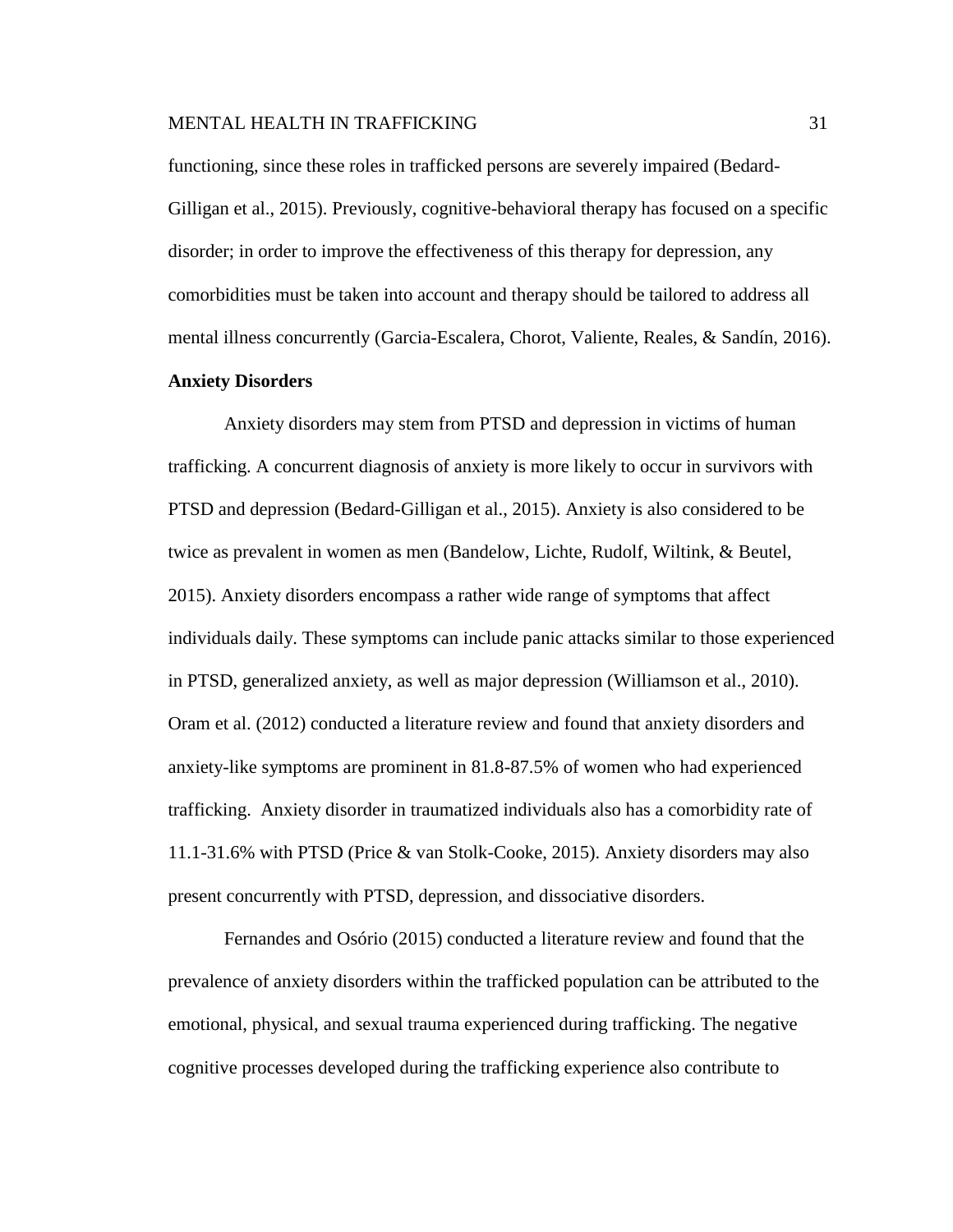subsequent anxiety disorders both during and following trafficking. Negative cognitive processes potentially develop in response to poor treatment, rejection from customers, and negligence from the trafficker. Feelings of failure and extremely diminished selfesteem become triggers for dysfunctional thought processes and beliefs and increase the trafficked person's likelihood of developed anxiety disorders (Fernandes & Osório, 2015). Thought process dysregulation also alters the response of the individual to stressful situations, ultimately making the individual hyper-responsive to their environment, much like the hyper-vigilance seen in PTSD (Kelmendi et al., 2016; Price & van Stolk-Cooke, 2015). If abuse, whether sexual, physical, or emotional, was experienced prior to trafficking, it increases the likelihood of anxiety disorders being exacerbated or worsened following trafficking (Bishop et al., 2014).

Anxiety disorders, depression, and PTSD are interrelated and symptoms have fluidity among each diagnosis. Depression is strongly correlated with the emotional numbness of PTSD, and somatic symptoms of depression are related to the hypervigilance and hyper-arousal of PTSD. Anxiety disorders are related to hyper-arousal symptoms of PTSD, along with the somatic aspect of depression. The complexity of which these three disease processes are related is still being researched and future research will clarify the relationships between depression, PTSD, and anxiety disorders (Price & van Stolk-Cooke, 2015).

Treatment for anxiety disorders should encompass the comorbid conditions of depression and PTSD, including potential substance abuse. Cognitive-behavioral therapy has shown to be effective in treating anxiety disorders. Cognitive-behavioral therapy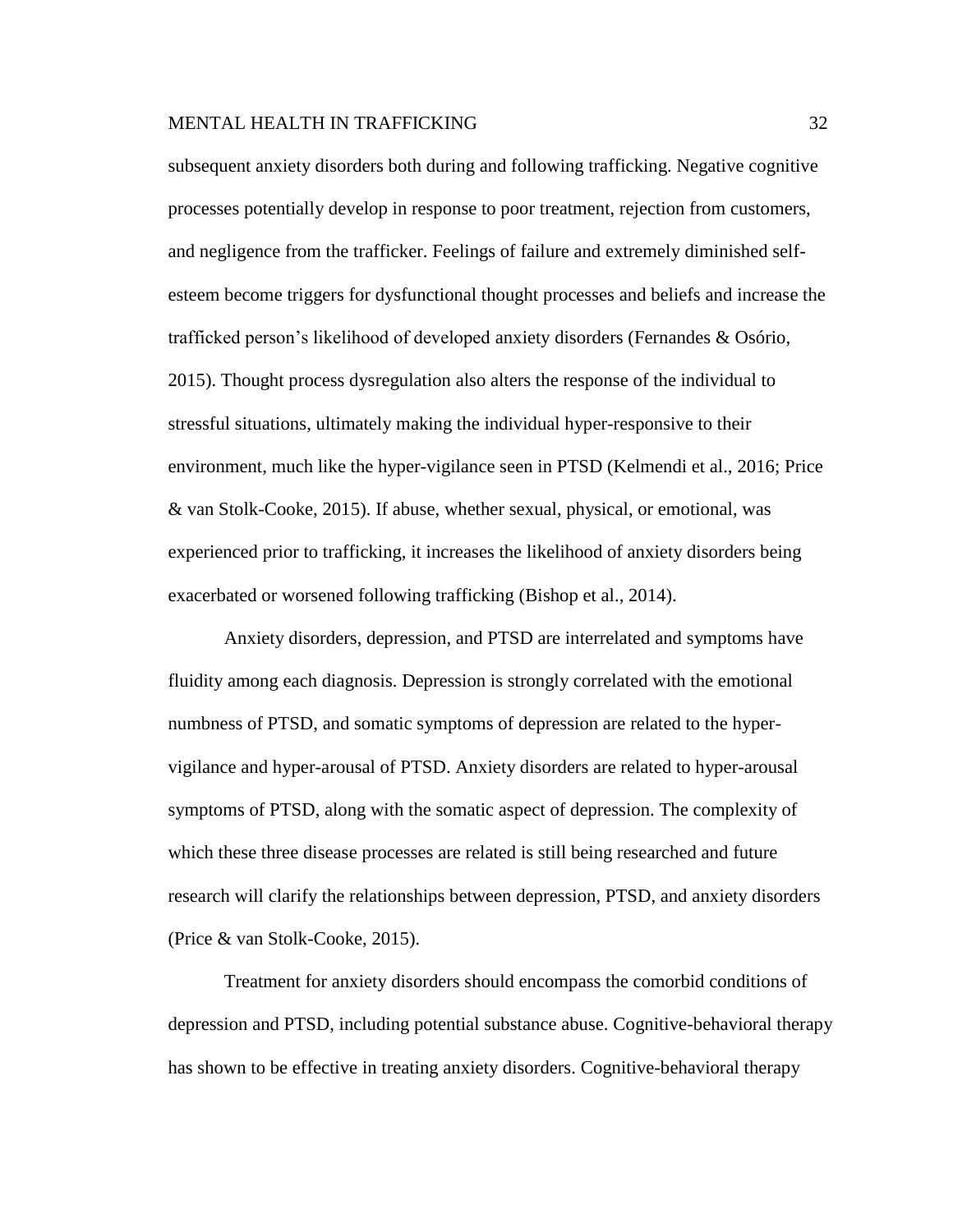exposes the individual to the feared situation in stages and tries to restructure the thought process associated with the situation (Bandelow et al., 2015). If the individual's anxiety is unresponsive to the cognitive-behavioral therapy, psychodynamic therapy may be used solely to target the anxiety disorder. The transdiagnostic approach to therapy, discussed shortly, addresses the relationships anxiety disorders have with PTSD and depression and is considered to be most effective in treating trafficked victims (Price & von Stolk-Cooke, 2015).

#### **Dissociative Disorders**

A new field of research concerns the relation of dissociative disorders with the trauma of human trafficking. Trauma experienced during trafficking may also lead to the development of dissociative disorders (Williamson et al., 2010). Dissociative disorders are characterized by dysfunctional integration between past memories and present awareness, involving identity unawareness, perceptual sensations, and potential loss of body control (Siddique, Dogar, Haider, & Afzal, 2015). These types of disorders may be present at an initial assessment of a sex trafficking victim, but may also be gradual in development. Individuals with PTSD following trafficking may experience periods of *zoning-out*, which could be interpreted as dissociation. Therefore, individuals may present symptoms diagnosable as PTSD but will later be labeled a dissociate disorder (Beach & Sanchez, 2013). Individuals with diagnoses of PTSD and depression have a higher likelihood of developing dissociation symptoms (Bedard-Gilligan et al., 2015). Assessment for dissociative disorders, as well as other mental health disorders, should be conducted through a cross-cultural lens as some dissociative practices are typically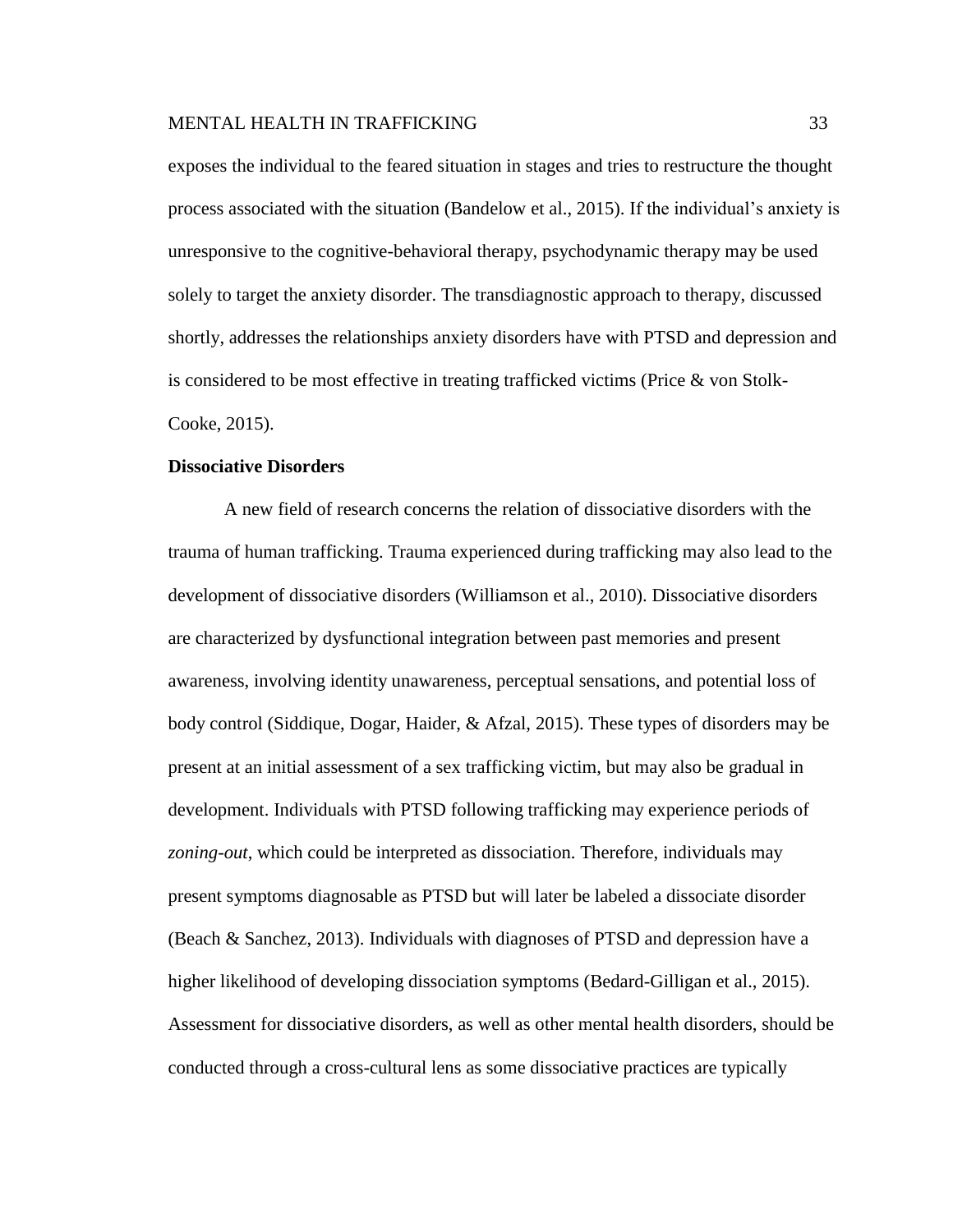accepted in some cultures. Alterations in senses such as vision, different identities in dissociation, or amnesia may be relative to the specific culture of the client (Williamson et al., 2010). For example, individuals in India diagnosed with dissociate disorder transition between the personalities during sleep, which is a common portrayal of this disease process within India's media (Lynn, Lilienfeld, Merckelbach, Giesbrecht, & Kloet, 2012).

Splitting is a key feature of dissociative disorders as well as PTSD. As a defense mechanism, splitting allows the individual to distinguish between harm and safety and adapt their personality to the situation. This particular defense mechanism is harmful in survivors of sex trafficking because it does not allow relationships to function properly (Sidun et al., 2014). Dissociation also occurs during trafficking and exploitation as individuals essentially deaden themselves to the traumatic situations as an act of selfpreservation (Beach & Sanchez, 2013). Being able to integrate these traumatic experiences with current experiences is vital in effective reintegration into society following trafficking. When individuals implement dissociation as a defensive mechanism, the ability to integrate memories with the present becomes difficult. Furthermore, dissociative identity disorder involves at least two distinguishable personalities within an individual (Potter & Moller, 2016). The most common types of personalities involved with previous trauma include avoidant and trauma identity types (Huntjens et al., 2016). The avoidant type is unaware of the trauma experienced and tends to focus on the activities of daily life. Situations that may bring to remembrance the past trauma are avoided and amnesia is common concerning the past. On the other hand, the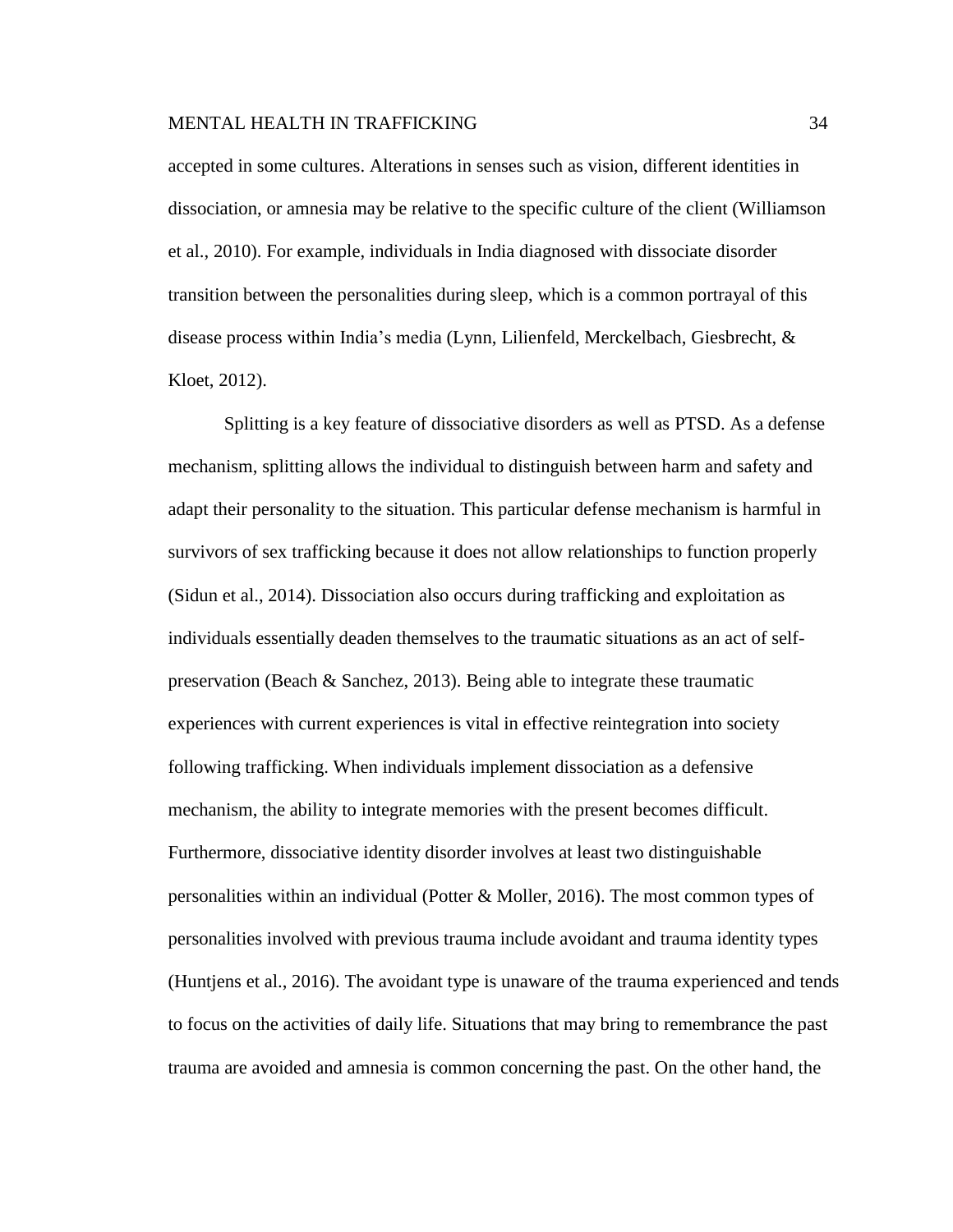trauma type tends to emphasize the traumatic past and perceives current threats despite being removed from the trauma. Both of these identity types could potentially coincide with a diagnosis of PTSD, which is more likely in victims of human trafficking trauma (Huntjens et al., 2016). Studies typically focus on researching the commonalities of PTSD and dissociative disorders, especially trauma type personalities, in order to have a more comprehensive understanding of the influence of trauma and goals of treatment.

Development of dissociative identity disorders due to trafficking may also be attributed to the social learning and overall expectations trafficked persons experience (Lynn et al., 2012). Emotional manipulation and physical threats encompass a different social environment the trafficked person must adapt to or dissociate from. Cognition also plays a role in the development and presentation of dissociate disorders. A recent study challenging the core characteristics of dissociate disorders proposed that cognition within dissociative patients is high, indicating a better memory of these forgotten traumatic experiences rather than amnesia (Lynn et al., 2012). In addition, trauma experienced before trafficking may predispose trafficked persons to a heightened sense of absorption within the trauma. This is to say that the trauma may be more prone to increase the likelihood of dissociative disorder development in these trafficked individuals (Lynn et al., 2012). Therefore, implications of this research and the previous understanding of dissociative disorders impact the goals of medical and psychological therapies.

Conclusive research regarding the association of trafficking and dissociate disorders is relatively scarce. The connections between trauma and dissociation are more well-known and continue to be further understood as research is being conducted.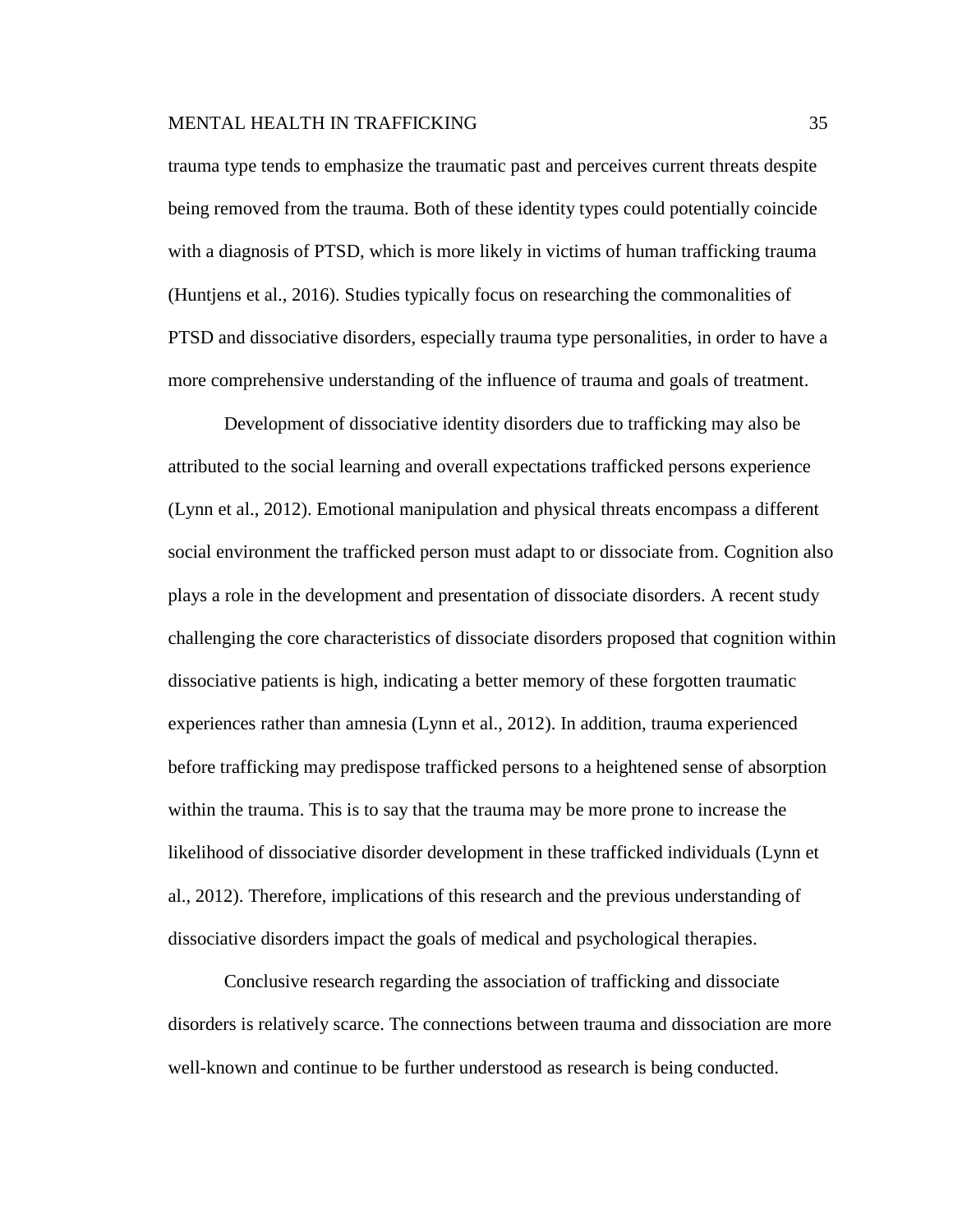However, treatment should encompass the scope of an individual's mental health needs, rather than focusing on a single issue. For this reason, psychotherapy incorporated with cognitive behavioral therapy has shown the most promise for individuals with dissociative disorders as well as PTSD. Recognizing the trauma experienced, rather than dissociating from it and neglecting to remember it, is the mainstay of therapy for dissociative disorders. Treatment of depression and PTSD will also aid in managing the symptoms of dissociations ("Dissociative Disorder," 2014).

#### **Substance Use**

Substance use may begin either before, during, or following the trafficking experience. There are several motivating factors behind the use of substances during the trafficking process. Addictions in trafficking can exacerbate an individual's vulnerability, making manipulation and exploitation a relatively smooth process for the trafficker. This manipulation involves coercion, using the addicting substance as reward for submission. Access to substances may motivate individuals to remain in the trafficking environment, since the substances will not be as readily available in their previous lives (Stoklosa, MacGibbon, & Stoklosa, 2017). Finally, it is known that many individuals, regardless of the type of difficulties or traumas experienced, turn to alcohol and drugs to numb their pain and help them cope with their new reality (Wall & Quadara, 2014). A survey conducted in the United States found that 84.3% of trafficked individuals used substances during their trafficking experience, and opioids were the most popular drugs abused (Lederer & Wetzel, 2014). Substance abuse has a poor long-term prognosis in combination with mental disorders (Wall & Quadara, 2014).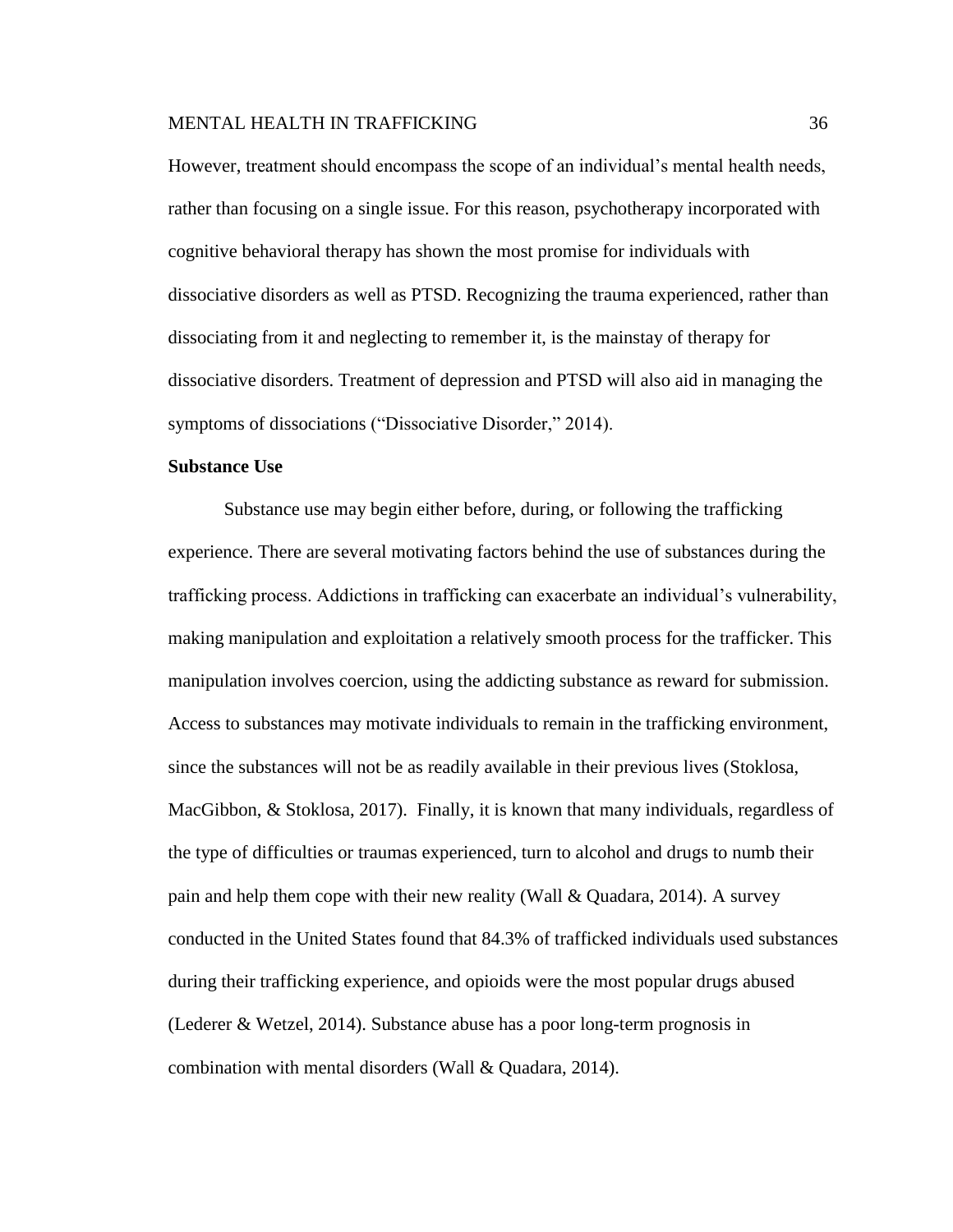Emphasis on managing substance abuse as a single treatment focus does not allow comprehensive treatment for the complex trauma experienced in trafficking. Identification of a substance use disorder may in fact be the initial inclination that trafficking is involved with the client's presentation (Stoklosa et al., 2017). When treating a substance abuse disorder, treatment should focus heavily on concurrent PTSD and depression symptoms in order to provide the most effective management and promotion of mental well-being (Korte et al., 2017). As improvement is seen in management of depression or PTSD symptoms, individuals decrease use of substances. Psychotherapy and cognitive-behavioral therapy have shown promise in the treatment of substance use and abuse (Williamson et al., 2010). As some trafficking survivors turn to substances to manage depression or anxiety disorders, treating mental health first will have a significant impact on resolving a substance use disorder. Ultimately, substance use will likely decrease as individuals' psychological, sociological, economical, and medical needs are attended to and effectively managed. Treating substance abuse singularly and neglecting to focus also on the trafficking trauma causing the substance use predicts a lower chance for successful treatment and a higher likelihood of relapse (Williamson et al., 2010).

#### **Mental Health Rehabilitation**

Numerous studies have been conducted in both the human trafficking practice and mental health practices concerning the best strategies for treating and managing mental health disorders. Treatment should be individualized to the client's unique experience. Traumatic events such as the trafficking process will be interpreted differently by each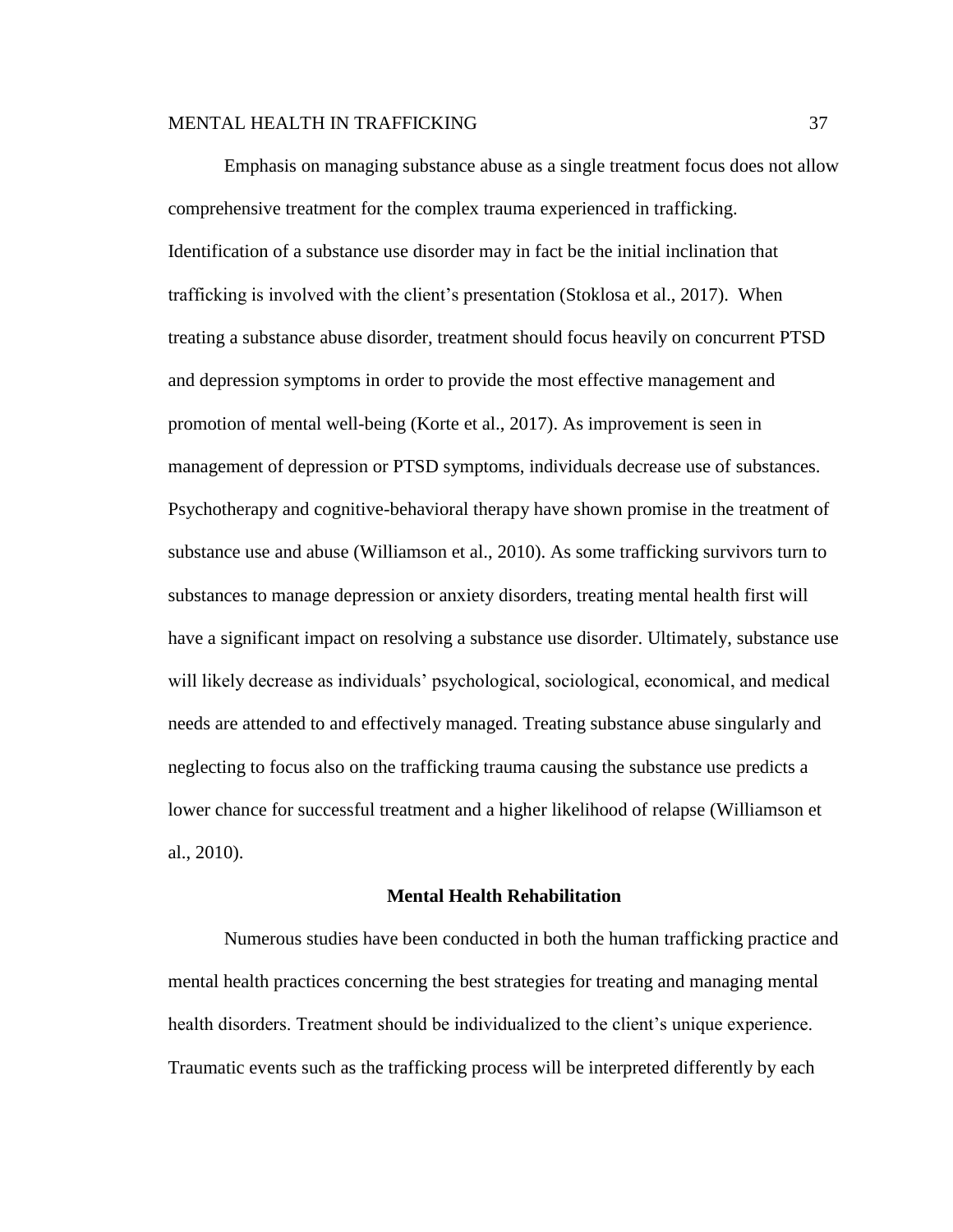woman involved and these women will use different coping mechanisms in an attempt to maintain mental stability both during and after the experience. Not only are the mental health needs of these women great, but the need for true relationship is also greatly overshadowed by medical needs. As mentioned previously, recruitment into trafficking may be primarily relational in nature. Deception, abuse, and manipulation disrupt the relationships these women have when they return to society (Sidun et al., 2014). Attachment responses may become dysfunctional due to abuse. Acknowledgement of complex trauma is essential in handling the treatment of trafficking victims. People who have experienced complex trauma in trafficking have an enormous need to feel safe before effective treatment and rehabilitation can truly begin (Wall & Quadara, 2014). The unpredictability of trauma in trafficking has been identified as a cause for chronic negative psychological condition in trafficked persons (Collins, 2016; Hossain et al., 2010). Several interventions show promise for managing and treating certain mental health disorders; however, research is needed to evaluate the effectiveness in promoting stable mental health in trafficked individuals (Venosa, 2015).

#### **Role of Healthcare Professionals**

Perhaps the most important aspect in providing care to victims of trafficking is the identification and recovery of these individuals. Healthcare professionals, such as nurses, have a unique opportunity to interact firsthand with women during and after their captivity (Holland, 2014). It is essential for healthcare professionals to be aware of the signs and symptoms of individuals who are caught in trafficking rings. In a study conducted on physicians and their experience with human trafficking victims, results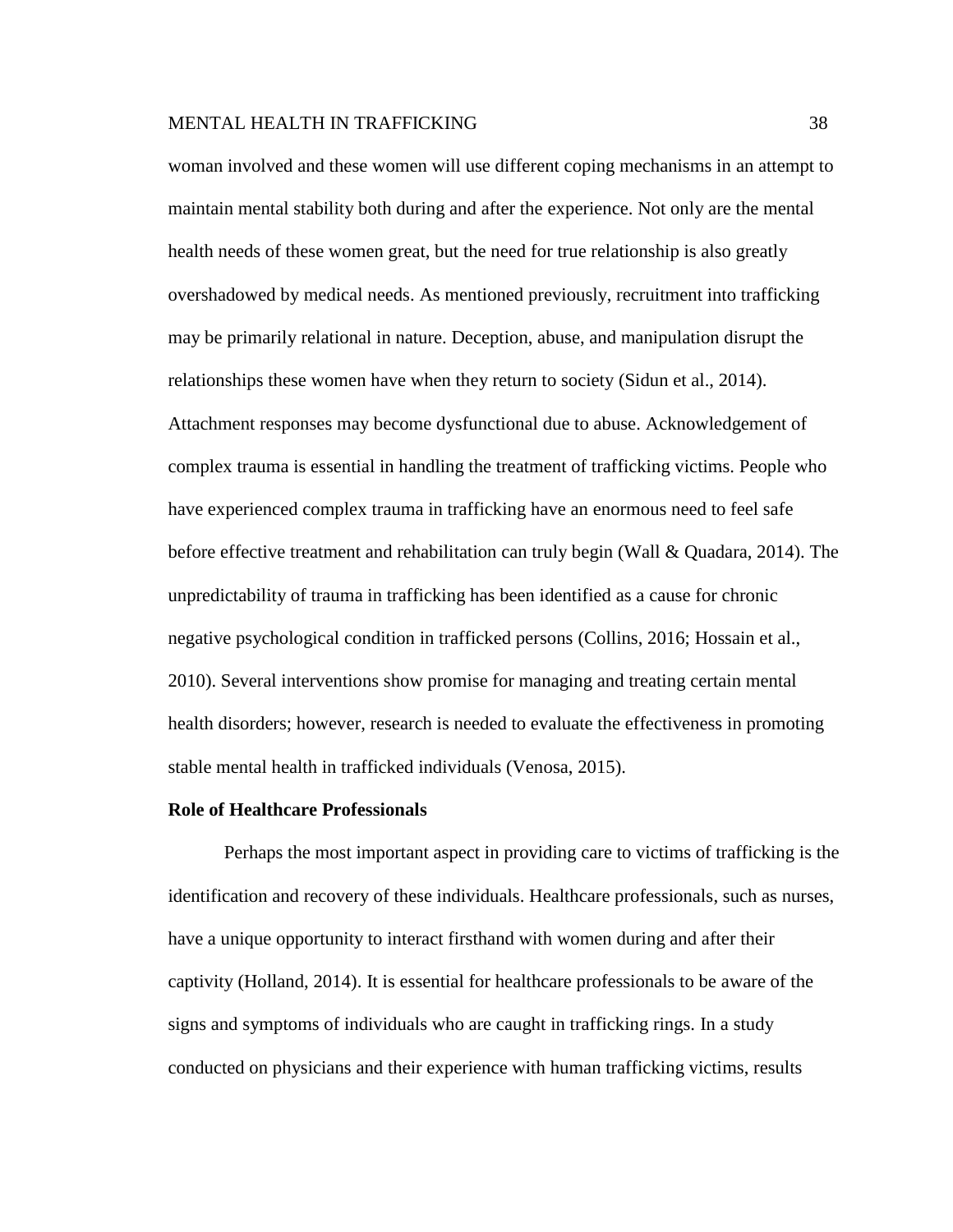showed that nearly all physicians knew the need for identifying trafficked persons during provision of care, but that half of these same physicians were unable to accurately and efficiently identify a victim (Cokar et al., 2016). This same study revealed that all physicians surveyed recognized their responsibility in reporting findings of abuse to the proper security forces.

Health is a priority concern for victims of trafficking, and as such they are likely to seek medical care at some point during or following their experiences. Seeking help indicates a certain vulnerability that must be respected by healthcare workers, and is expected from the profession (Holland, 2014). The stigmatization of victims should also be avoided by healthcare professionals. Support must be given to all patients regardless of the severity. In order to regain a degree of control over their lives, many patients who voluntarily seek help may choose to neglect going through with certain tests, procedures, or treatments; this should be focused on in education of healthcare professionals in order for these care teams to recognize the need for control yet implement the need for such care (Cokar et al., 2016). Healthcare professionals that have the opportunity to come in contact with trafficked individuals must be aware of programs within their respective communities that provide support for trafficked persons (Domoney, Howard, Abas, Broadbent, & Oram, 2015).

Crucial to rehabilitation in trafficked persons is the identification of such victims. Trafficked persons may seek medical help for injuries received during transport or sex work. During care, hospital staff may treat the physical symptoms and injuries yet neglect or fail to recognize the symptoms of trafficking (Sabella, 2011). Common health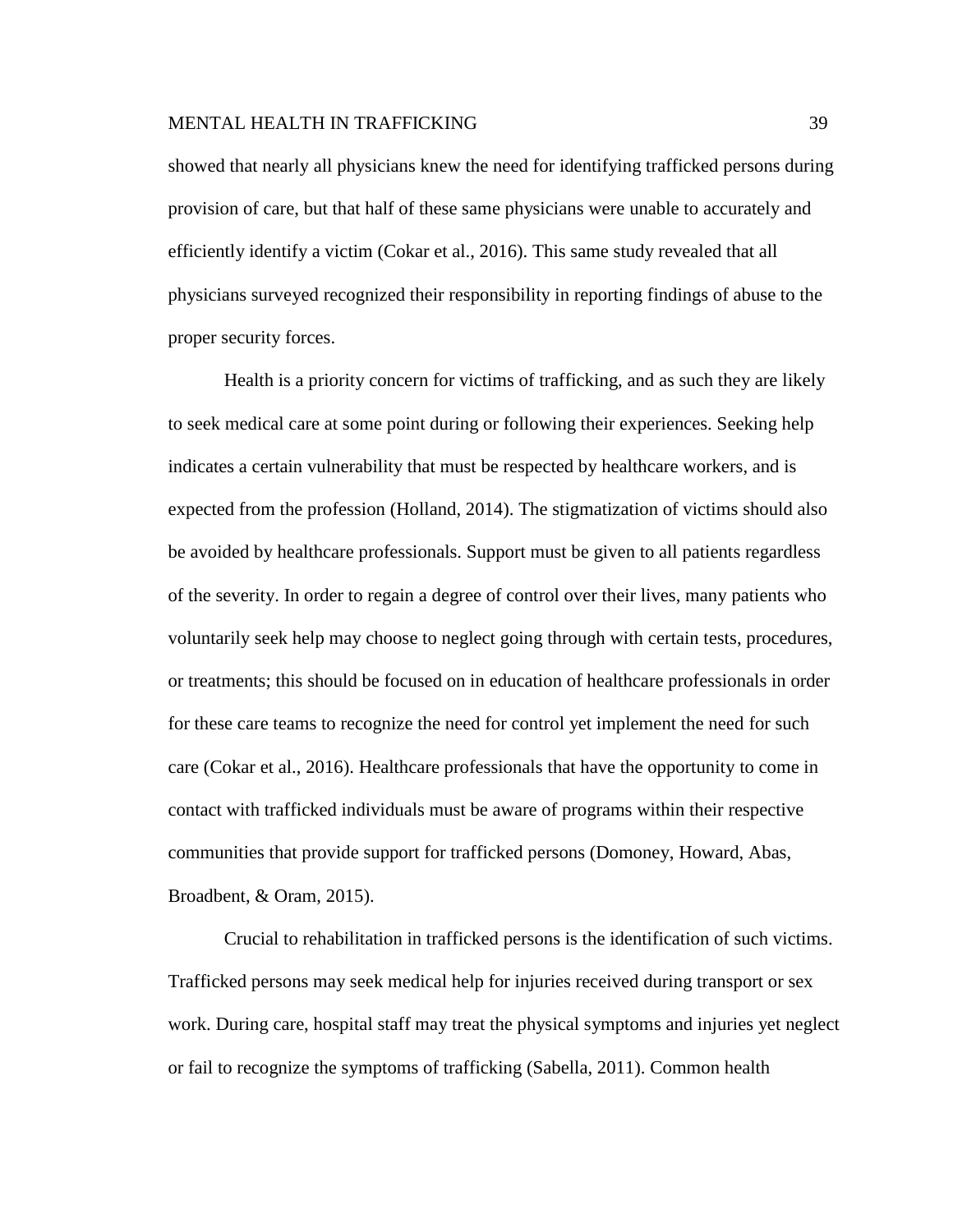problems that are typically treated by the healthcare system and not explored further could include pelvic pain, chronic pain, depression and/or anxiety, headaches, oral health problems, sexually transmitted infections, unhealthy weight loss, and vaginal pain (Dovydaitis, 2010; Sabella, 2011). Healthcare professionals may only encounter trafficking victims when they are presenting with physical issues, so it is vital that nurses and physicians are able to recognize signs of trafficking and respond with appropriate help (Sabella, 2011).

While caring for trafficked persons in rehabilitation, psychologists and other treatment providers should be careful not to place expectations on the patients. The unpredictability and extended trauma trafficked persons have faced require treatment programs that are able to be modified and fluid in response to the needs of the patient at that current time. Psychology is considered ill-prepared to handle the complex trauma experienced by trafficked persons (Krisch, 2016). Further research and program investigations should occur in order to best prepare the healthcare professionals to effectively treat victims of human trafficking (Collins, 2016).

# **Cognitive-Behavioral Therapy**

Cognitive-behavioral therapy (CBT) has shown to be effective treatment for women involved in sexual assault, including the abuse experienced in trafficking (Seedat et al., 2005). This therapy utilizes different components that incorporate psychoeducation, restriction of thought processes, development of coping skills, and interoceptive exposure (Garcia-Escalera et al., 2016). Generally three components form CBT – reducing physiological arousal, using cognitive therapy to change interpretations of panic-related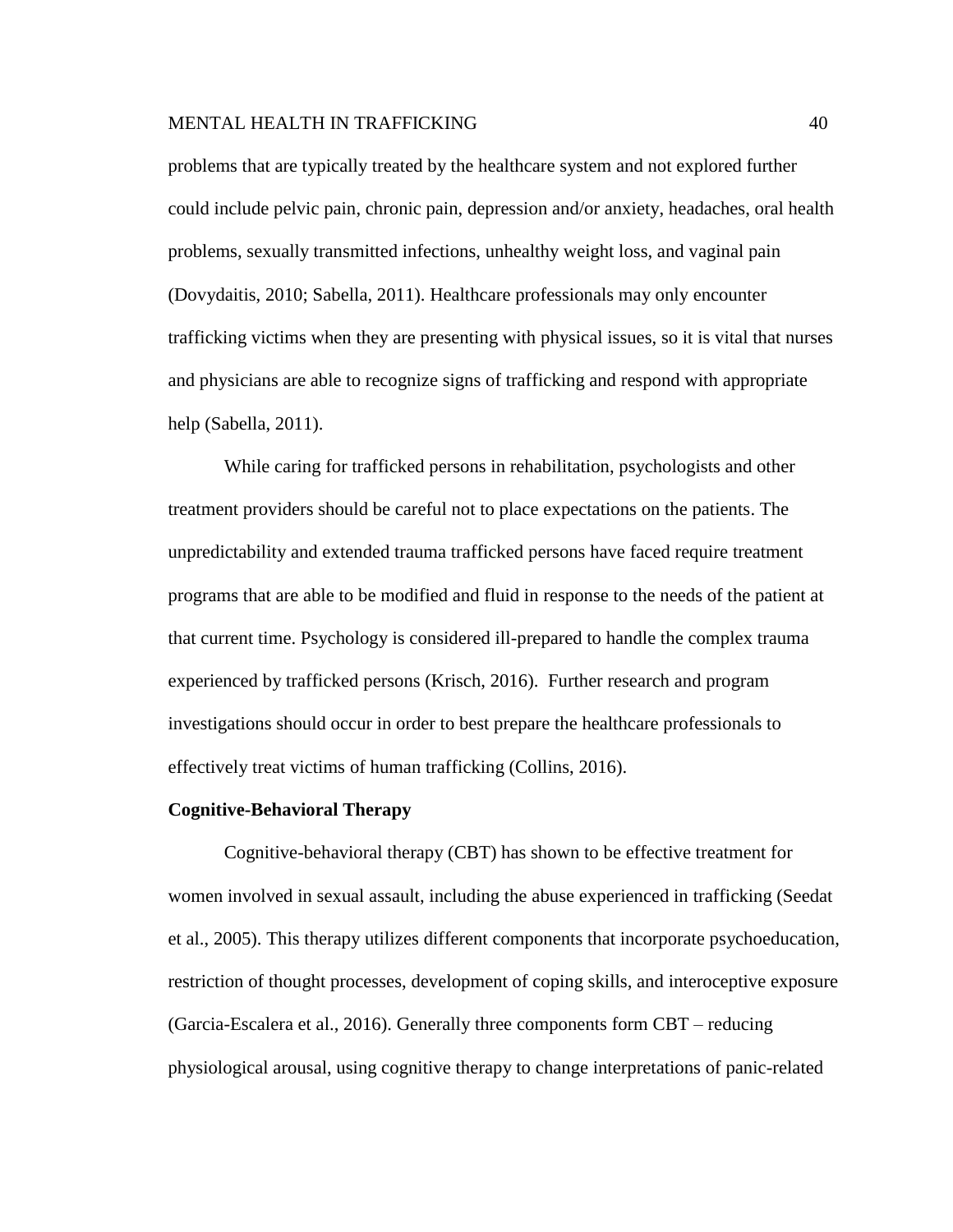situations, and to expose the individual to the feared stimuli (Lee et al., 2006). Interoceptive exposure focuses on identifying the triggers that lead to panic attacks, and modifying the individual's response to these triggers (Singer, 2017). Interoceptive exposure evokes physical sensations from the patient that are associated with panic attacks in order to habituate the patient to the stimuli (Lee et al., 2006). CBT attempts to change one's pattern of thinking and behaviors that may be associated with and contributing to traumatic pasts. Therapy is focused on examining one's thought process and how these thoughts translate into behaviors that are either positive or negative (Potter & Moller, 2016; Martin, 2016). The client and therapist tackle problems together and develop principles for handling negative thoughts that can be applied throughout the patient's lifetime.

Therapies like interoceptive therapy depend upon the ability of the individual to recall the traumatic events, or at least have the capability to focus on previous trauma. As discussed previously, each trafficking experience is unique and each individual will respond to trauma differently depending on life experiences and coping mechanisms. The same principles should be applied to using CBT or interoceptive therapy in this patient population. Dealing with traumatic memories will be approached differently by each victim. The greater the degree of trauma, the greater the sense of ownership individuals have over the experience. Trauma experienced during trafficking can most certainly be classified as severe, and as victims are incapable of maintaining ownership their risk for long-term mental health problems arise (Ataria, 2015). In order to deal with the constancy of trauma, many victims often detach themselves from the situation.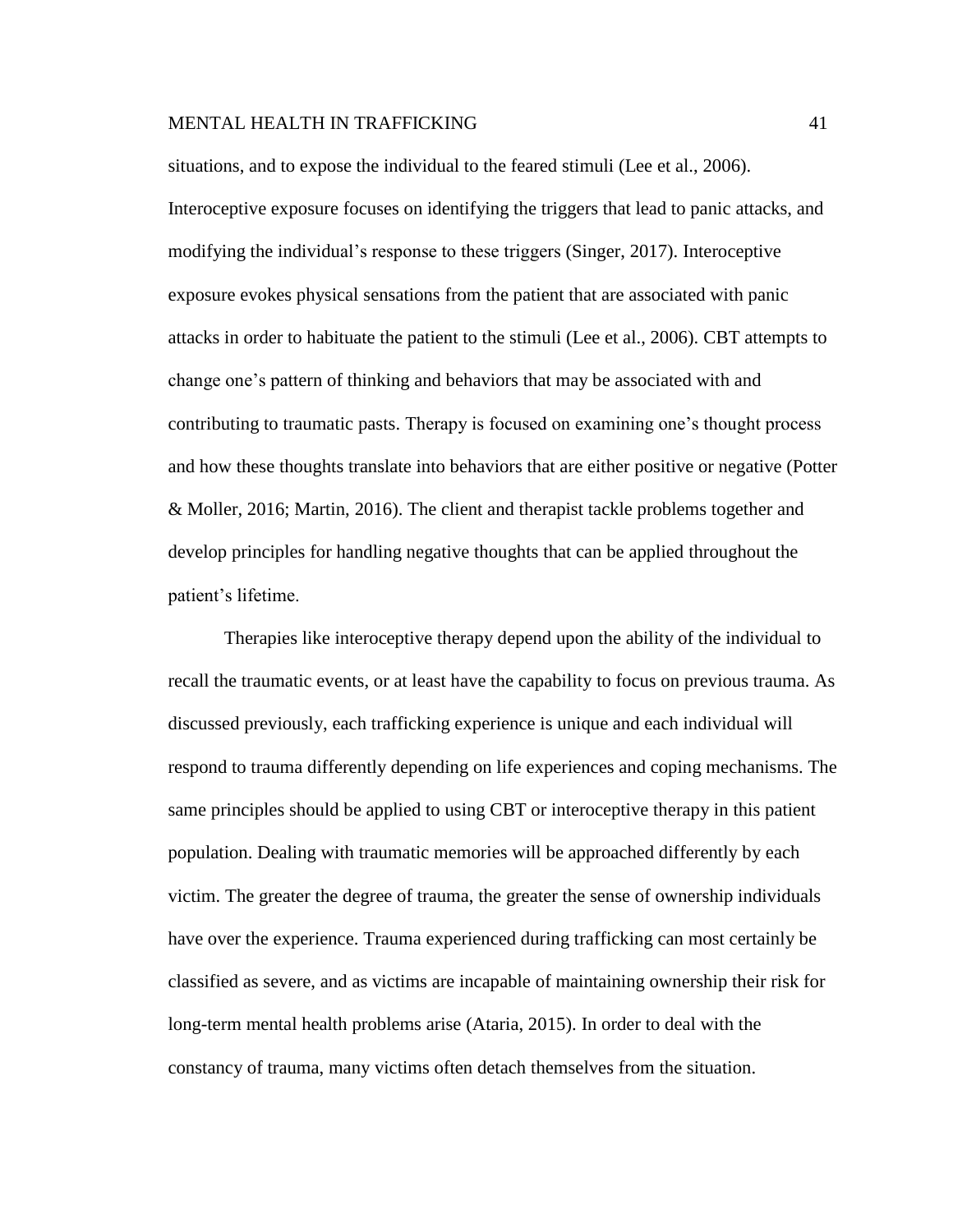Helplessness is a key component of complex trauma, and as the trafficking experience endures, the victim will develop a sense of helplessness that essentially transfers to the entire environment a perception of hostility and pain that arises from the exploitation and abuse. As the victim's environment is perceived as hostile, helplessness is amplified as prospective "hiding places" are limited. Eventually, the hostility will enslave the victim's body, making themselves their source of pain and suffering.

CBT relies heavily on the internal dialogue and automatic thoughts of its participants. For example, if one is feeling upset about a certain event or experience, thoughts tend to gravitate toward negativity and are not realistic to the situation. Identification and understanding of these negative thoughts are keys in manipulating thought processes to become realistic and helpful in overcoming difficulties (Martin, 2016). CBT tends to revolve around the concept that events themselves do not upset individuals, but the meanings these individuals place on these events cause emotional dysregulation. Negative thoughts leading to maladaptive behaviors have an effect like a downward spiral, and the individual's mental health suffers.

An end-goal of CBT is for individuals to be able to control their emotional responses to certain stimuli such as flashbacks and interpersonal relationships (Wall  $\&$ Quadara, 2014). This type of therapy is also effective in people who present with multiple mental illnesses, such as depression and anxiety in the victims of trafficking (Williamson et al., 2010). While implementing CBT with PTSD, depression, anxiety disorders, and dissociative disorders in trafficking victims, therapists will need to take into account the influence of unmet needs post-trafficking that will greatly impact the responsiveness and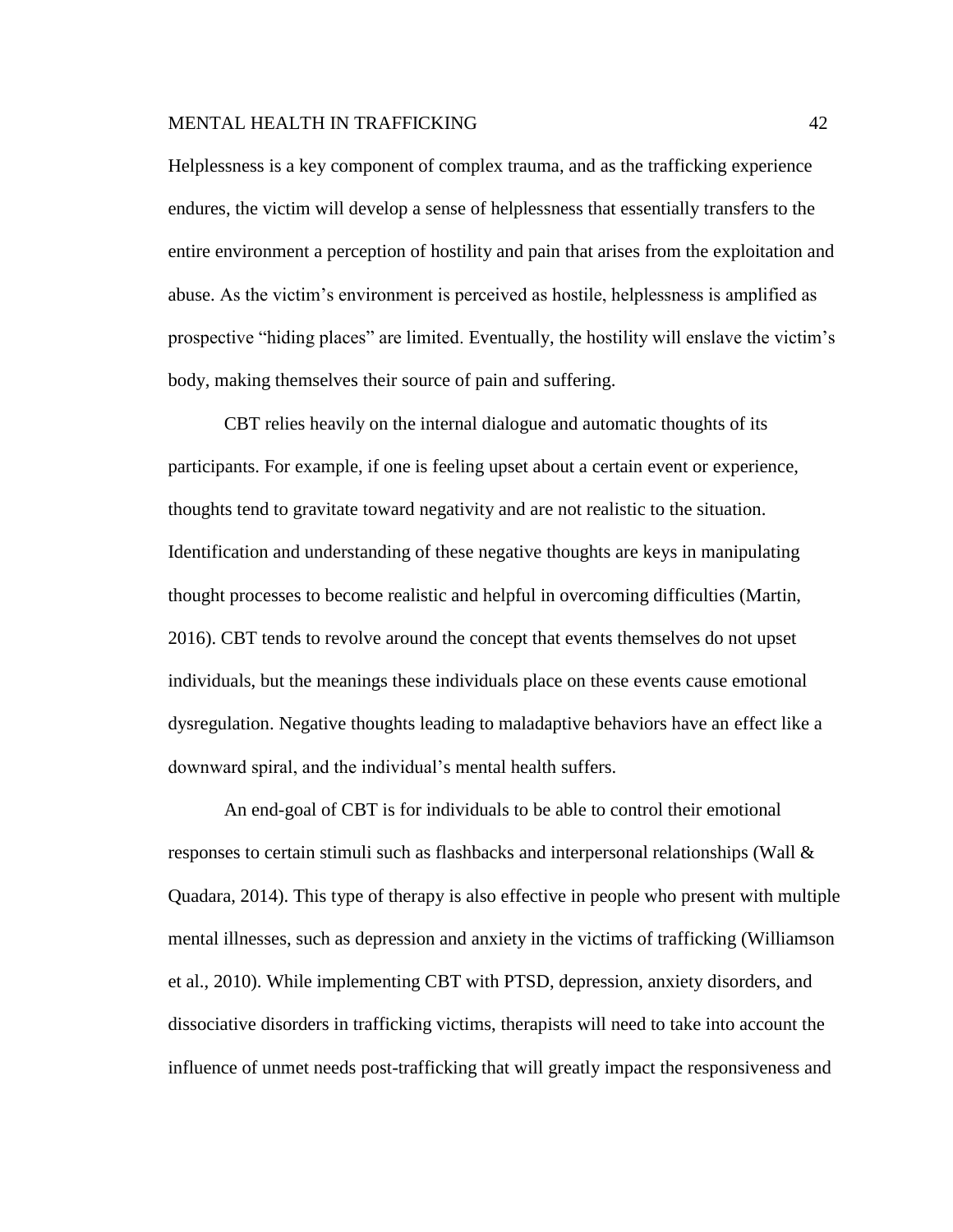rehabilitation of the survivors (Abas et al., 2013). A greater number of social needs will result in a longer duration of CBT and perhaps the concurrent use of antidepressant medications. Implementing CBT and other therapies in the treatment plan for trafficked persons must begin early, as mental illnesses such as depression and anxiety are at greatest severity within the first two years of the traumatic event (Kucharska, 2016).

A transdiagnostic approach to CBT, rather than diagnosis specific, would potentially increase the effectiveness of therapy as well as more efficiently improve the functioning of trafficking survivors (Garcia-Escalera et al., 2016). The first transdiagnostic approach to CBT was implemented in 2003 in treatment for eating disorders (Fairburn, Cooper, & Shafran, 2003). Instead of focusing on the core aspect of a disorder and then managing the subsequent symptoms, CBT should place a greater emphasis on the entirety of mental well-being in relation to multiple mental disorders. Research conducted on eating disorders has shown that clients with eating disorders tend to alternate between anorexia, bulimia, and binge-eating, indicating that these disorders are connected by common underlying mechanisms of influence. The fluidity and interconnectedness of PTSD, depression, anxiety, and dissociations can also be attributed to the same underlying traumatic influences in trafficking. Therefore, shared clinical features and the movement of clients between mental disease states indicate the prospective success of a transdiagnostic CBT approach.. The transdiagnostic approach was applied to veterans with a history of trauma, and found that this approach was more effective than specific disorder therapy in reducing depression, stress, and PTSD symptoms (Gros, 2015). As such, a transdiagnostic approach in CBT for trafficking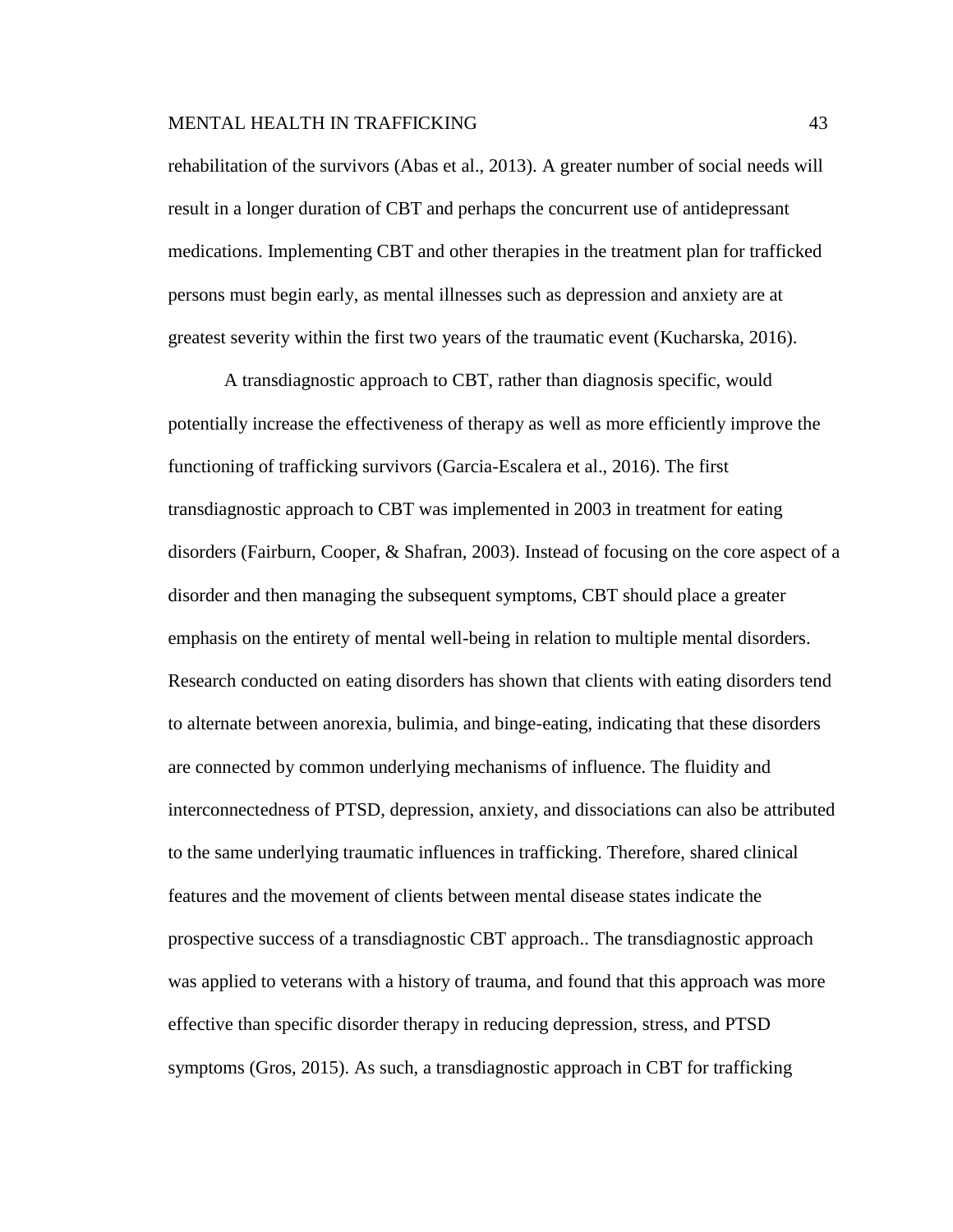victims would be more effective in managing the symptoms common to each disorder and providing a comprehensive coping strategy.

# **Rehabilitation Services**

Services and rehabilitation programs for trafficking victims are available, but their core service towards these individuals does not necessarily look at the situation as a whole but rather at certain features of the trauma (Seedat et al., 2005; Wall & Quadara, 2014). Services available for trafficking victims should integrate several aspects in order to provide comprehensive care. The first aspect is that services should integrate, or be able to share information and resources that allow treatment for the individual as a whole. Secondly, programs should be trauma-informed, so that the programs are based on the understanding that the presenting individuals will have experienced complex trauma and thus treatment will be complex as well. Healthcare professionals should be familiar with the protocols of their facility and state in order to effectively handle caring for a trafficked person. Safety should always be the priority, rather than rescue (Stoklosa et al., 2017). Meeting the basic need of safety provides the opportunity for development of trust and the potential for rescue. Establishing trust in a trafficking situation takes a significant amount of time, and programs that offer services for only a small period of time will be unsuccessful in providing adequate rehabilitation based on the formation of trusting relationships. Trafficked persons tend to see law enforcement and other governmental services as untrustworthy, so establishing trust is more challenging and must be handled delicately and with persistence (Collins, 2016). A study of experts on and survivors of trafficking revealed the following priorities in providing trauma-informed care for a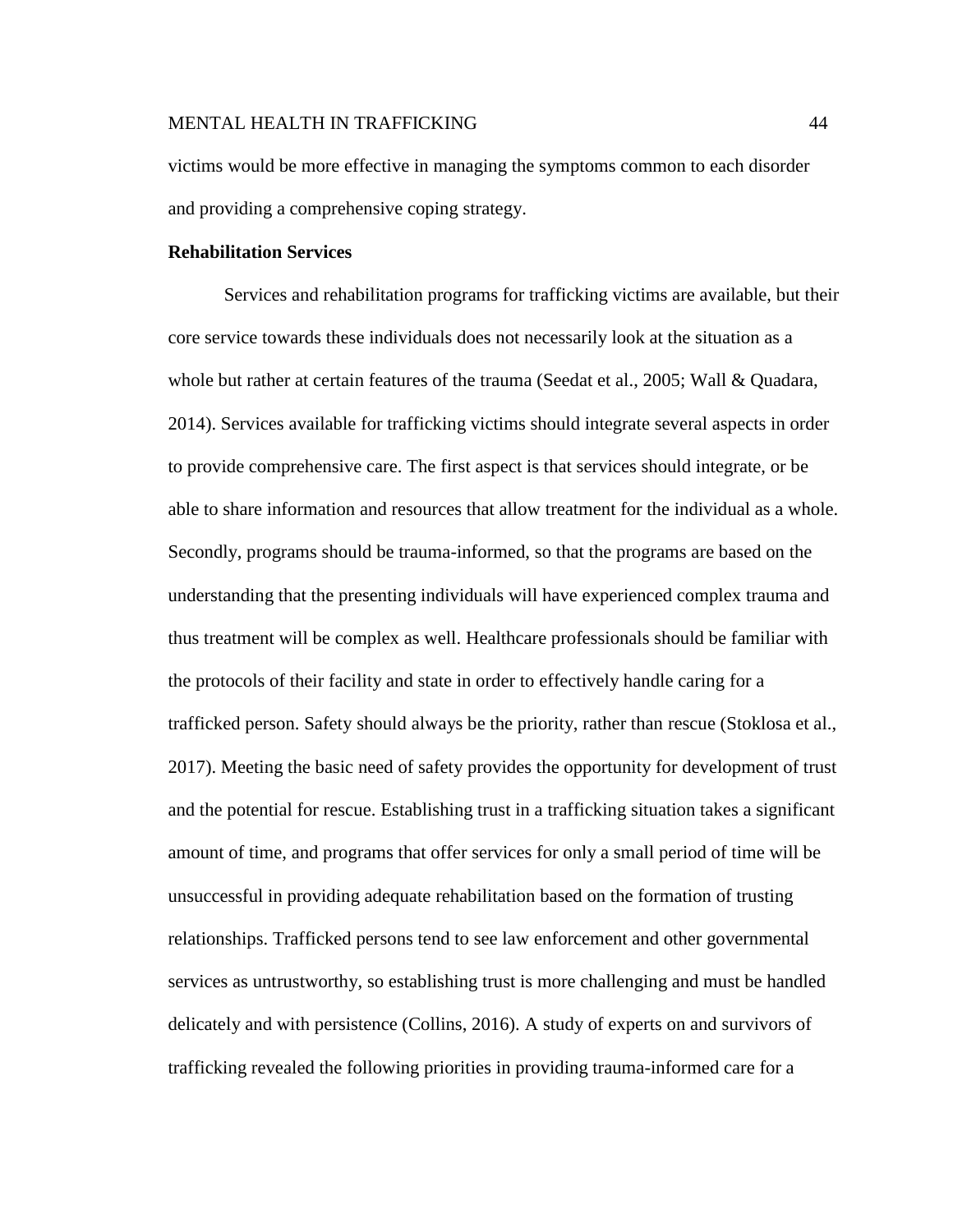trafficked person: prioritize safety, be respectful, be aware of nonverbal communication, use same-sex staff, provide a private environment, interview patients alone, avoid repeated interviews, provide referral information, and ensure confidentiality (Stoklosa et al., 2017). While these are also tenets of any quality of health care provision, emphasis should be placed on these aspects of care with trafficked persons, considering the intricate vulnerability of the situation.

Thirdly, services must have input from other services and programs in order to have an integrated consumer service. As a result of this, services and programs may be changed to best fit the clients' needs. Finally, services should focus on the comprehensive needs of the clients. With comprehensive treatment, focus does not necessarily emphasize the specific mental illnesses of the individuals, but rather is guided by the symptoms and features of all mental illnesses and the factors that contribute to maintenance of the disorders (Fairburn et al., 2003). Comprehensive treatment also involves the multiple facets of a program such as outreach, screening, treatments, life skills training, and crisis intervention programs (Hemmings et al., 2016; Huntington, Moses, & Veysey, 2005; Kezelman & Stavropoulos, 2012). Social workers, emergency physicians, behavior health professionals, substance abuse specialists, and obstetric/gynecologic specialists should all be involved in the protocol for caring for a trafficked individual (Stoklosa et al., 2017). Trauma-informed care within healthcare and rehabilitation programs should realize that trauma is widespread, recognize the signs of trauma, respond with comprehensive care, and prevent re-traumatization by prioritizing safety and integrating collaborative care (Macias-Konstantopoulos, 2017). Programs should also regularly review policy and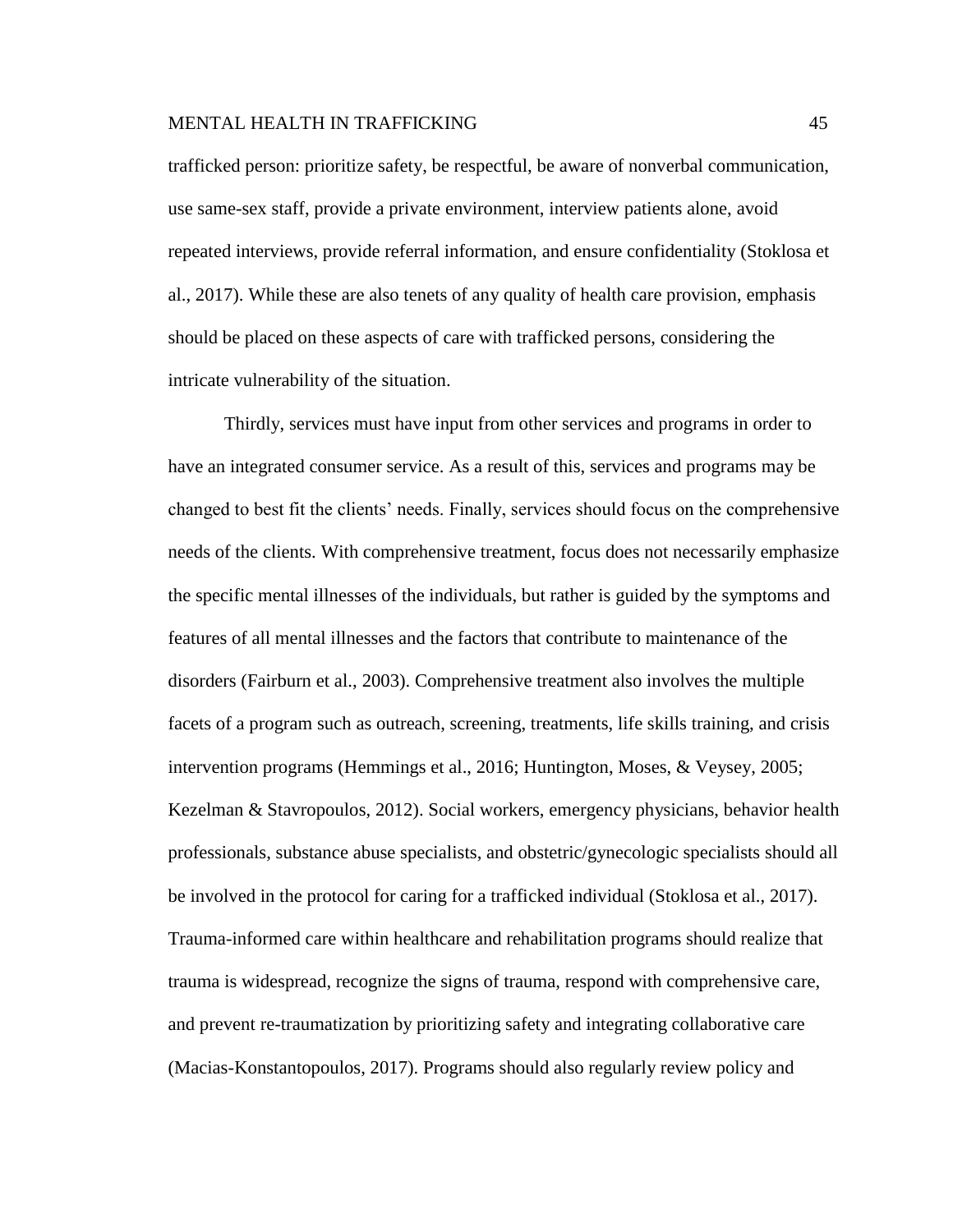procedure in order to ensure adequate trauma-informed care and effective measures in providing care to trauma victims (Clawson et al., 2009; Kezelman & Stravropoulos, 2012).

Providing intervention in the lives of trafficking victims is a challenging process and programs have been molded to better provide for the needs of victims as research continues to be produced. The Department of Human Health Services published a study that analyzed the variety of programs available to trafficking victims and the effectiveness of said programs. The study recognized several promising aspects of programs that are adapting to the new information concerning trafficking and its mental health consequences (Clawson et al., 2009). For example, the Department of Human Health Services began outreach programs to systems previously in place for trafficking victims. In this outreach, identification of victims was promoted and education was provided in order to increase victim recognition. Outreach also forms connections among systems to provide well-rounded care to trafficking victims as well as to create a wider safety-net for victims to enter. Involvement of survivors in these outreach opportunities also increases identification of victims and effectiveness of programs. Survivors have unique experience of the situation and are able to more effectively identify and approach victims. Of course, survivors that assist with these programs must be properly rehabilitated and comfortable with such outreach efforts. Outreach programs should also begin implementing direct methods for retrieving victims and providing help to them. Trafficking is largely regarded as a hidden crime composed of underground networks, so such outreach efforts have previously been greatly limited. Building a relationship and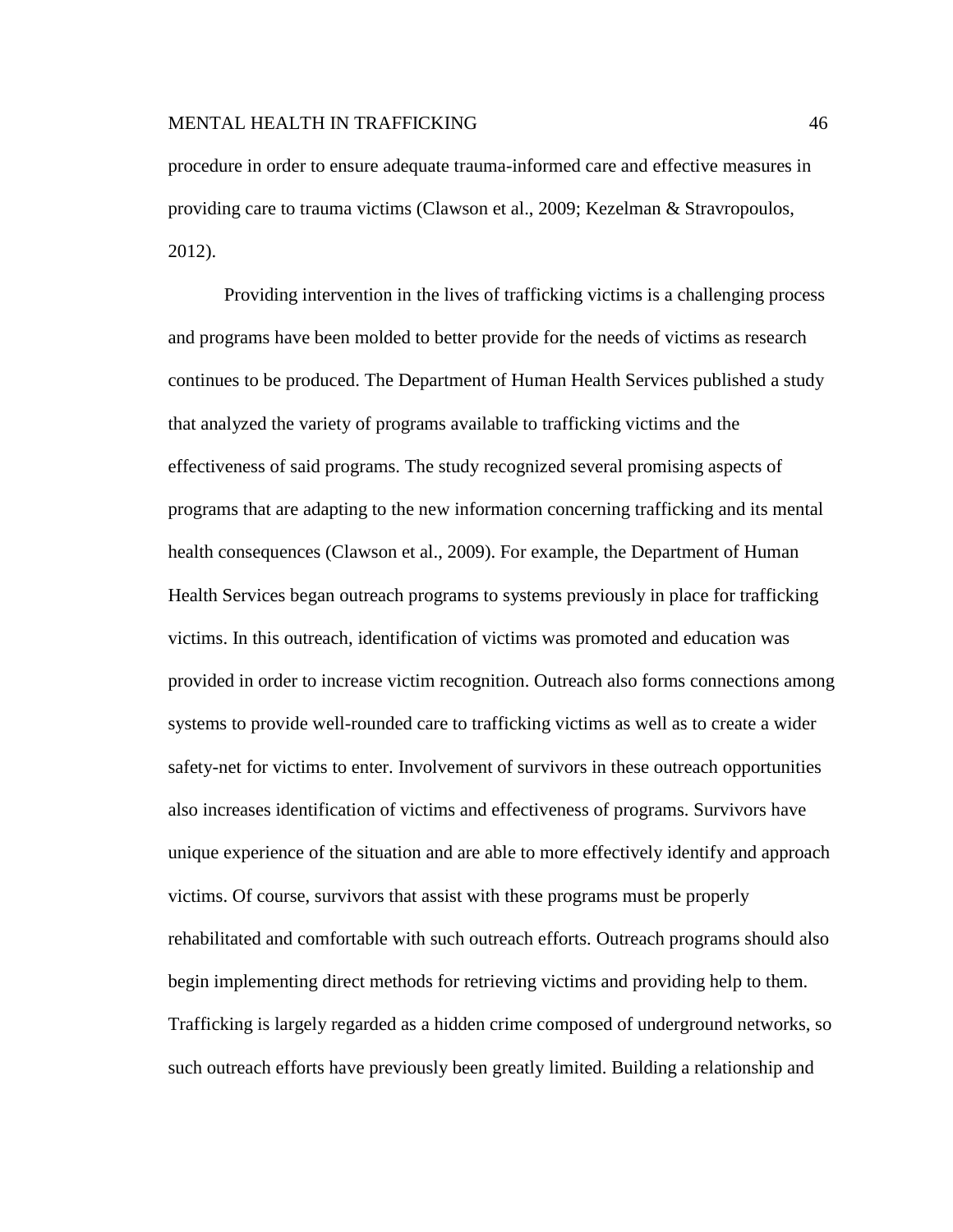network of trust with trafficked persons while they are still in captivity and on the streets has the potential for promoting better outcomes in mental rehabilitation as well as higher chances of recovery from the trafficking ring (Clawson et al., 2009; Hemmings et al., 2016).

As mentioned previously, the Trafficking Victim Protection Act of 2000 was the first act of law enforcement at providing help for victims of trafficking. Prior to the TVPA, comprehensive programs were unavailable and aids for victims were scarce and essentially ineffective. Under the TVPA, the Department of Human Health Services became responsible for initiating programs to help trafficked persons and the Office of Refugee Resettlement (ORR) was delegated the responsibility for helping these victims rebuild lives (Clawson et al., 2009). Victims of trafficking, when recovered, may be certified as lawful temporary residents of the United States. Services and benefits are then available to trafficked persons once they have been certified as temporary residents; however, if the victim chooses not to pursue certification for fear of retaliation from the trafficker then the organization responsible for certification seeks out other resources to achieve asylum for these individuals. Once certified in the United States, trafficked persons are eligible for federally funded benefits such as the Refugee Cash and Medical Assistance, the Matching Grant Program, the Public Housing Programs, and Job Corps, all which provide social services to these individuals (Collins, 2016).

The type and quality of service available to trafficked persons is dependent on which country the individual is transported to. Typically, more developed countries receive trafficked persons who are natively from underdeveloped countries especially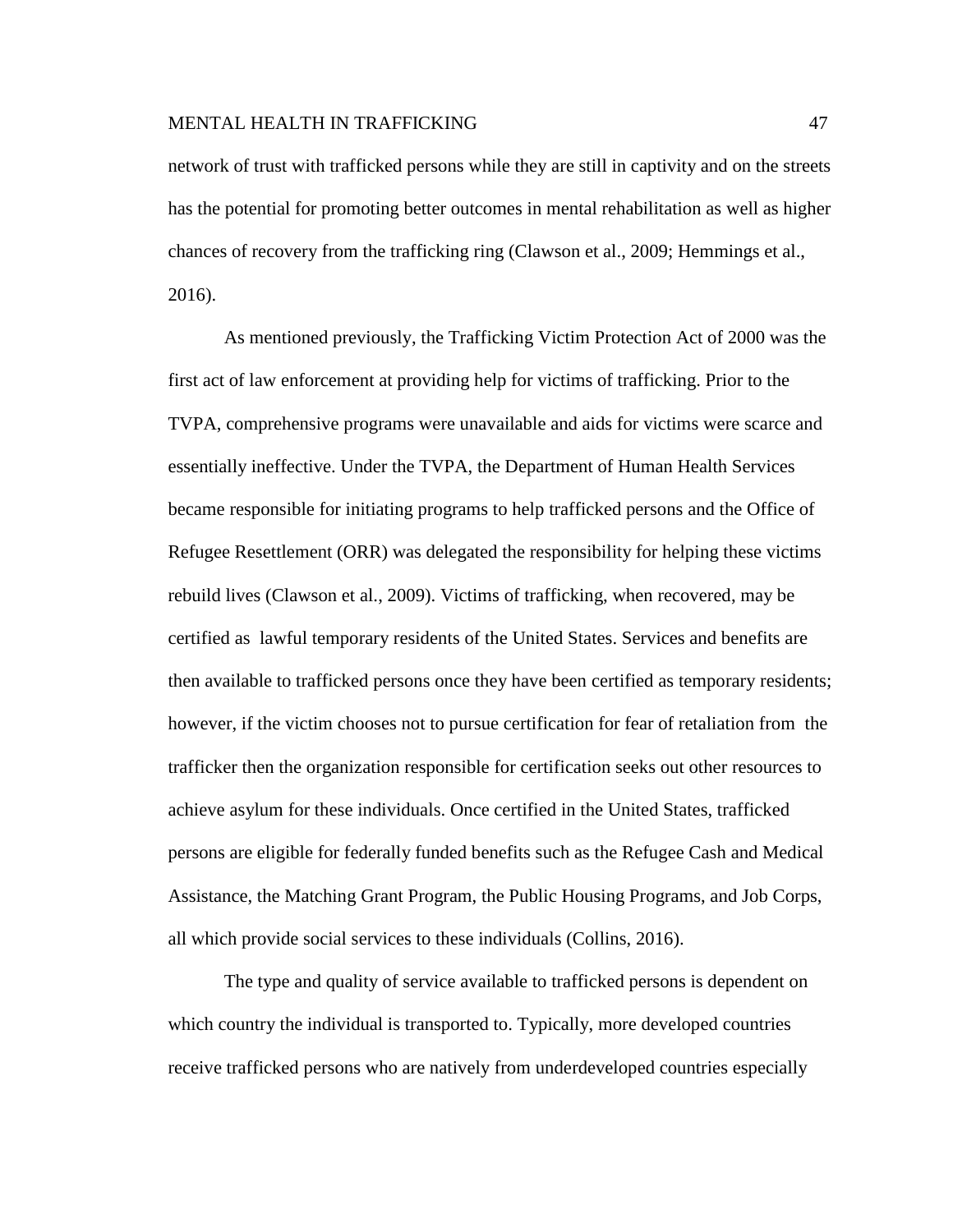under financial distress. Most shelters and programs are non-government in origin and rely on the support of communities or other organizations to maintain sustainability. Due to costs of supplies, healthcare and legal assistance, and facility maintenance, relief shelters and other such programs are rarely able to sustain themselves without funding and donations from other organizations. The amount of funds available may also restrict the number of treatment sessions and programs the trafficked person is able to participate in (Collins, 2016). Therefore, the variety of programs available to trafficked individuals varies and may be limited due to the inability of programs to maintain their services (Hemmings et al., 2016).

Shelters and rehabilitation programs must account for the duration of time women must stay in the facility. If women are recovered outside of their home country, housing is needed to provide security until passage home is obtained (Wickham, 2009). Women recovered from trafficking rings within their home country may be able to return home yet require assistance in daily living and seek the help of nearby shelters. Shortterm shelters and programs may not provide the medical care or psychological care necessary for proper rehabilitation. Trafficked persons may also realize that the duration of treatment will be lengthy, and refuse to return (Collins, 2016). Because of the nature of PTSD, depression, anxiety, and dissociative disorders, treatment may last for twelve to eighteen months or longer, depending on the comprehensiveness of the treatment and the responsiveness of the individual (Bandelow et al., 2015). Therefore, shelters should be able to form connections and referrals for counseling clinics or other medical clinics that will be able to meet these respective needs of victims (Wickham, 2009). As discussed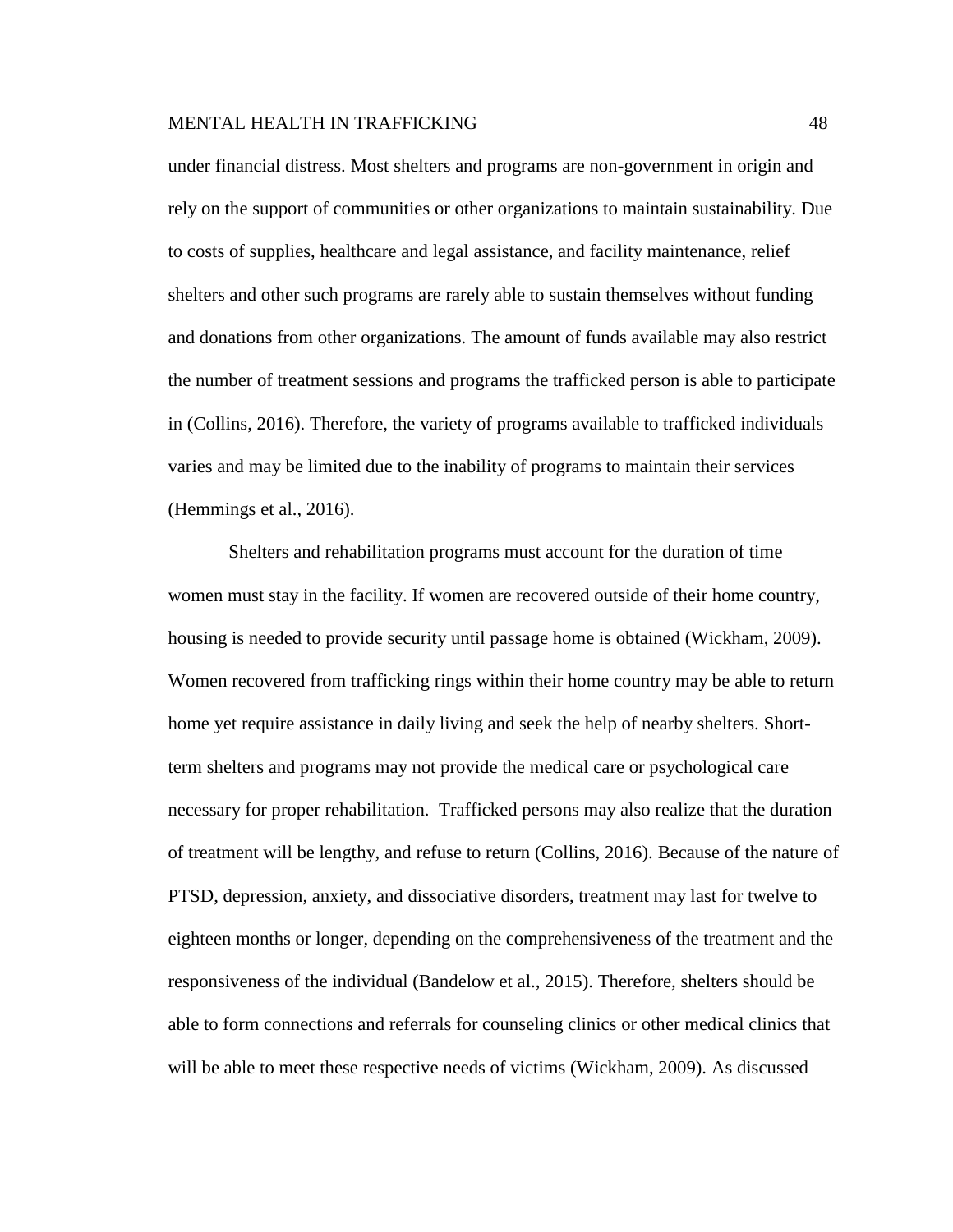previously, women of all ethnicities, educational backgrounds, socioeconomic statuses, and religions are vulnerable targets in trafficking recruitment. Such a wide population necessitates a wide variety of programs based on the population being served.

# **Conclusion**

Mental health is a complex health need and is incredibly complex within the trafficked population. Trauma experienced during trafficking is a complex situation that medical professionals have yet to fully understand. There may be no full recovery or resolution from the trauma experienced by these individuals, but the need to empower their ability to survive is crucial in identifying, treating, and interacting with those trafficked individuals (Wall  $\&$  Quadara, 2014). Trafficking may endure for only a certain period of one's life, but the psychological effects continue throughout the life of the victim (Wickham, 2009). As the mental health needs of trafficked persons are further understood, mental health professionals and researchers must be better prepared to lend assistance to ending this modern slavery. The challenges facing survivors of trafficking are great, and the need for adequate and innovative psychological care is even greater.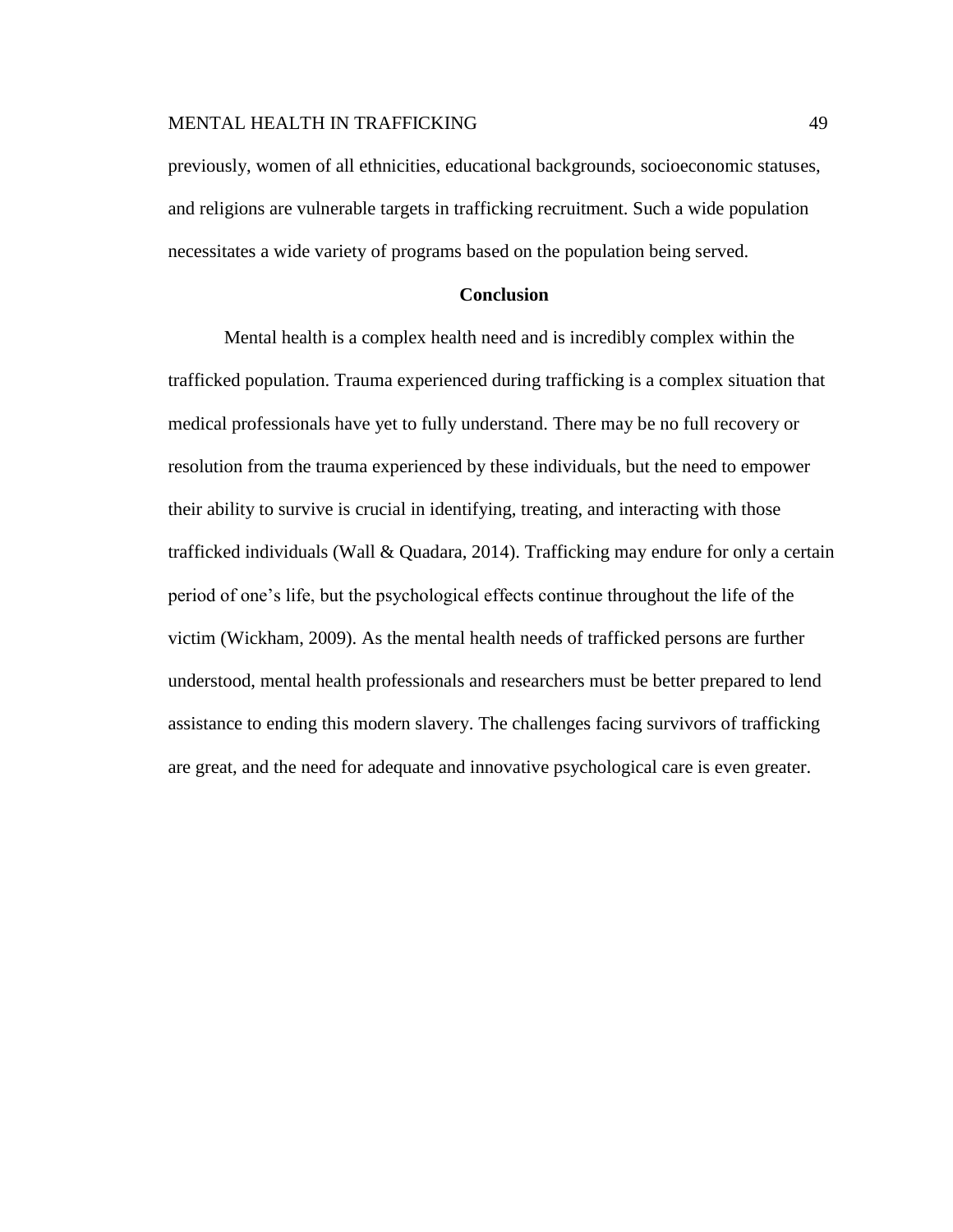# References

Abas, M., Ostrovschi, N. V., Prince, M., Gorceag, V. I., Trigub, C., & Oram, S. (2013). Risk factors for mental disorders in women survivors of human trafficking: a historical cohort study. *BMC Psychiatry, 13*(1). doi:10.1186/1471-244x-13-204

Allen, J. P. (2003, December). An overview of Beck's cognitive theory of depression in contemporary literature. Retrieved March 05, 2017, from http://personalityresearch.org/papers/allen.html

- Anyaegbunam, E. N., Udechukwu, D., & Nwani, B. E. (2015). Psychological coercion of trafficking in human persons: Antecedents and psychosocial consequences for the victims and society. *IOSA Journal of Humanities and Social Sciences, 20*(3), 21- 27. doi:10.9790/0837-20382127
- Ataria, Y. (2015). I am not my body, this is not my body. *Human Studies, 39*(2), 217- 229. doi:10.1007/s10746-015-9366-0
- Bandelow, B., Lichte, T., Rudolf, S., Wiltink, J., & Beutel, M. (2015). The German guidelines for the treatment of anxiety disorders. *European Archives of Psychiatry & Clinical Neuroscience*, *265*(5), 363-373. doi:10.1007/s00406-014-0563-z
- Batsyukova, S. (2012). Human trafficking and human smuggling: Similar nature, different concepts. *Studies Of Changing Societies: Comparative & Interdisciplinary Focus*, *1*(1), 39-49.
- Beach, S., & Sanchez, W. (2013, May 02). Human trafficking and PTSD: Connections. Retrieved February 01, 2017, from http://ptsdperspectives.org/human-traffickingand-ptsd-connections/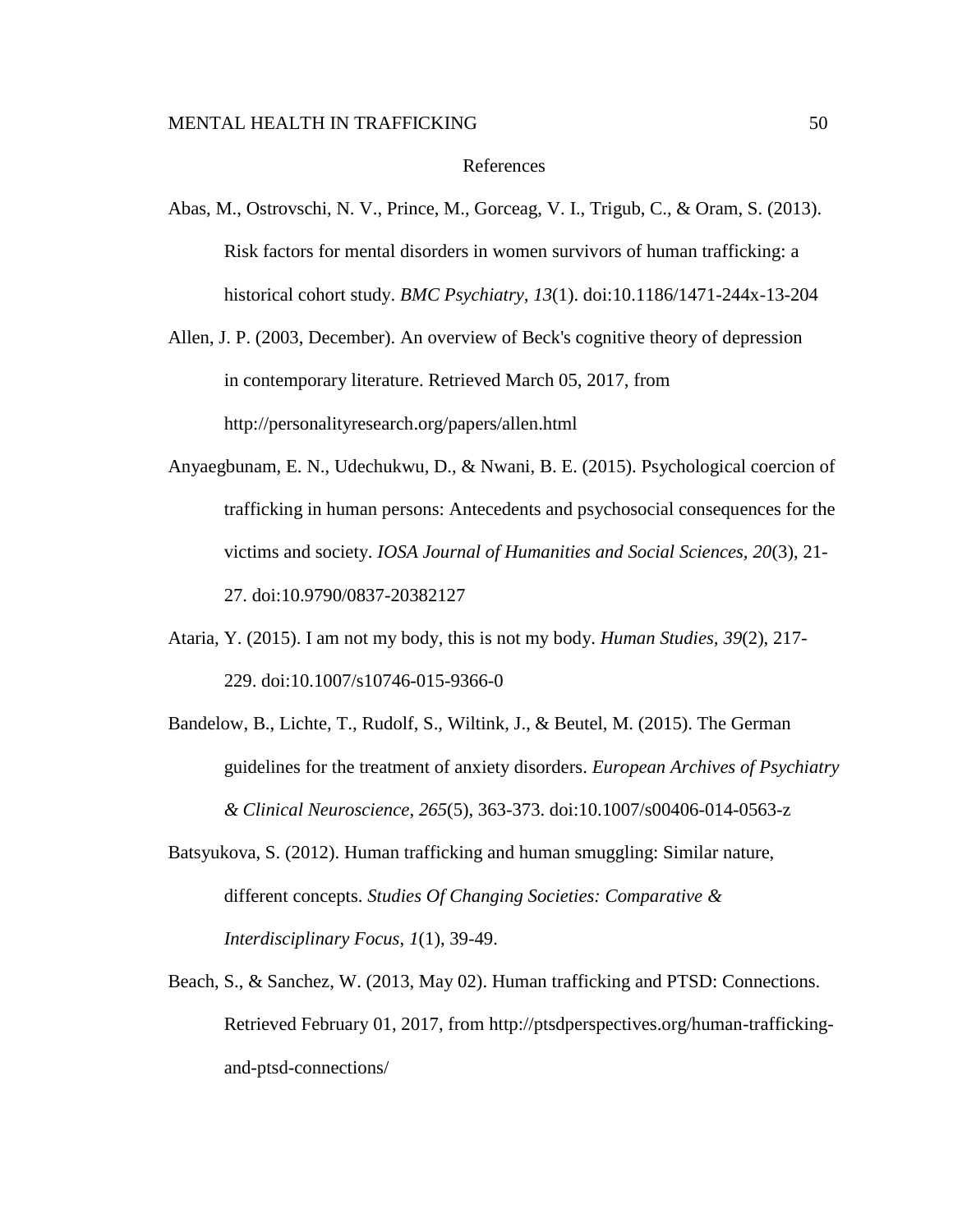- Bedard-Gilligan, M., Duax Jakob, J. M., Doane, L. S., Jaeger, J., Eftekhari, A., Feeny, N., & Zoellner, L. A. (2015). An investigation of depression, trauma history, and symptom severity in individuals enrolled in a treatment trial for chronic PTSD. *Journal of Clinical Psychology*, *71*(7), 725-740. doi:10.1002/jclp.22163
- Bishop, M., Rosenstein, D., Bakelaar, S., & Seedat, S. (2014). An analysis of early developmental trauma in social anxiety disorder and posttraumatic stress disorder. *Annals of General Psychiatry*, *13*(1), 1-24. doi:10.1186/1744-859X-13-16
- Busch-Armendariz, N. B. (2012). Trafficking victims protection act. *Encyclopedia of Immigrant Health,* 1433-1434. doi:10.1007/978-1-4419-5659-0\_828
- Cary, M., Oram, S., Howard, L. M., Trevillion, K., & Byford, S. (2016). Human trafficking and severe mental illness: an economic analysis of survivors' use of psychiatric services. *BMC Health Services Research, 16*(1). doi:10.1186/s12913- 016-1541-0
- Clawson, H. J., Dutch, N. M., Salomon, A., & Grace, L. (2009). Study of HHS programs serving human trafficking victims: Final report. *Study of HHS Programs Serving Human Trafficking Victims*. Retrieved February 1, 2017, from https://aspe.hhs.gov/report/study-hhs-programs-serving-human-traffickingvictims
- Cokar, M., Ulman, Y. I., & Bakirci, N. (2016). Breaking the silence of the lambs: Integrating medical staff in prevention of human trafficking. *Acta Bioéthica*, *22*(1), 101-110.

*Collaborate to help: Trafficking survivors* [PDF]. (2007, July). San Francisco: Family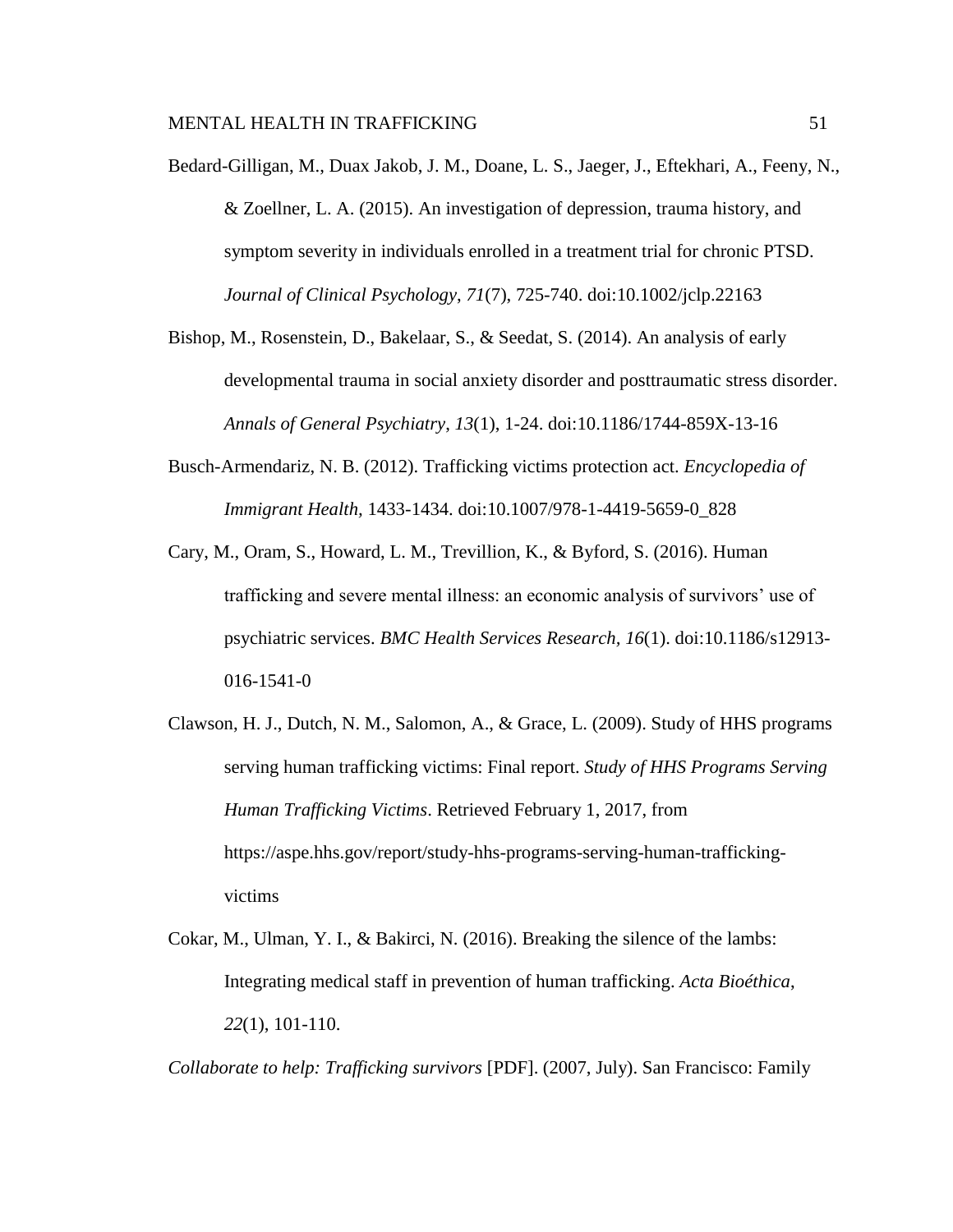Violence Prevention Fund. Retrieved March 5, 2017, from https://www.futureswithoutviolence.org/userfiles/file/ImmigrantWomen/Collabor ating%20to%20Help%20Trafficking%20Survivors%20Final.pdf

- Collins, S. (2016, August 08). Why victims of human trafficking need better access to mental health treatment. Retrieved February 04, 2017, from https://thinkprogress.org/why-victims-of-human-trafficking-need-better-accessto-mental-health-treatment-9ad9d15d87cc#.pj6b2xg94
- Cukor, J., Olden, M., Lee, F., & Difede, J. (2010). Evidence-based treatments for PTSD, new directions, and special challenges. *Annals of the New York Academy of Sciences, 1208*(1), 82-89. doi:10.1111/j.1749-6632.2010.05793.x
- "Department of State: Trafficking in persons report." *CFR.org*. Council on Foreign Relations, 20 June 2016. Web. 24 Jan. 2017. http://www.cfr.org/humantrafficking/department-state-trafficking-persons-report/p13581
- Di Benedetto, M., Lindner, H., Aucote, H., Churcher, J., McKenzie, S., Croning, N., & E. (2014). Co-morbid depression and chronic illness related to coping and physical and mental health status. *Psychology, Health & Medicine*, *19*(3), 253- 262. doi:10.1080/13548506.2013.803135
- Dissociate disorders: Treatments and drugs. (2014, March 26). Retrieved February 02, 2017, from http://www.mayoclinic.org/diseases-conditions/dissociativedisorders/basics/treatment/con-20031012

Dixon, K. (2011, December 03). Human trafficking in Taken: Do movies cheapen serious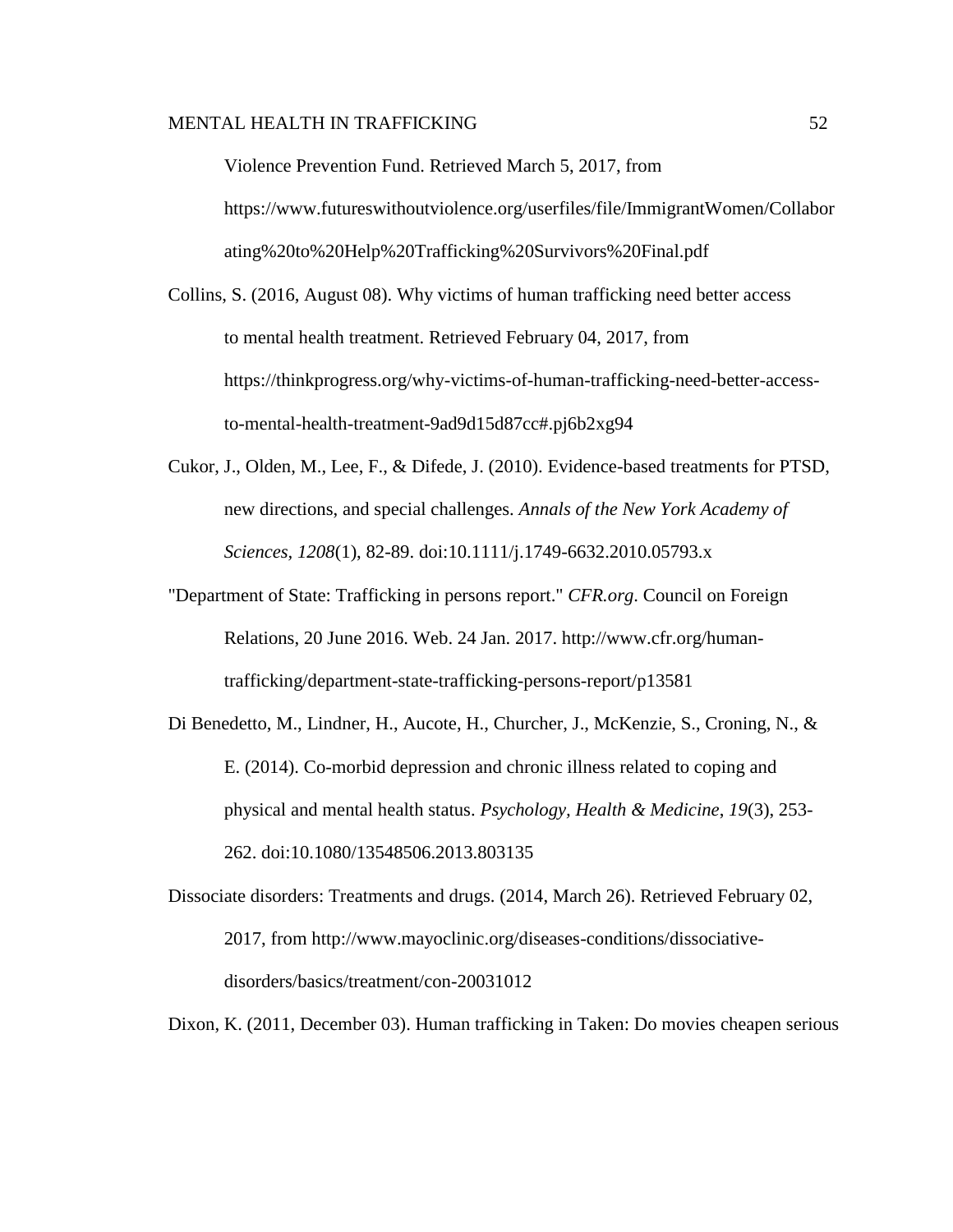issues? Retrieved January 22, 2017, from http://www.impactnottingham.com/2011/12/human-trafficking-in-taken-domovies-cheapen-serious-issues/

- Domoney, J., Howard, L. M., Abas, M., Broadbent, M., & Oram, S. (2015). Mental health service responses to human trafficking: a qualitative study of professionals' experiences of providing care. *BMC Psychiatry, 15*(1). doi:10.1186/s12888-015- 0679-3
- Dovydaitis, T. (2010). Human Trafficking: The Role of the Health Care Provider. *Journal of Midwifery & Women's Health*, *55*(5), 462–467. http://doi.org/10.1016/j.jmwh.2009.12.017
- Efrat, A. (2015). Global efforts against human trafficking: The misguided conflation of sex, labor, and organ trafficking. *International Studies Perspectives,* 34-54. doi:10.1111/insp.12097
- Elezi, A. (2011). Fighting human trafficking [PDF]. *Juridical Current*, *14*(1), 77-91. Retrieved March 04, 2017, from http://www.upm.ro/facultati\_departamente/ea/RePEc/curentul\_juridic/rcj11/recjur id111\_5F.pdf
- Espersen, J., & Vasquez, M. (2009). Human (re) trafficking in Denmark: Looking for a solution or recycling a problem? Retrieved March 05, 2017, from http://www.humanityinaction.org/knowledgebase/53-human-re-trafficking-indenmark-looking-for-a-solution-or-recycling-a-problem

Exploit. (n.d.). Retrieved January 23, 2017, from https://www.merriam-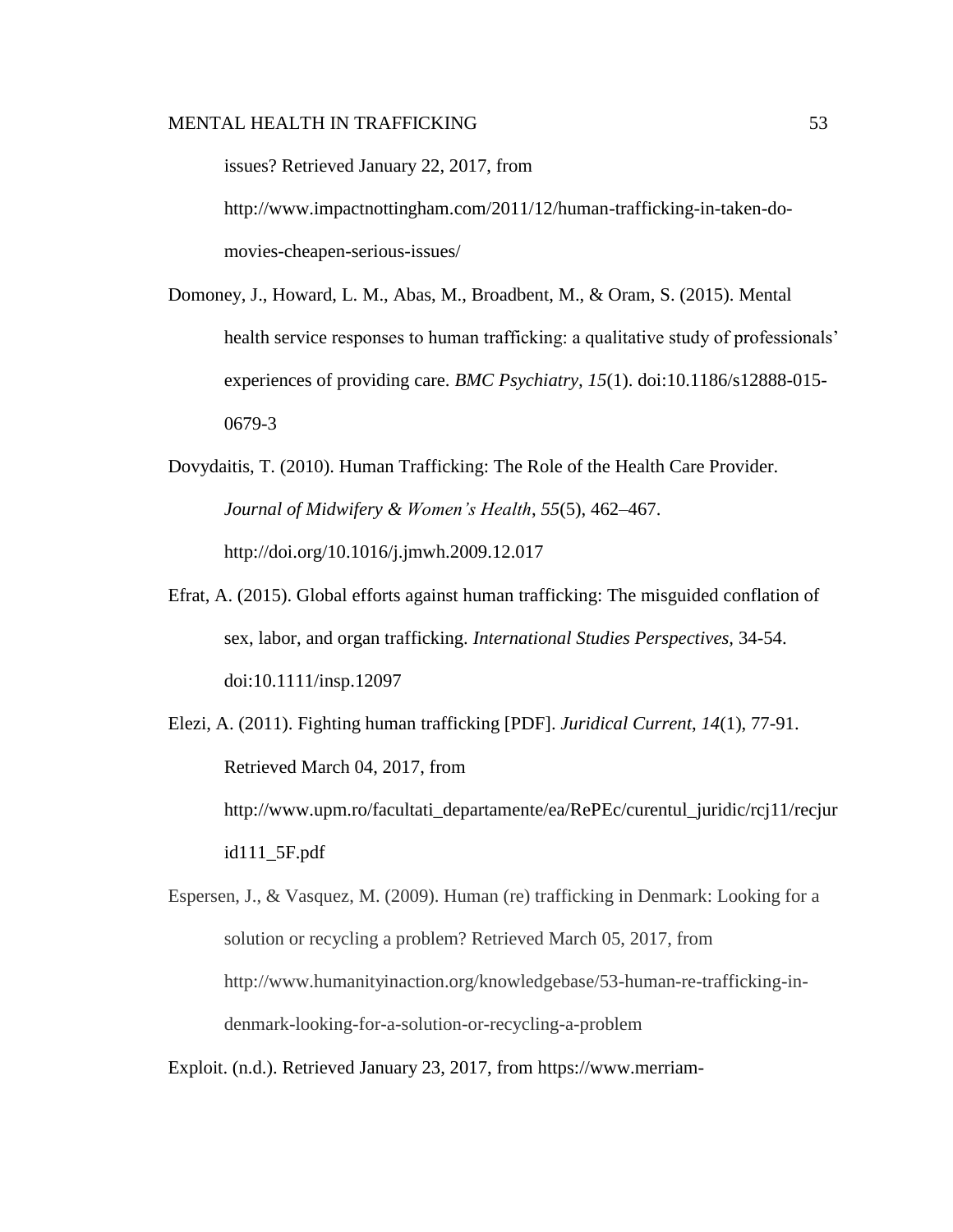# MENTAL HEALTH IN TRAFFICKING **FOUR 1999** S4

webster.com/dictionary/exploiting

Fairburn, C. G., Cooper, Z., & Shafran, R. (2003). Cognitive behaviour therapy for eating disorders: A "transdiagnostic" theory and treatment. *Behaviour Research and Therapy, 41*(5), 509-528. doi:10.1016/s0005-7967(02)00088-8

Fernandes, V., & Osório, F. (2015). Are there associations between early emotional trauma and anxiety disorders? Evidence from a systematic literature review and meta-analysis. *European Psychiatry*, *30*(6), 756-764. doi:10.1016/j.eurpsy.2015.06.004

- Fuselier, G. (1999, July). *Placing the Stockholm syndrome in perspective* [PDF]. FBI Law Enforcement Bulletin. Retrieved March 4, 2017, from http://www.au.af.mil/au/awc/awcgate/fbi/stockholm\_syndrome.pdf
- García-Escalera, J., Chorot, P., Valiente, R. M., Reales, J. M., & Sandín, B. (2016). Efficacy of transdiagnostic cognitive-behavioral therapy for anxiety and depression in adults, children and adolescents: A meta-analysis. *Revista De Psicopatologia Y Psicologia Clinica*, *21*(3), 147-175. doi:10.5944/rppc.vol.21.num.3.2016.17811
- Gajic-Veljanoski, O., & Stewart, D. E. (2007). Women trafficked into prostitution: Determinants, human rights and health needs. *Transcultural Psychiatry, 44*(3), 338-358. doi:10.1177/1363461507081635

Gros, D. F. (2015). Design challenges in transdiagnostic psychotherapy research: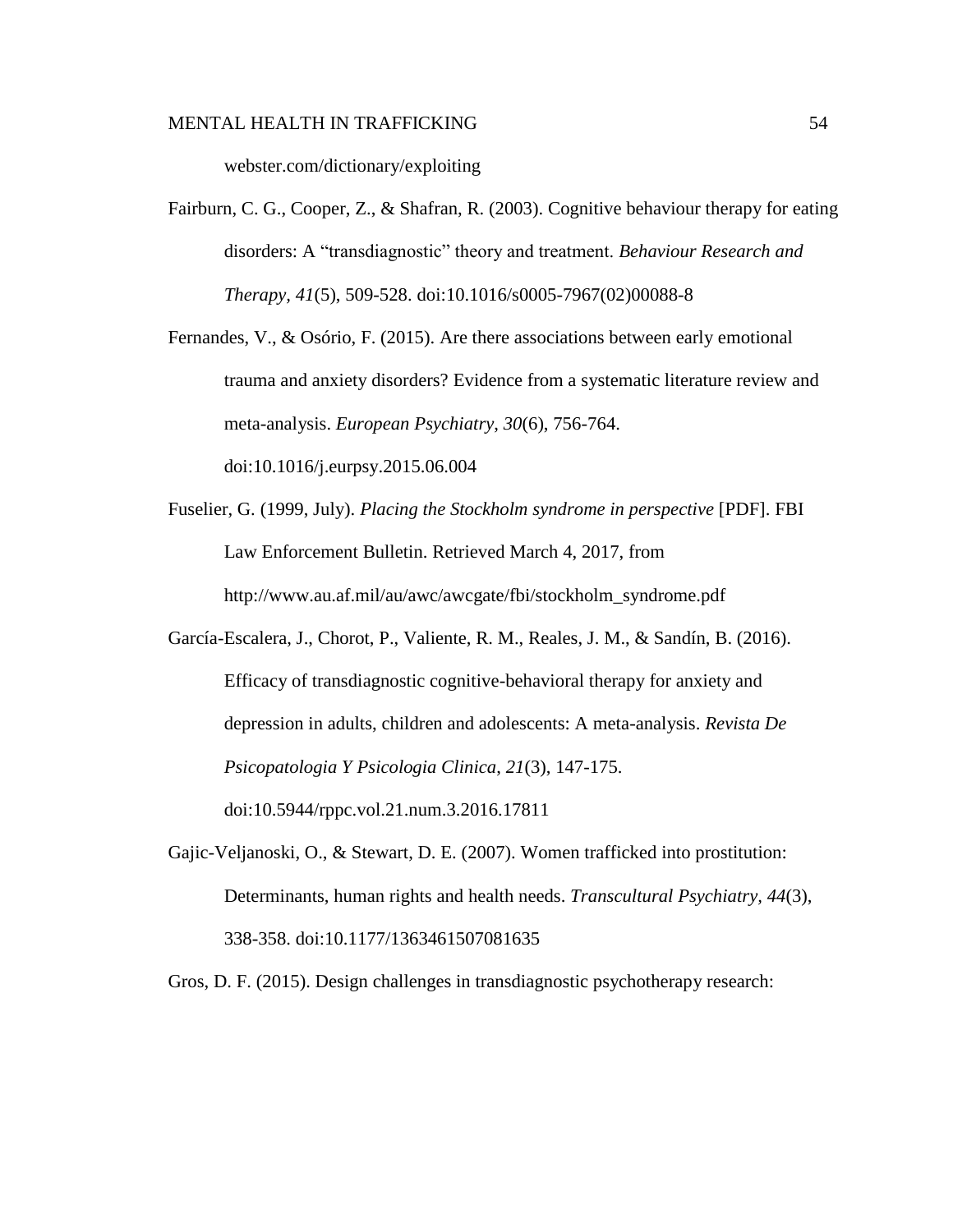Comparing Transdiagnostic Behavior Therapy (TBT) to existing evidence-based psychotherapy in veterans with affective disorders. *Contemporary Clinical Trials, 43*, 114-119. doi:10.1016/j.cct.2015.05.011

Haldane, J., & Nickerson, A. (2016). The impact of interpersonal and noninterpersonal trauma on psychological symptoms in refugees: The moderating role of gender and trauma type. *Journal of Traumatic Stress, 29*(5), 457-465. doi:10.1002/jts.22132

Hardy, V. L., Compton, K. D., & McPhatter, V. S. (2013). Domestic Minor Sex Trafficking. *Affilia, 28*(1), 8-18. doi:10.1177/0886109912475172

Hemmings, S., Jakobowitz, S., Abas, M., Bick, D., Howard, L. M., Stanley, N., ... Oram, S. (2016). Responding to the health needs of survivors of human trafficking: a systematic review. *BMC Health Services Research, 16*(1). doi:10.1186/s12913-016-1538-8

Heyes, J. (2013, July 12). US State Dept. caught in massive human trafficking operation. Retrieved March 08, 2017, from http://www.naturalnews.com/041158\_State\_Department\_sex\_scandal\_human\_tra fficking.html

Holland, A. C. (2014). The role of the healthcare professional in human trafficking. *Journal of Obstetric, Gynecologic & Neonatal Nursing, 43*. doi:10.1111/1552- 6909.12315

Hopper, E. K., & Hidalgo, J. (2006). Psychological coercion and trauma exposure in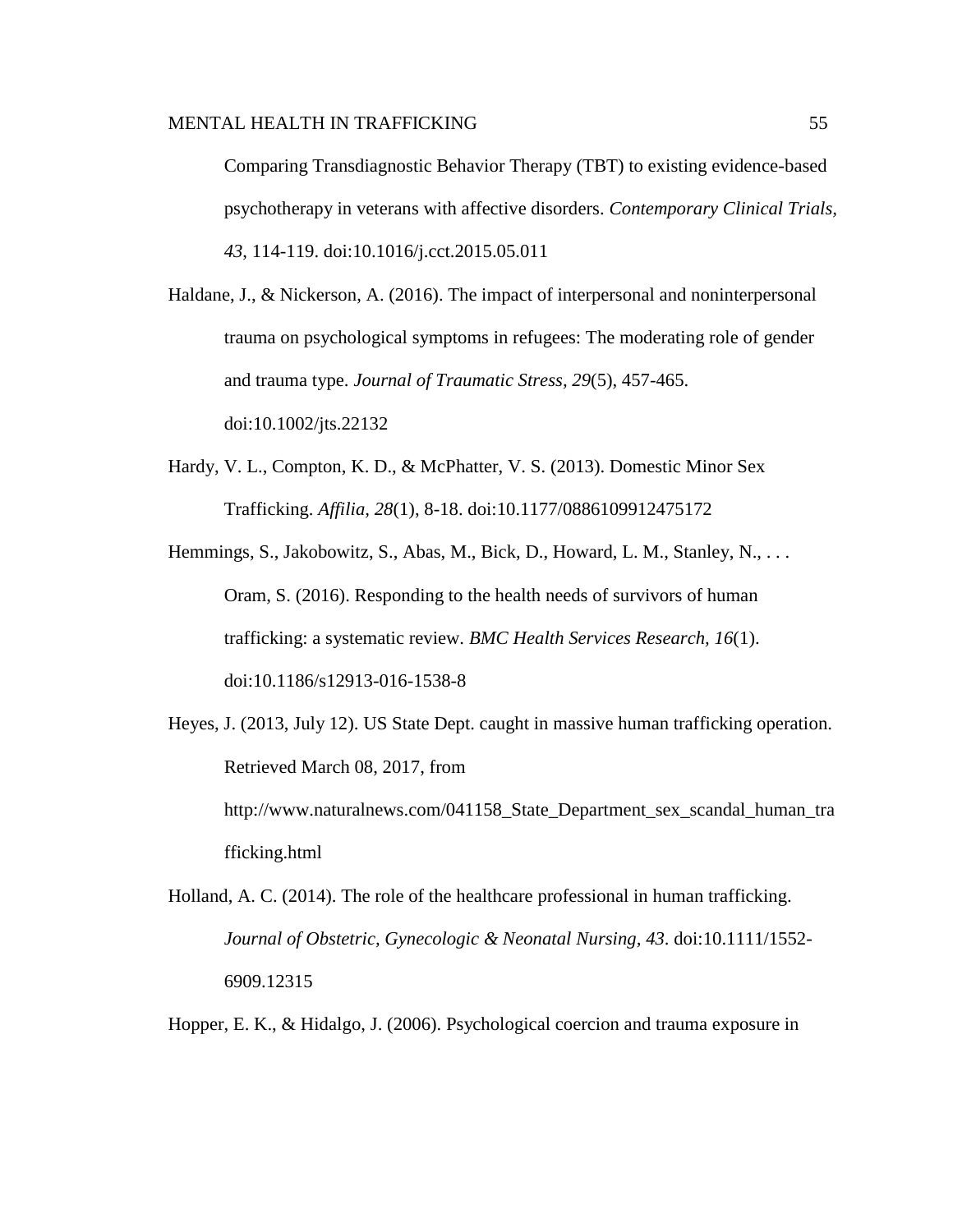human trafficking. *InterCultural Human Rights Law Review, 1*, 185-209. doi:10.1037/e607202010-001

Hossain, M., Zimmerman, C., Abas, M., Light, M., & Watts, C. (2010). The relationship of trauma to mental disorders among trafficked and sexually exploited girls and women. *American Journal of Public Health*, *100*(12), 2442–2449. http://doi.org/10.2105/AJPH.2009.173229

- Human trafficking by the numbers. (2016, January 7). Retrieved January 23, 2017, from http://www.humanrightsfirst.org/resource/human-trafficking-numbers.
- Human trafficking. (2015, June 10). Retrieved January 24, 2017, from http://www.mfa.gr/en/foreign-policy/global-issues/human-trafficking.html
- Huntington, N., Moses, D., & Veysey, B. (2005). Developing and implementing a comprehensive approach to serving women with co-ocurring disorders and histories of trauma. *Journal of Child Sexual Abuse*, *33*(4), 395-410.
- Huntjens, R. J., Wessel, I., Ostafin, B. D., Boelen, P. A., Behrens, F., & van Minnen, A. (2016). Trauma-related self-defining memories and future goals in Dissociative Identity Disorder. *Behaviour Research & Therapy*, *87*216-224. doi:10.1016/j.brat.2016.10.002

Jones, L., Engstrom, D., Hilliard, P., & Sungakawan, D. (2011). Human trafficking between Thailand and Japan: Lessons in recruitment, transit and control. *International Journal Of Social Welfare*, *20*(2), 203-211. doi:10.1111/j.1468- 2397.2009.00669.x

Julich, S. (2013, August 21). Stockholm Syndrome and sex trafficking: Why don't they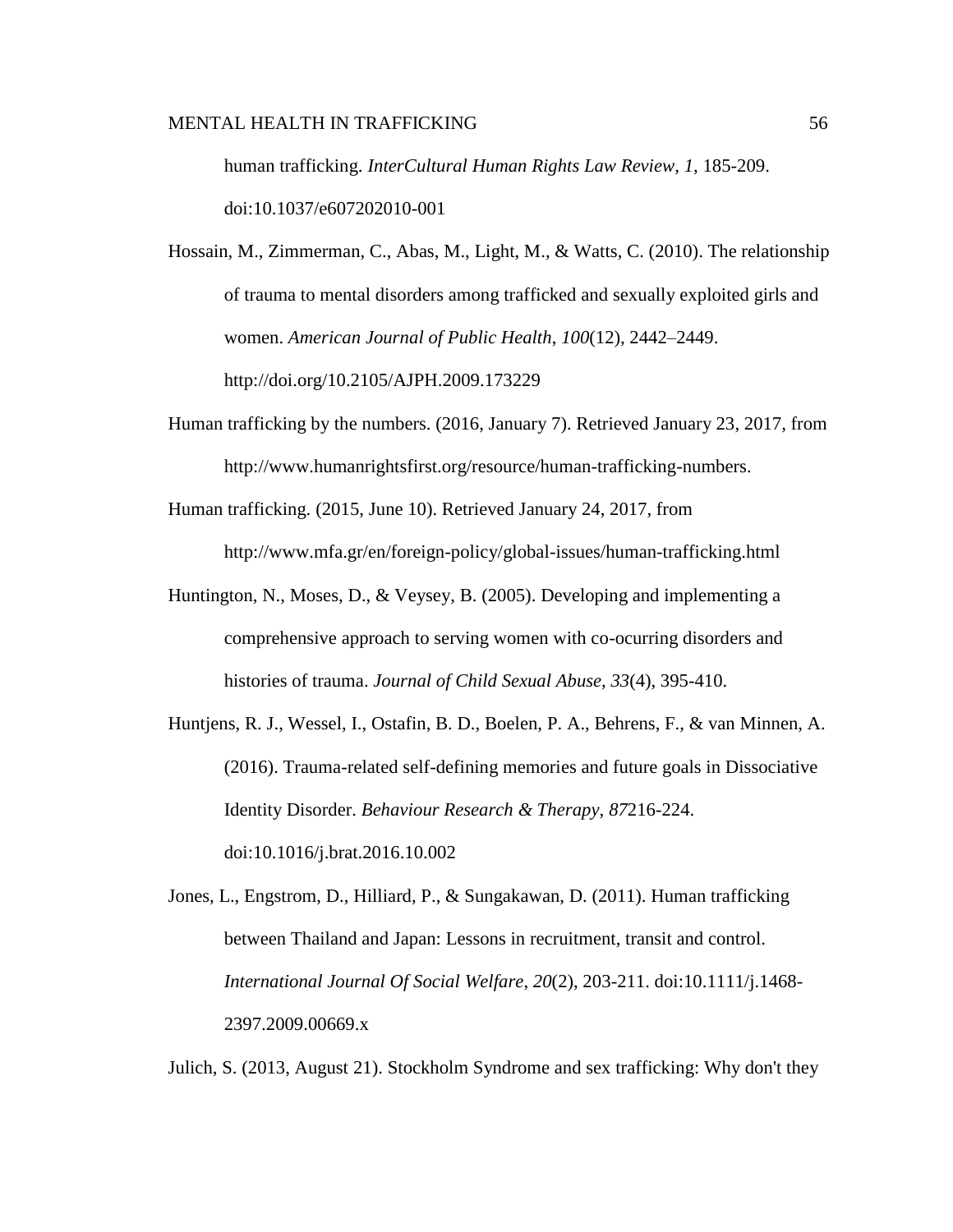do something? Retrieved March 04, 2017, from https://www.fairobserver.com/region/north\_america/stockholm-syndrome-sextrafficking-why-dont-they-do-something/

- Kelmendi, B., Adams, T. G., Yarnell, S., Southwick, S., Abdallah, C. G., & Krystal, J. H. (2016). PTSD: From neurobiology to pharmacological treatments. *European Journal Of Psychotraumatology*, *7*1-11. doi:10.3402/ejpt.v7.31858
- Kennedy, M. A., Klein, C., Bristowe, J. T., Cooper, B. S., & Yuille, J. C. (2007). Routes of recruitment. *Journal of Aggression, Maltreatment & Trauma, 15*(2), 1-19. doi:10.1300/j146v15n02\_01
- Kezelman, C., & Stavropoulos, P. (2012). *"The last frontier": Practice guidelines for treatment of complex trauma and trauma-informed care and service delivery* [PDF]. Kirribilli, NSW: Adults Surviving Child Abuse. Retrieved February 01, 2017, from http://www.recoveryonpurpose.com/upload/ASCA\_Practice%20 Guidelines%20for%20the%20Treatment%20of%20Complex%20Trauma.pdf
- Korte, K., Bountress, K., Tomko, R., Killeen, T., Maria, M. M., & Back, S. (2017). Integrated treatment of PTSD and substance use disorders: The mediating role of PTSD improvement in the reduction of depression. *Journal of Clinical Medicine, 6*(1), 82-89. doi:10.3390/jcm6010009
- Krisch, J. A. (2016, April 15). The psychology of a human trafficking victim. Retrieved February 01, 2017, from http://www.vocativ.com/309116/psychologyhuman-trafficking/

Kucharska, J. (2016). Sexual and non-sexual trauma, depression and self-esteem in a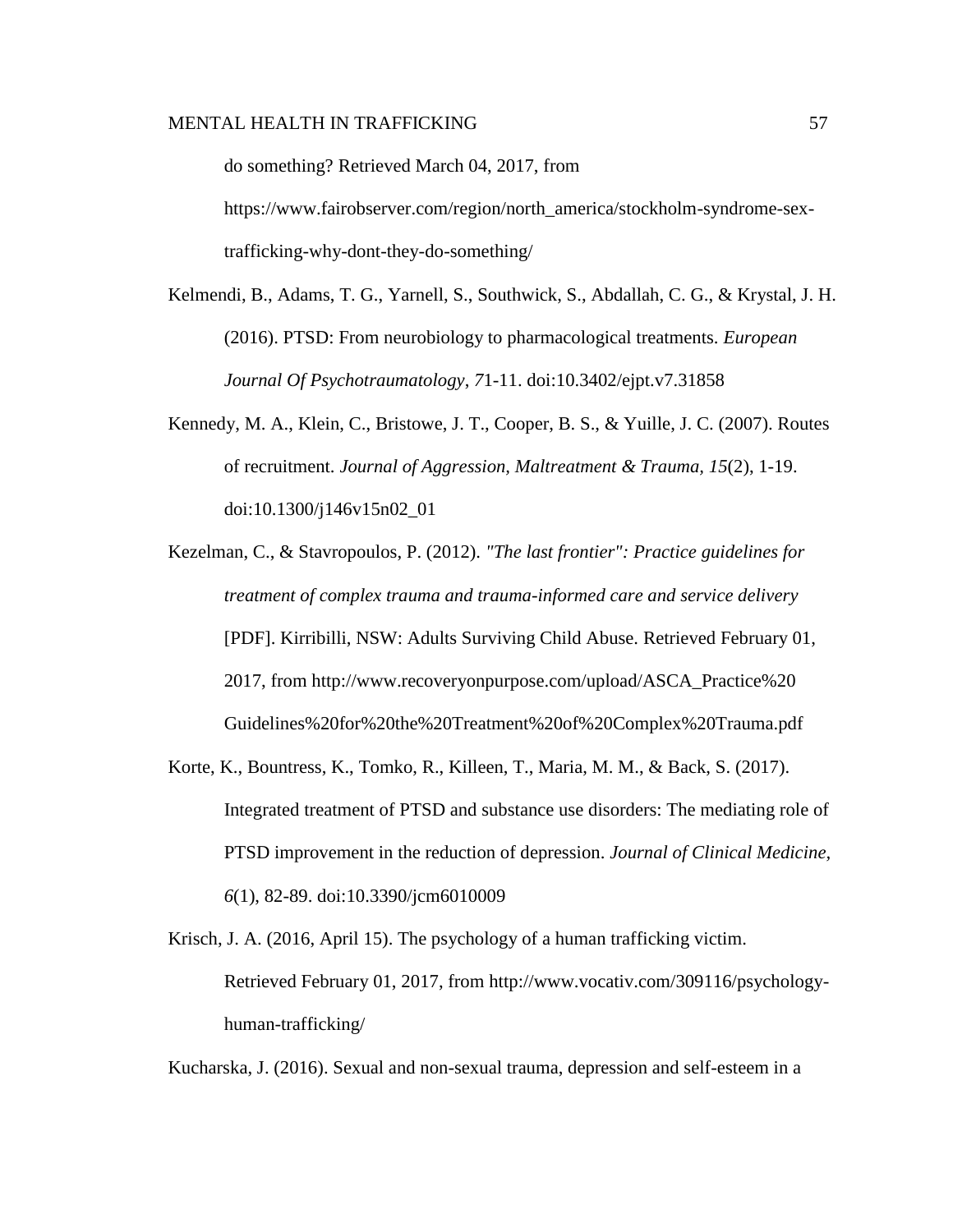sample of Polish women: A cross-sectional study. *Clinical Psychology & Psychotherapy*, *24*(1), 186-194. doi:10.1002/cpp.1994

Lambert, L. (2016, November 27). Stockholm syndrome. Retrieved April 02, 2017, from https://www.britannica.com/topic/Stockholm-syndrome

Lederer, L., & Wetzel, C. (2014). The health consequences of sex trafficking and their implications for identifying victims in healthcare facilities. *Ann Health Law, 23*(1), 61-87. Retrieved February 3, 2017, from http://journalofethics.amaassn.org/2017/01/ecas3-1701.html

Lee, K., Noda, Y., Nakano, Y., Ogawa, S., Kinoshita, Y., Funayama, T., & Furukawa, T. A. (2006). Interoceptive hypersensitivity and interoceptive exposure in patients with panic disorder: specificity and effectiveness. *BMC Psychiatry, 6*(1). doi:10.1186/1471-244x-6-32

Lyneham, S. (2014). Recovery, return and reintegration of Indonesian victims of human trafficking . *Trends and Issues in Crime and Criminal Justice,* (438). Retrieved January 24, 2017, from http://www.aic.gov.au/publications/current%20series/tandi/481- 500/tandi483.html

Lynn, S. J., Lilienfeld, S. O., Merckelbach, H., Giesbrecht, T., & Kloet, D. V. (2012). Dissociation and dissociative disorders. *Current Directions in Psychological Science, 21*(1), 48-53. doi:10.1177/0963721411429457

Macias-Konstantopoulos, W. L. (2017). Caring for the trafficked patient: Ethical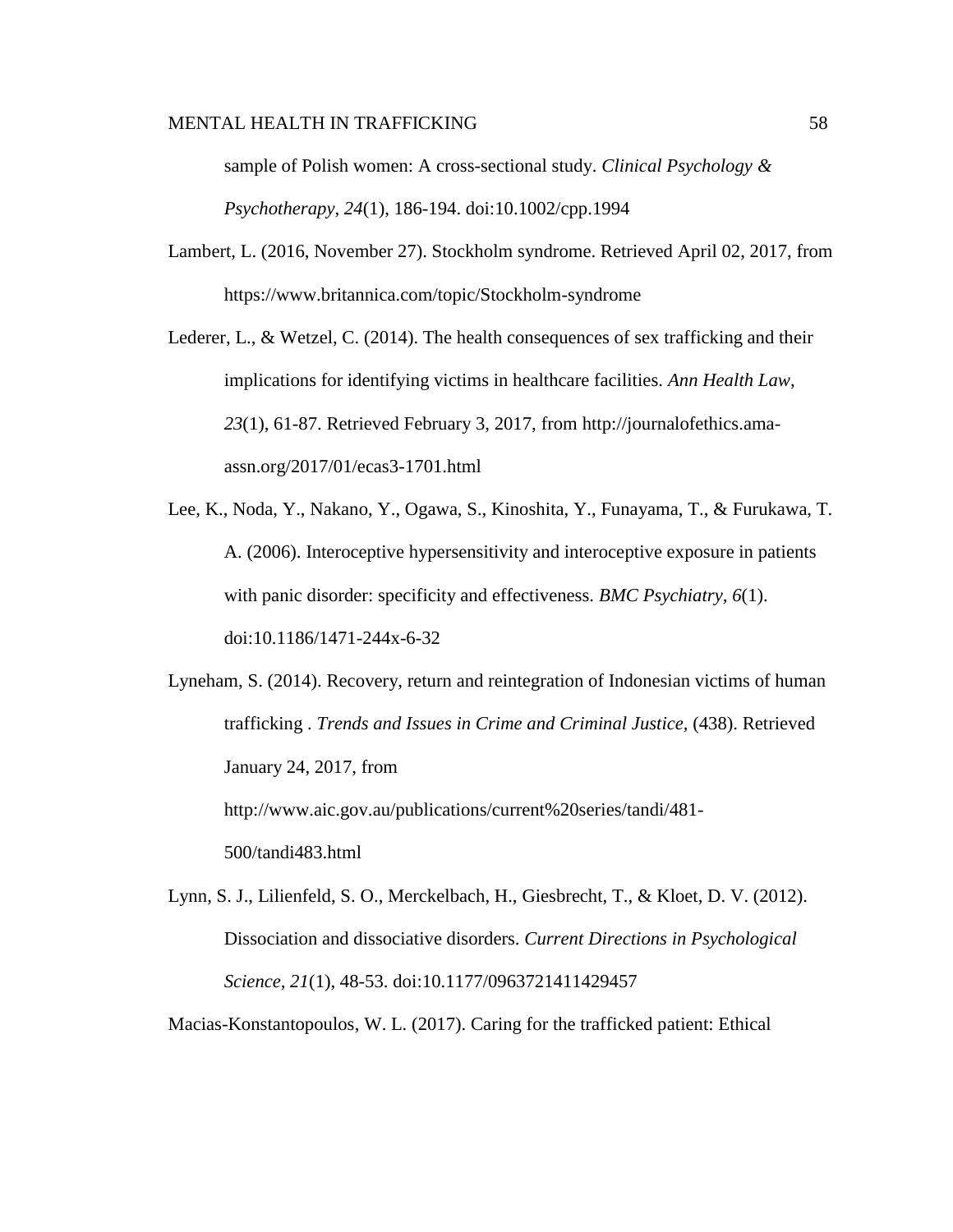challenges and recommendations for health care professionals. *The AMA Journal of Ethic, 19*(1), 80-90. doi:10.1001/journalofethics.2017.19.1.msoc2-1701.

- Martin, B. (2016). In-Depth: Cognitive behavioral therapy. *Psych Central*. Retrieved on January 25, 2017, from https://psychcentral.com/lib/in-depth-cognitivebehavioral-therapy/
- Meshkovska, B., Siegel, M., Stutterheim, S. E., & Bos, A. E. (2015). Female sex trafficking: Conceptual issues, current debates, and future directions. *Journal of Sex Research, 0*(0), 380-395. doi:10.1080/00224499.2014.1002126
- Minaya, M. C. (2016). ¿Volver a "bracero"? Lessions from Spain on migrant worker recruitment. *Harvard Latino Law Review*, *19*89-136.
- Negele, A., Kaufhold, J., Kallenbach, L., & Leuzinger-Bohleber, M. (2015). Childhood trauma and its relation to chronic depression in adulthood. *Depression Research & Treatment*, 1-11. doi:10.1155/2015/650804
- Northoff, G. (2013, September 10). *Psychopathology and pathophysiology of depression*. Retrieved January 22, 2017, from http://www.psychiatrictimes.com/majordepressive-disorder/psychopathology-and-pathophysiology-depression
- Office of Women in Development. (2007, September). *The rehabilitation of victims of trafficking in group residential facilities in foreign countries* [PDF]. United States Agency for International Development

Oram, S., Abas, M., Bick, D., Boyle, A., French, R., Jakobowitz, S., & ... Zimmerman, C.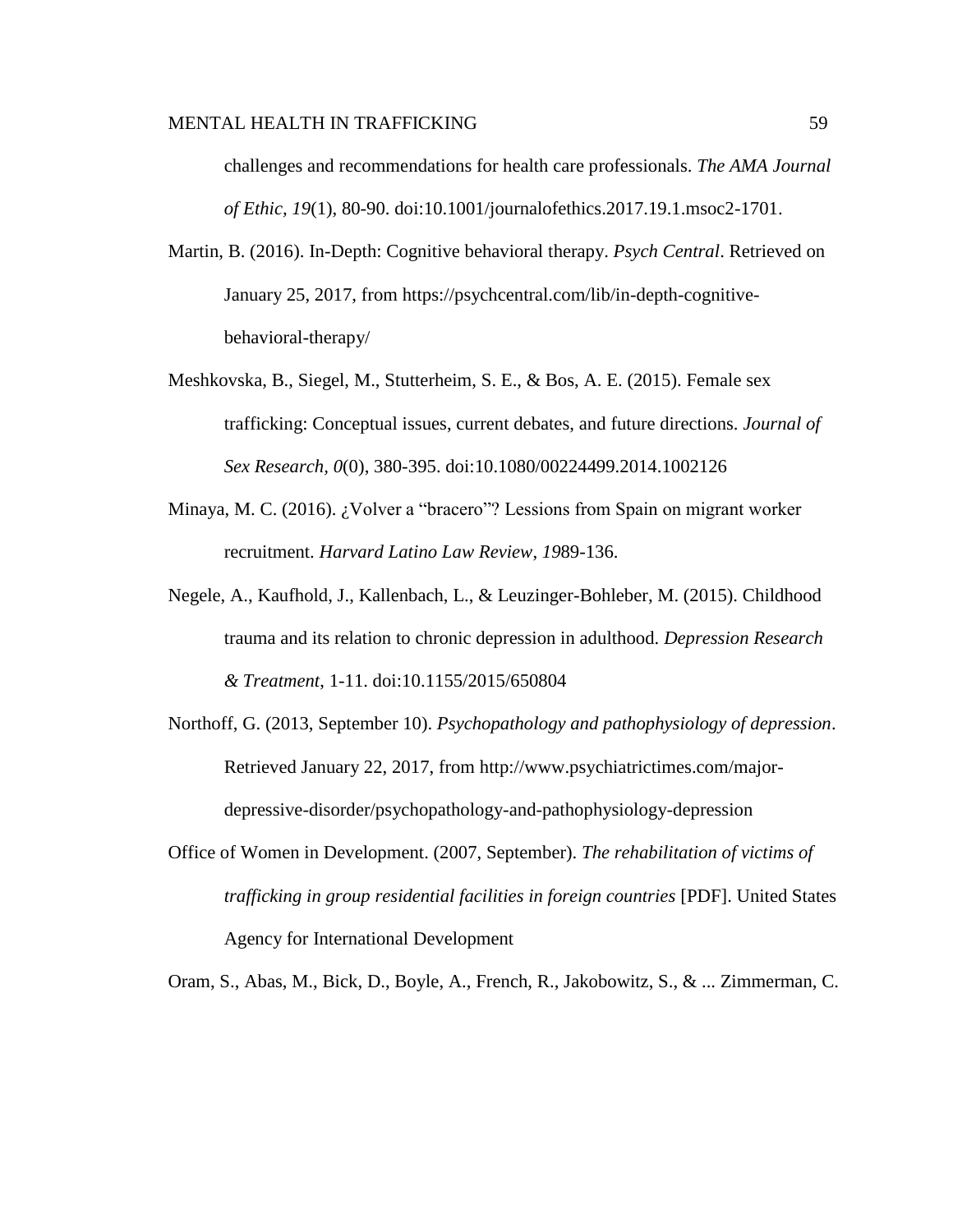(2016). Human trafficking and health: A survey of male and female survivors in England. *American Journal Of Public Health*, *106*(6), 1073-1078. doi:10.2105/AJPH.2016.303095

- Oram, S., Stoöckl, H., Busza, J., Howard, L. M., & Zimmerman, C. (2012). Prevalence and risk of violence and the physical, mental, and sexual health problems associated with human trafficking: Systematic review. *Plos Medicine*, *9*(5), 1-13. doi:10.1371/journal.pmed.1001224
- Patrick, W. L. (2014, January 13). *Human trafficking: Psychology of recruitment*. Retrieved January 31, 2017, from https://www.psychologytoday.com/blog/whybad-looks-good/201401/human-trafficking-psychology-recruitment
- Pössel, P., & Thomas, S. D. (2011). Cognitive triad as mediator in the hopelessness model? a three-wave longitudinal study. *Journal of Clinical Psychology*, *67*(3), 224-240. doi:10.1002/jclp.20751
- Potter, M. L., & Moller, M. D. (2016). *Psychiatric mental health nursing: From suffering to hope*. Boston: Pearson.
- Pressley, J., & Spinazzola, J. (2015). Beyond survival: Application of a complex trauma treatment model in the Christian context. *Journal of Psychology & Theology*, *43*(1), 8-22.
- Price, M., & van Stolk-Cooke, K. (2015). Examination of the interrelations between the factors of PTSD, major depression, and generalized anxiety disorder in a heterogeneous trauma-exposed sample using DSM 5 criteria. *Journal of Affective Disorders*, *186*149-155. doi:10.1016/j.jad.2015.06.012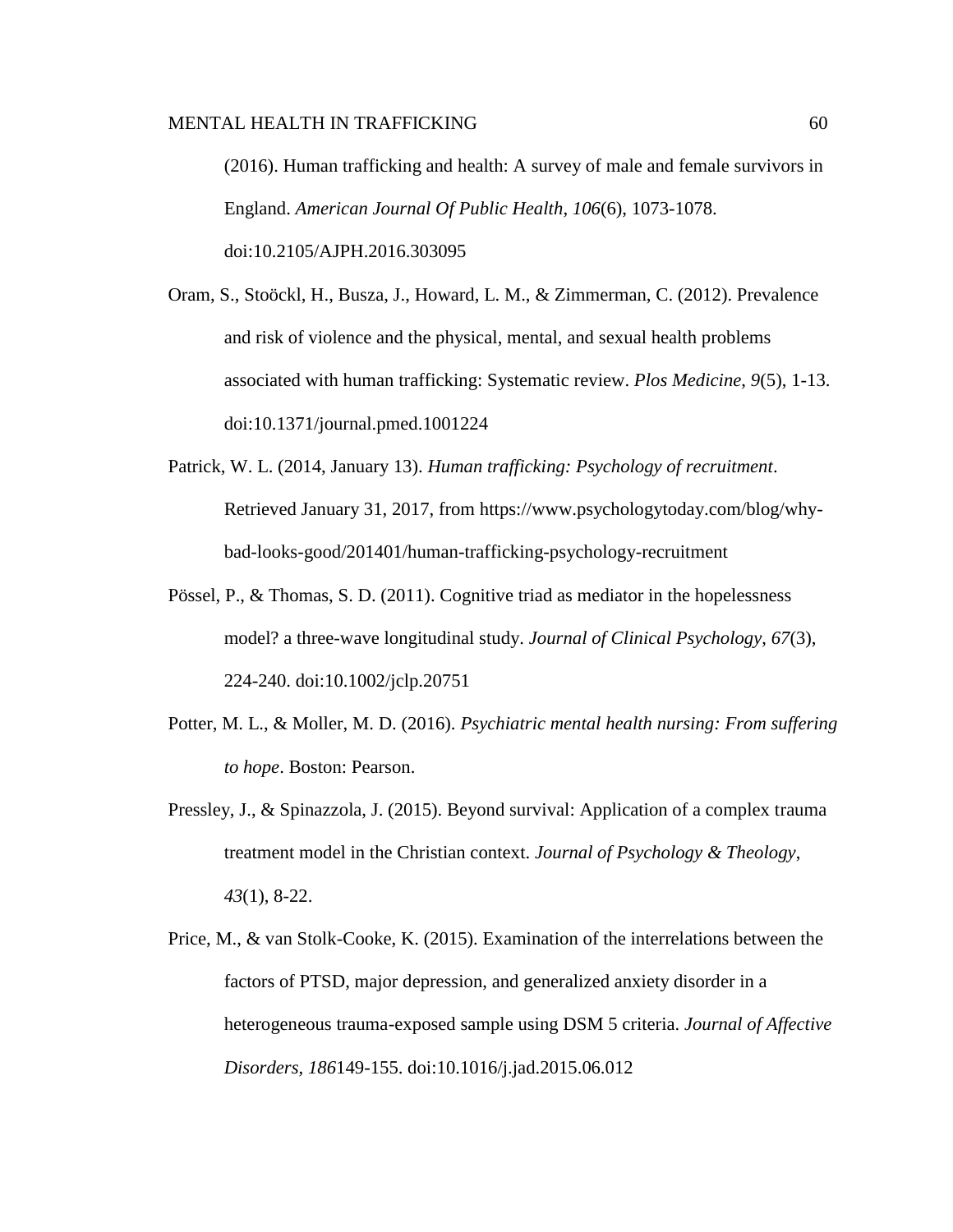Prins-Aardema, C. (2015). Mental health for victims of trafficking. *European Psychiatry, 30*, 1819. doi:10.1016/s0924-9338(15)31402-4

Sabella, D. (2011). The role of the nurse in combating human trafficking. *AJN, American Journal of Nursing, 111*(2), 28-37. doi:10.1097/01.naj.0000394289.55577.b6

- Scandal plot summary. (2012). *IMBD*. Retrieved January 30, 2017, from http://www.imdb.com/title/tt1837576/plotsummary
- Seedat, S., Stein, D. J., & Carey, P. D. (2005). Post-traumatic stress disorder in women. *CNS Drugs, 19*(5), 411-427. doi:10.2165/00023210-200519050-00004
- Siddique, I., Dogar I. A., Haider, N., & Afzal, S. (2015). Prevalence of anxiety and depression in patients with dissosicative disorders. *Journal of Pakistan Psychiatric Society*, *12*(1), 21-23.
- Sidun, N. M., Hume, D. L., Alejano-Steele, A., Burke, M. C., Contreras, M., Finckenauer, J. O., . . . Pierce, A. (2014). Report of the task force on trafficking of women and girls. *Task Force on Trafficking of Women and Girls*. doi:10.1037/e578092014
- Singer, J. (2017, February 21). Interoceptive exposures for those with panic disorder. Retrieved February 25, 2017, from https://psychcentral.com/lib/interoceptiveexposures-for-those-with-panic-disorder/

Stanley, N., Oram, S., Jakobowitz, S., Westwood, J., Borschmann, R., Zimmerman, C., &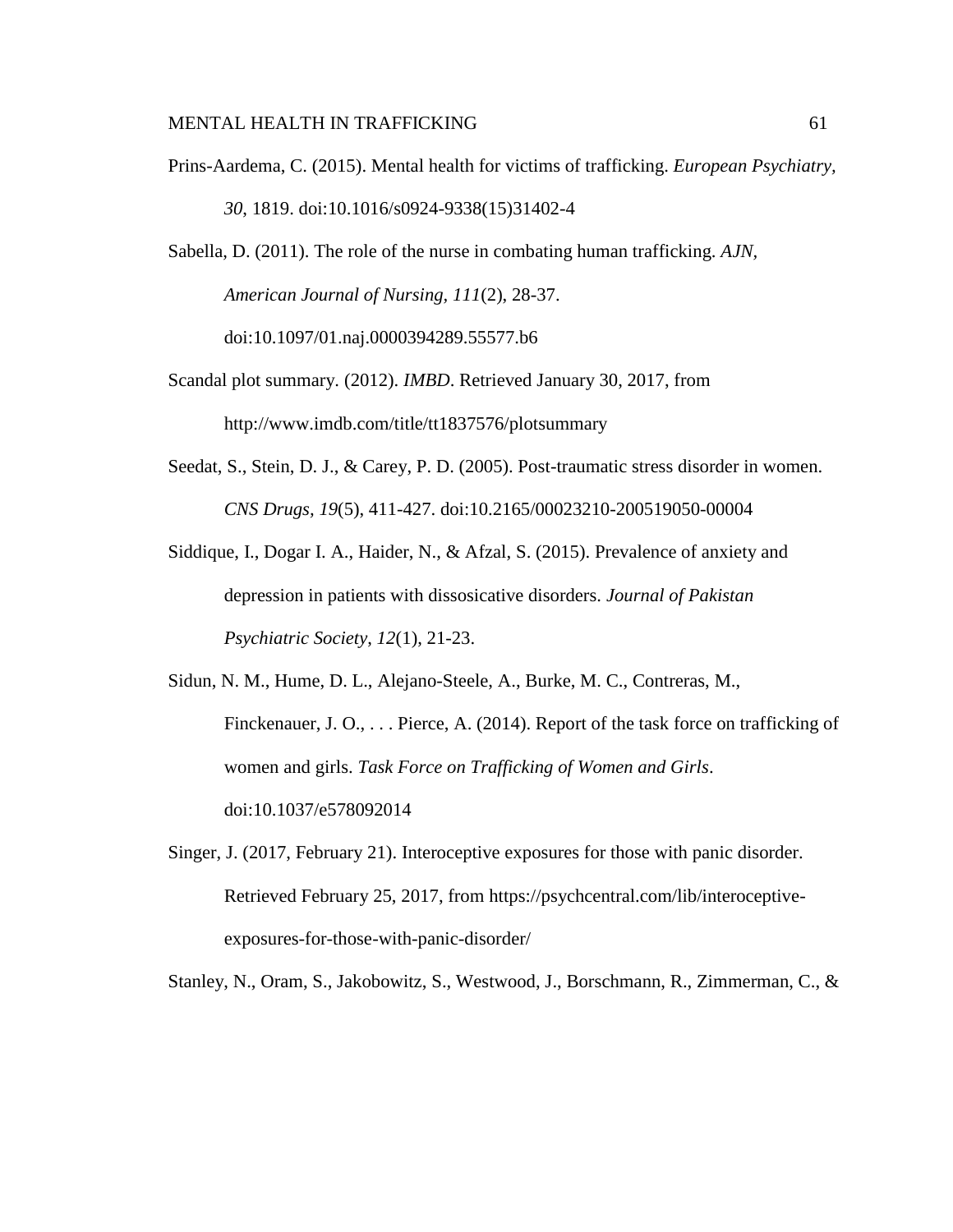Howard, L. M. (2016). The health needs and healthcare experiences of young people trafficked into the UK. *Child Abuse & Neglect, 59*, 100-110. doi:10.1016/j.chiabu.2016.08.001

- Stanojoska, A., & Blagojce, P. (2014). The process of trafficking in human beings: Phases of committing the crime. *Horizons Series A*, *16*39-52.
- Stoklosa, H., MacGibbon, M., & Stoklosa, J. (2017). Human trafficking, mental illness, and addiction: Avoiding diagnostic overshadowing. *The AMA Journal of Ethic, 19*(1), 23-34. doi:10.1001/journalofethics.2017.19.1.ecas3-1701
- *The causes and consequences of re-trafficking: Evidence from the IOM human trafficking database* [PDF]. (2010). Switzerland: International Organization for Migration. Retrieved on March 5, 2017, from

http://publications.iom.int/system/files/pdf/causes\_of\_retrafficking.pdf

- Tier Placements. (2016, June 2). Retrieved March 08, 2017, from https://www.state.gov/j/tip/rls/tiprpt/2016/258696.htm
- *United Nations Convention against Transnational Organized Crime and the protocols Thereto* [PDF]. (2004). Retrieved January 23, 2017, from https://www.unodc.org/documents/treaties/UNTOC/Publications/TOC%20Conve ntion/TOCebook-e.pdf
- *UNODC Issue paper: The role of corruption in trafficking in persons* [PDF]. (2011). Vienna: United Nations Office on Drugs and Crime. Retrieved March 5, 2017, from http://www.unodc.org/documents/human-trafficking/2011/Issue\_Paper\_- \_The\_Role\_of\_Corruption\_in\_Trafficking\_in\_Persons.pdf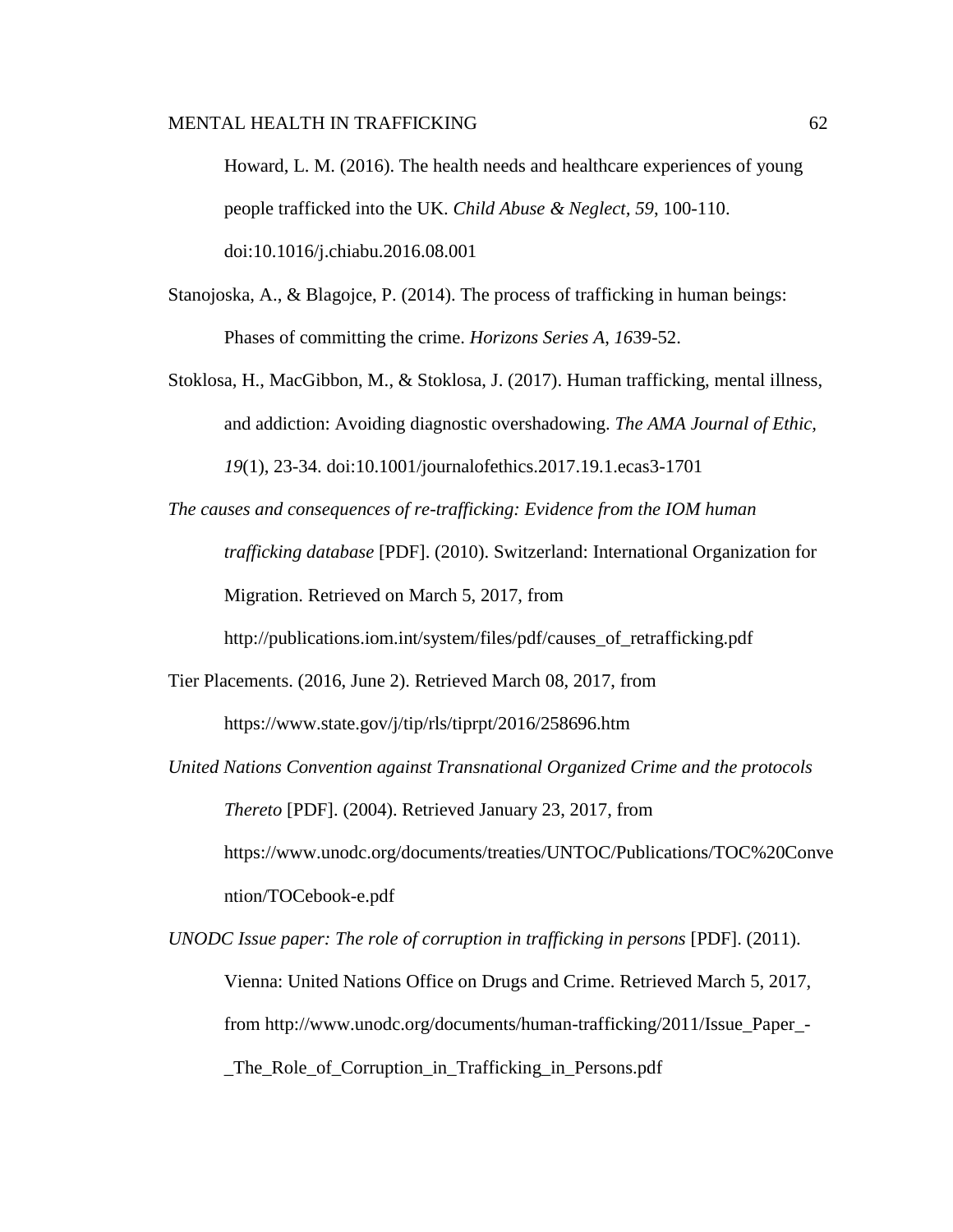- Van de Glind, H. (2008, July). *Broad protection to prevent trafficking and re-trafficking* [PDF]. Geneva: International Labor Organization. Retrieved on March 8, 2017, from http://www.ilo.org/wcmsp5/groups/public/---asia/---robangkok/documents/presentation/wcms\_160292.pdf
- Venosa, A. (2015, October 17). The serious toll human trafficking takes on mental health. Retrieved January 30, 2017, from http://www.medicaldaily.com/humantrafficking-takes-serious-toll-mental-health-ptsd-and-depression-often-357674
- Walker-Rodriguez, A., & Hill, R. (2011, February 22). Human sex trafficking. Retrieved January 22, 2017, from https://leb.fbi.gov/2011/march/human-sextrafficking
- Wall, L., & Quadara, A. (2014). Acknowledging complexity in the impacts of sexual victimization trauma. *Australian Centre for the Study of Sexual Assault,* (16). Retrieved January 27, 2017, from https://aifs.gov.au/publications/acknowledgingcomplexity-impacts-sexual-victimisation-trauma
- Wickham, L. (2009, April 21). *The Rehabilitation and reintegration process for women and children recovering from the sex trade* [PDF]. Retrieved January 25, 2017 from http://docplayer.net/845739-Leah-wickham-the-rehabilitation-andreintegration-process-for-women-and-children-recovering-from-the-sextrade.html
- Williamson, E., Dutch, N. M., & Clawson, H. J. (2010). Evidence-based mental health treatment for victims of human trafficking. *U.S. Department of Health and Human Services*. Retrieved January 25, 2017, from